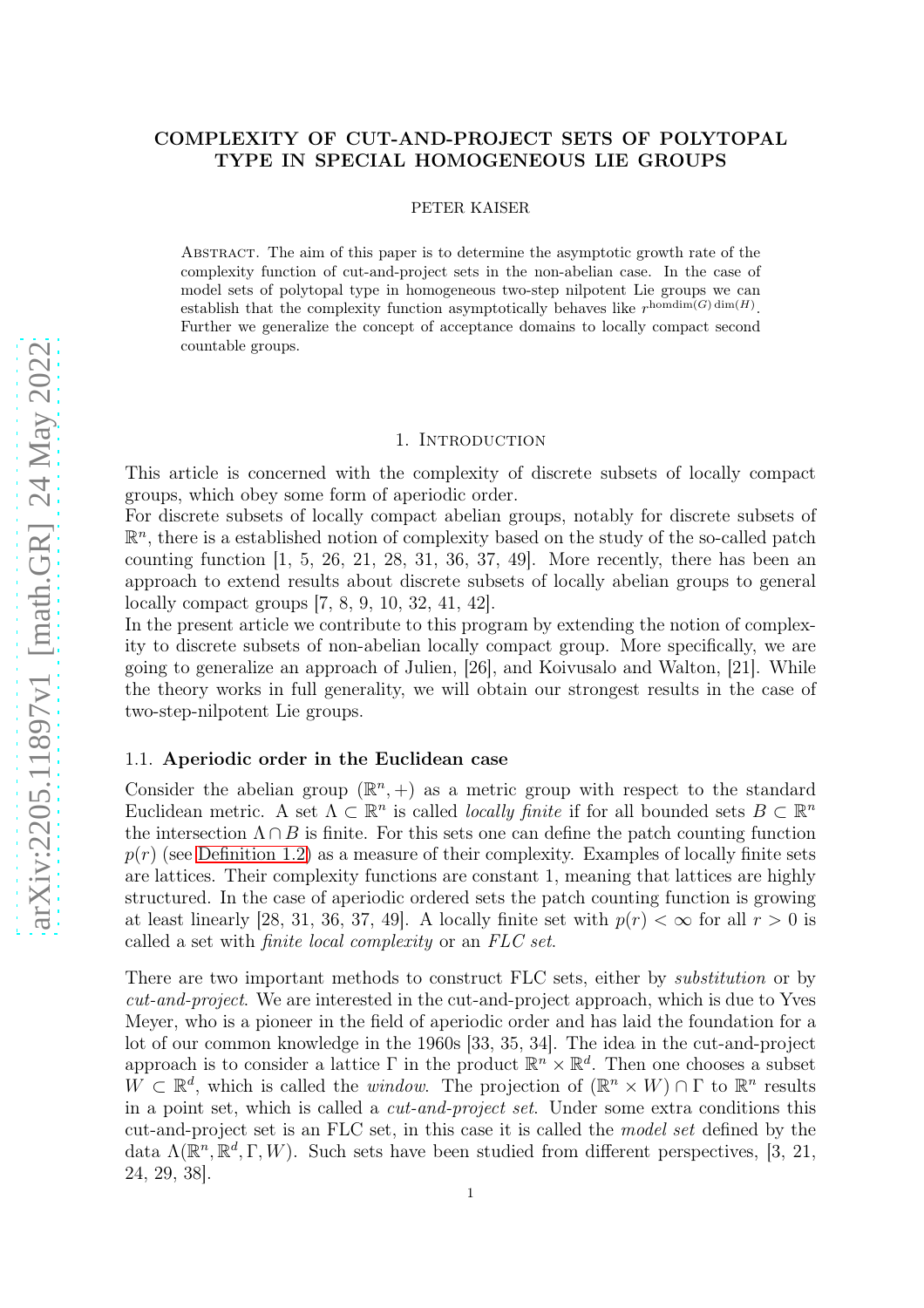In the 1980s the popularity of this field was pushed by the discovery of *quasi-crystals*, [44]. After this discovery physicists, crystallographers and mathematicians worked on models to describe these newly discovered aperiodic structures. Physicists are primarily interested in quasi-crystals in  $\mathbb{R}^n$ , for  $n \leq 3$ , but mathematically the restriction on the dimension is unnatural and therefore was rapidly dropped. A history of the developments in this time can be found in the book by Senechal, [43]. The characterising property of a quasi-crystal is pure-point diffraction, which is a global property and was studied in [4, 13, 22, 23, 30]. Another line of research is to characterise the structure of an aperiodic ordered set by some local data, namely its repetitivity or its complexity, [28, 31, 36, 37, 49]. For a comprehensive overview of the field see [2].

This paper will focus on understanding the complexity of model sets. We want to determine how the *complexity function*  $p(r)$  behaves asymptotically.

**Definition 1.1 (Patch)** Let X be a metric space,  $\Lambda \subset X$  a locally finite subset,  $\lambda \in \Lambda$ and  $r \in \mathbb{R}^+$ . Then the r-patch  $P_r(\lambda)$  is the constellation of points from  $\Lambda$  around  $\lambda$ , which have distance at most r to  $\lambda$ , i.e.  $P_r(\lambda) := B_r(\lambda) \cap \Lambda$ .

If G is a lcsc group the set of patches of radius  $r$  impose an equivalence relation on the elements of  $\Lambda \subset G$  by

(1.1)  $\lambda \sim_r \mu : \Leftrightarrow P_r(\lambda) \lambda^{-1} = P_r(\mu) \mu^{-1}.$ 

We will denote the *r*-equivalence class of  $\lambda$  by

$$
A_r^G(\lambda) := \{ \mu \in \Lambda \mid \lambda \sim_r \mu \} \subset G
$$

and the set of all equivalence classes by

$$
A_r^G := \{ A_r^G(\lambda) \mid \lambda \in \Lambda \}.
$$

<span id="page-1-0"></span>Definition 1.2 (Complexity function) Let G be a lcsc group and  $\Lambda \subset G$  a locally finite subset. Then the *complexity function*  $p(r)$  is given by

$$
p(r) := \left| \left\{ B_r(e) \cap \Lambda \lambda^{-1} \, \middle| \, \lambda \in \Lambda \right\} \right| = \left| \left\{ P_r(\lambda) \lambda^{-1} \, \middle| \, \lambda \in \Lambda \right\} \right| = \left| A_r^G \right|.
$$

The function  $p$  is also called the *patch-counting function* and first appears in the work by Lagarias and Pleasants, [31]. Note that model sets carry information than the underlying point set itself, this can be used to determine the complexity function. Some early work in this context is done in [1] and [5] for some special cases and low dimensions. A general approach first appeared in the paper by Julien, [26], the main idea is that each class of patches corresponds to a certain region inside the window, the so called acceptance domain. Optimal results can be obtained in the case of *polytopal windows*, that is when W is a convex polytope. The ideas of Julien where picked up by Koivusalo and Walton, [27], who where proved the following theorem. We will assume the stabilizers of the hyperplanes which bound the window are trivial; in the original theorem the role of this stabilizers is addressed.

Theorem 1.3 (Koivusalo, Walton, [27, Theorem 7.1]) Consider a model set  $\Lambda(\mathbb{R}^n, \mathbb{R}^d, \Gamma, W)$  with a polytopal window W. Assume that the stabilizer of the hyperplanes which bound the window are trivial. Then the complexity grows asymptotically as  $p(r) \asymp r^{n \cdot d}$ .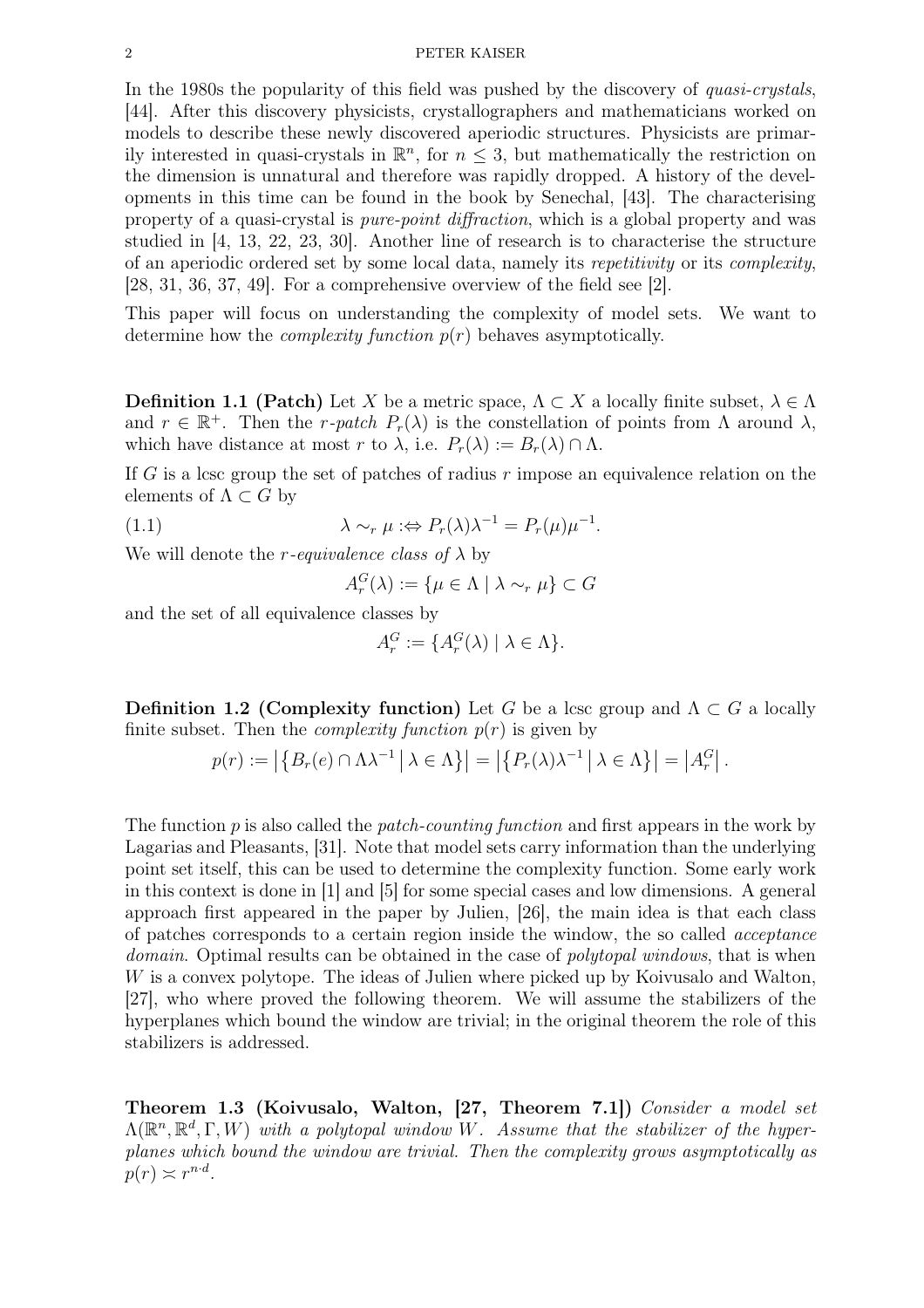## 1.2. Aperiodic order beyond the Euclidean case

A natural generalisation of FLC sets in  $\mathbb{R}^n$  is to consider FLC sets in arbitrary locally compact groups equipped with some metric. We will be interested in studying their complexity functions. We emphasise that in doing so the choice of metric is important. By the restriction to *metric locally compact second countable (lcsc)* groups a theorem of Struble, [46], guarantees the existence of a 'nice' metric. 'Nice' means in this context that the metric is right-invariant, proper and compatible. This is the setup in which the euclidean ideas are generalized [7, 8, 9, 10, 32].

The cut-and-project approach also applies in this more general setup, [10, 41, 42]. The question we want to answer is how the approach of Julien and Koivusalo and Walton can be translated to this more general set-up?

## 1.3. Results on two-step homogeneous Lie groups

Ideally one would like to describe the complexity of FLC sets for all lcsc groups. However this turns out to be quite challenging so we will have to introduce some more restrictions. In particular, since we want to follow the approach of Julien, [26], and Koivusalo and Walton, [27], we need a notion of hyperplanes. So a first question is, in which groups can we define hyperplanes?

We will consider homogeneous Lie groups. These groups are nilpotent, real, finitedimensional, connected, simply connected and admit a family of dilations which replace the scalar multiplication. For a detailed discussion of such groups we refer to the book by Fischer and Ruzhansky, [14]. For this class of groups it is possible to identify the underlying set of the Lie group G with the corresponding Lie algebra  $\mathfrak{g}$ . Since  $\mathfrak{g}$  is a vector space we can define hyperplanes in the usual sense.

Moreover these groups admit a canonical quasi-isometry class of homogeneous norms, which provide the same complexity resolving the aforementioned issue of dependence of the choice of metric. It turns out that balls with respect to such norms have exact polynomial growth, i.e. the volume of a ball  $B_r(e)$  grows as  $r^{\alpha}$ . The exponent of this growth is called the homogeneous dimension of the homogeneous Lie group.

A second restriction has to be made since we also need that the group acts on the space of hyperplanes in the vector space underlying  $\mathfrak{g}$ . We can show that this is the case exactly if the Lie group has nilpotency degree one or two, i.e. if it is abelian or two-step nilpotent. For higher nilpotency degree the action of the group bends the hyperplanes into algebraic hypersurfaces.

Naively one would expect that the complexity function of a model set  $\Lambda(G, H, \Gamma, W)$ would depend on the dimension of the Lie groups G and H, i.e.  $p(r) \approx r^{\dim(G)\dim(H)}$ , or if not their homogeneous dimensions, i.e.  $p(r) \approx r^{\text{homdim}(G) \text{ homdim}(H)}$ , but surprisingly both turn out to be false. In fact the two factors behave differently, on the G-side the homogenous dimension replaces the dimension, while on the H-side it does not. More precisely, we prove the following theorem, which is the main theorem of this paper.

Theorem 1.4 (Informal version of the main theorem) Consider a model set  $\Lambda(G, H, \Gamma, W)$  with a convex polytopal window W and G and H two-step nilpotent homogeneous Lie groups. Assume that the stabilizer of the hyperplanes which bound the window are trivial. Then the complexity grows asymptotically as  $p(r) \approx r^{\text{homdim}(G) \cdot \text{dim}(H)}$ .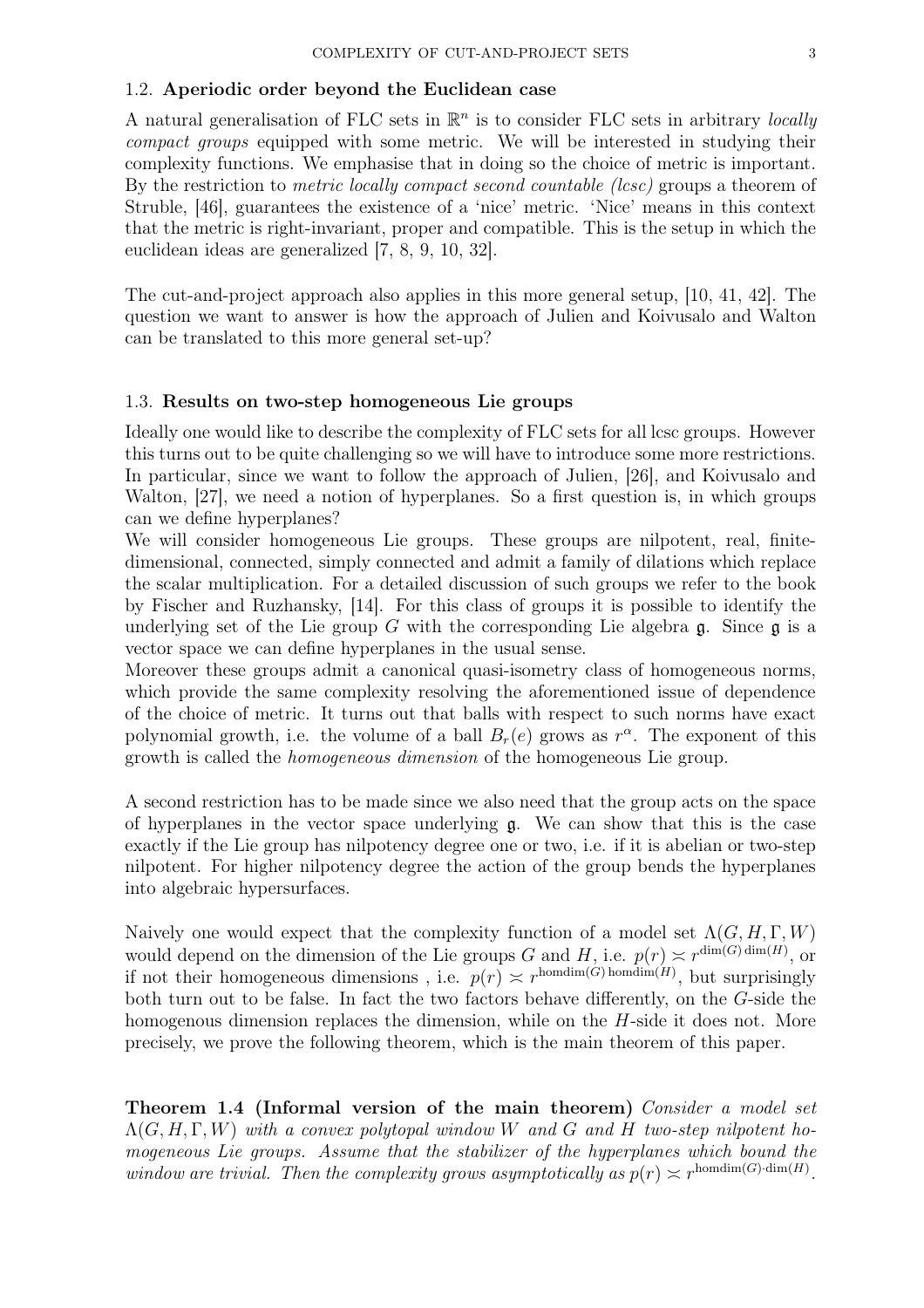### 1.4. Method of proof

The proof of the main theorem consists of four steps. The first three are similar to the Euclidean case, while the forth one is uses different techniques.

First we will establish the connection between the equivalence classes of patches and the acceptance domains in [Section 2.](#page-6-0) This is a translation from the Euclidean case considered in [27]. The only difference is that we have to be a bit more careful since our groups are in general non-abelian. The established result is the same as in the Euclidean case.

Theorem 1.5 (Acceptance domains vs. Equivalence classes) Let  $\Lambda(G, H, \Gamma, W)$ be a model set, with G, H lcsc groups,  $\Gamma \subset G \times H$  a uniform lattice and  $W \subset H$  a non-empty, pre-compact, Γ-regular window, then

$$
A_r^H(\lambda) \subset \left(\bigcap_{\mu \in \mathcal{S}_r(\lambda)} \mu \mathring{W}\right) \cap \left(\bigcap_{\mu \in \mathcal{S}_r(\lambda)^C} \mu W^C\right) =: W_r(\lambda).
$$

The  $W_r(\lambda)$  are called r-acceptance domains of  $\lambda$ . Further for  $\lambda \not\sim_r \lambda'$  we have

$$
W_r(\lambda) \cap W_r(\lambda') = \emptyset.
$$

Finally we have

$$
\overline{W} = \bigcup_{\lambda \in A_r^G} \overline{W_r(\lambda)}.
$$

We will give the precise definition of  $\mathcal{S}_r(\lambda)$  in [Section 2](#page-6-0) and of  $A_r^H(\lambda)$  in [Definition 1.14.](#page-6-1) For now think of  $A_r^H(\lambda)$  as the projection of all the points in the equivalence class of  $\lambda$ to H. Further  $S_r(\lambda)$  and  $S_r^C$  $r_r^{\text{C}}(\lambda)$  are roughly speaking a decomposition of the possible neighbours of  $\lambda$  projected to H.

As a second step we establish a lattice point counting argument in [Section 3.](#page-9-0)

Proposition 1.6 (Growth Lemma) Let G and H be lcsc groups. For a model set  $\Lambda(G, H, \Gamma, W)$  with a uniform lattice  $\Gamma \subset G \times H$  and a bounded open set  $\emptyset \neq A \subset H$ . The asymptotic growth of the number of lattice points inside  $B_r^G(e) \times A$  is bounded by

$$
\mu_G\left(B_{r-k_1}^G(e)\right) \ll \left| \left(B_r^G(e) \times A\right) \cap \Gamma \right| \ll \mu_G\left(B_{r+k_2}^G(e)\right),
$$

for some constants  $k_1, k_2 > 0$  as  $r \to \infty$ .

**Remark 1.7** For the asymptotic behaviour we use the common notation  $g(t) \ll f(t)$ which means lim sup  $t\rightarrow\infty$   $g(t)$  $f(t)$  $\vert < \infty$ . If both  $g(t) \ll f(t)$  and  $g(t) \gg f(t)$  holds we write  $q(t) \asymp f(t)$ .

This result connects the number of lattice points in sets of a certain form to the measure of these sets. The standard proof is via ergodic theory, but we will give a more elementary proof.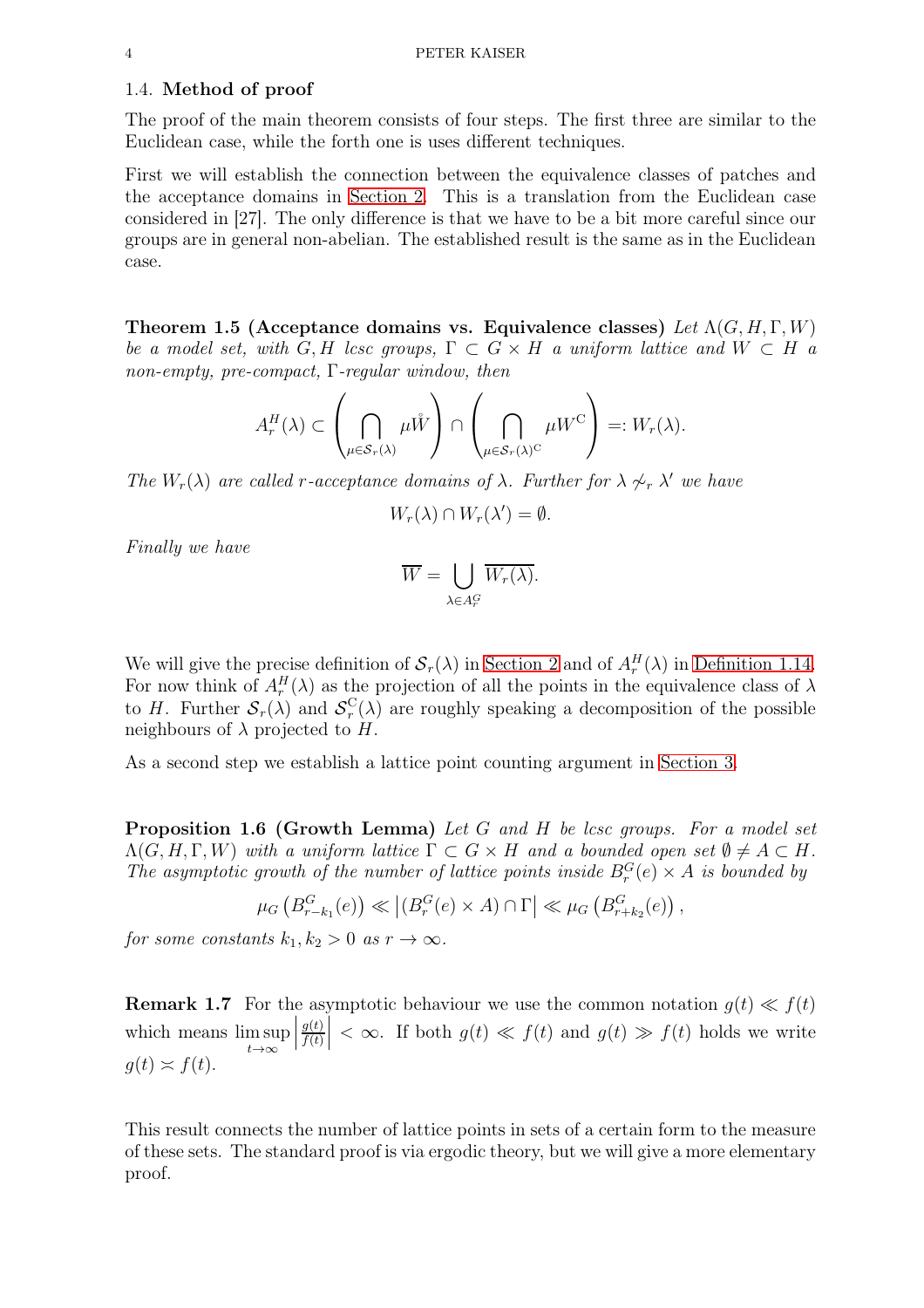In the third step we show in [Section 5](#page-17-0) that we can estimate the number of acceptance domains by extending the boundary of the window. This is also done in [27], the new regions inside the window are called cut regions in this paper. Again the result we obtain is the same as in the Euclidean case. But we have to overcome a major difference in its proof, since in the Euclidean case the group acts on a hyperplane by translations, which preserves the directions of the hyperplane. Or formulated differently, a translation does not rotate a hyperplane. In our general setup the group action can rotate hyperplanes, leading to a new phenomenon.

Theorem 1.8 (Cut regions vs. Acceptance domains) For a polytopal model set  $\Lambda(G, H, \Gamma, W)$ , where the window is bounded by  $P_1, ..., P_N$ , and G and H at most twostep nilpotent homogeneous Lie groups we have

$$
|A_r^H| \leq \#\pi_0 \left( H \setminus \bigcup_{\mu \in \mathcal{S}_r} \bigcup_{i=1}^N \mu P_i \right).
$$

And for a certain ball  $B_h(c_W) \subset W$  we also have

$$
\#\pi_0\left(B_h(c_W)\setminus\bigcup_{i=1}^N\bigcup_{\mu\in U_i(r)}\mu P_i\right)\leq |A_r^H|.
$$

The last step is devoted to solving the problem with the rotating hyperplanes see [Section 6.](#page-26-0) To do so we use the theory of hyperplane arrangements; this tool was not needed in the abelian case. The research of such arrangements has a long history and goes back as far as [40], more modern approaches are due to Grünbaum [19, 18, 20] and Zaslavsky [50]. Two sources for a survey of the field are the book by Dimca, [12], and the lecture notes by Stanley, [45]. An important tool for our combinatorial argument is by Beck, [6]. We need a special version of Beck's theorem. To prove this version of Beck's theorem we need some combinatorial inputs from [47] and [48]. This lets us extend the standard counting formulas to our specific context and we can proof the following theorem, which will then finish the proof of the main theorem.

Theorem 1.9 (Higher dimensional local dual of Beck's Theorem) Let  $\mathcal H$  be a hyperplane arrangement in  $\mathbb{R}^d$ , let  $B \subset \mathbb{R}^d$  be convex and let  $c_d$  be a constant only depended on the dimension. Further let  $\mathcal H$  consist of d families  $F_1, ..., F_d$  with  $|F_i| = \frac{n}{d}$ d and such that for all  $(f_1, ..., f_d) \in F_1 \times ... \times F_d$  we have  $B \cap \bigcap_{i=1}^d f_i = \{p\}$  for some point  $p \in B$ . Moreover assume that there is  $c < \frac{1}{100}$  such that at most  $c \cdot |F_i|$  hyperplanes from  $F_i$  can intersect in one point. Then the number of intersection points in B exceeds  $c_d \cdot n^d$ , *i.e.*  $|F_{0,B}| \ge c_d \cdot n^d$ .

#### 1.5. General results for lcsc groups

As discussed above our restriction to homogeneous Lie groups is necessary for the proof of the main theorem, but the individual steps work in greater generality. Acceptance domains and cut regions can be defined for all connected lcsc groups, the polytopal condition on the window is not needed for this approach.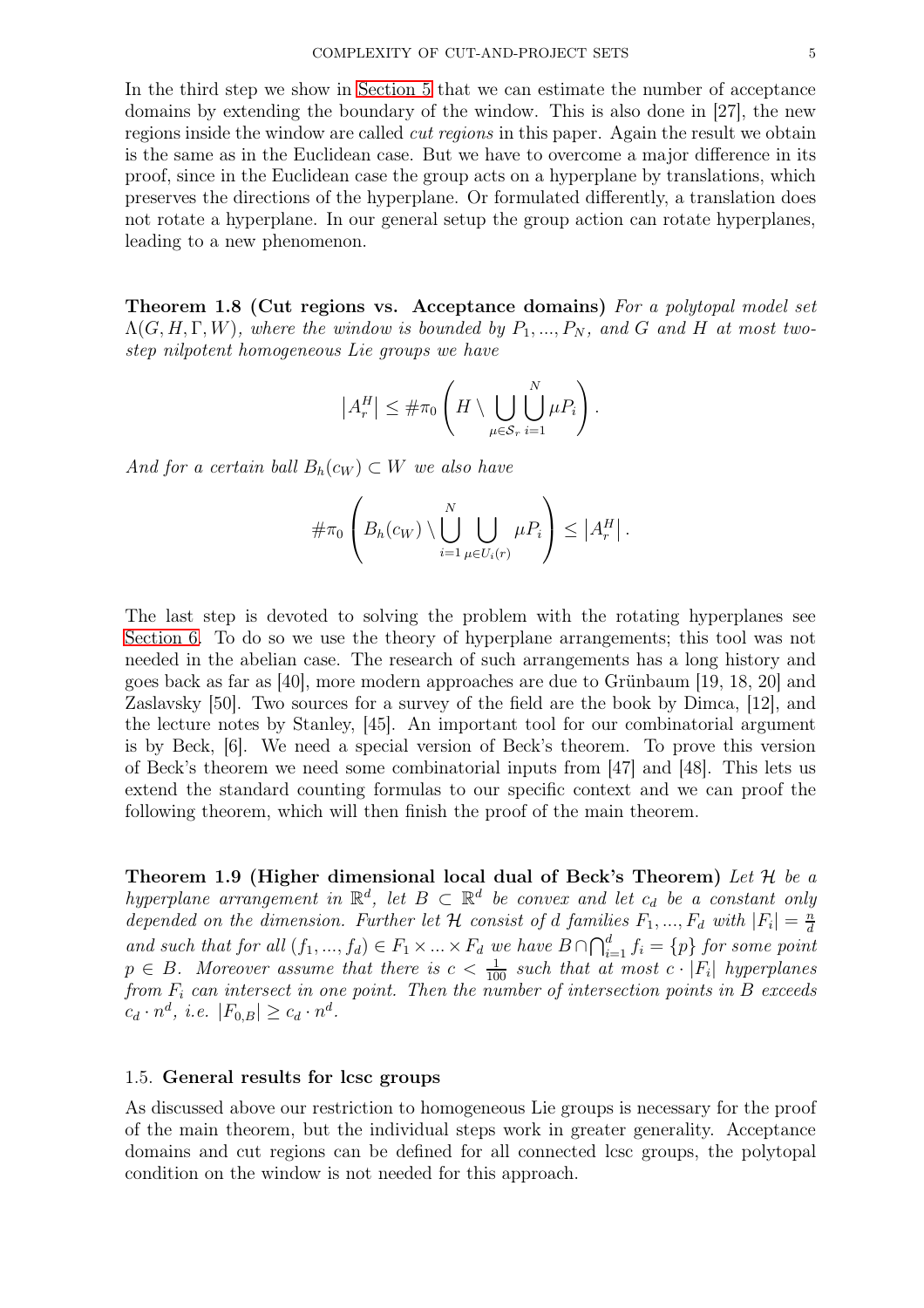### 1.6. Notation

Throughout this text, G and H will always be locally compact second countable groups,  $\Gamma \subset G \times H$  a uniform lattice and  $W \subset H$  a precompact Γ-regular, i.e.  $\partial W \cap \pi_H(\Gamma) = \emptyset$ , subset with nonempty interior, which is called the window. Why these restrictions on W are required will be explained in [Proposition A.2](#page-35-0) below. Further we denote the projection on G by  $\pi_G$  and on H by  $\pi_H$ .

**Definition 1.10** A triple  $(G, H, \Gamma)$  is called a *cut-and-project scheme (CPS)* if  $\pi_G|_{\Gamma}$  is injective and  $\pi_H(\Gamma)$  is dense in H. The set

$$
\Lambda = \Lambda(G, H, \Gamma, W) := \pi_G((G \times W) \cap \Gamma) = \tau^{-1}(\Gamma_H \cap W)
$$

is called a *model set* if  $(G, H, \Gamma)$  is a cut-and-project scheme. Here we use the notation  $\Gamma_H := \pi_H(\Gamma)$  and  $\tau := \pi_H \circ (\pi_G|_{\Gamma})^{-1}$ .

Remark 1.11 Observe that we do not consider non-uniform model sets, so in our terminology of a model set the lattice is always uniform.

<span id="page-5-0"></span>We will always put a  $G$ , resp.  $H$  in the index if we consider the projection of an object to the factor  $G$ , resp.  $H$ . The diagram in [Figure 1](#page-5-0) visualizes the relation between the different groups in this setup.



Figure 1. Visualisation of a CPS.

To study complexity we need a metric, which will always be associated to a norm by  $d(x, y) := |xy^{-1}|$ . In the case of homogeneous Lie groups, we have a homogeneous norm on G and H, which we will denote by  $|\cdot|_G, |\cdot|_H$ , if it is clear which norm we consider we drop the index.

**Definition 1.12** (Delone) Let X be a metric space, a subset  $\Lambda \subset X$  is called  $(R, r)$ -Delone if:

(a) It is  $R$ -relatively dense, i.e.

$$
\exists R > 0 \,\forall x \in X : B_R(x) \cap \Lambda \neq \emptyset.
$$

(b) It is r-uniformly discrete, i.e.

$$
\exists r > 0 \,\forall \lambda, \mu \in \Lambda : d(\lambda, \mu) \ge r.
$$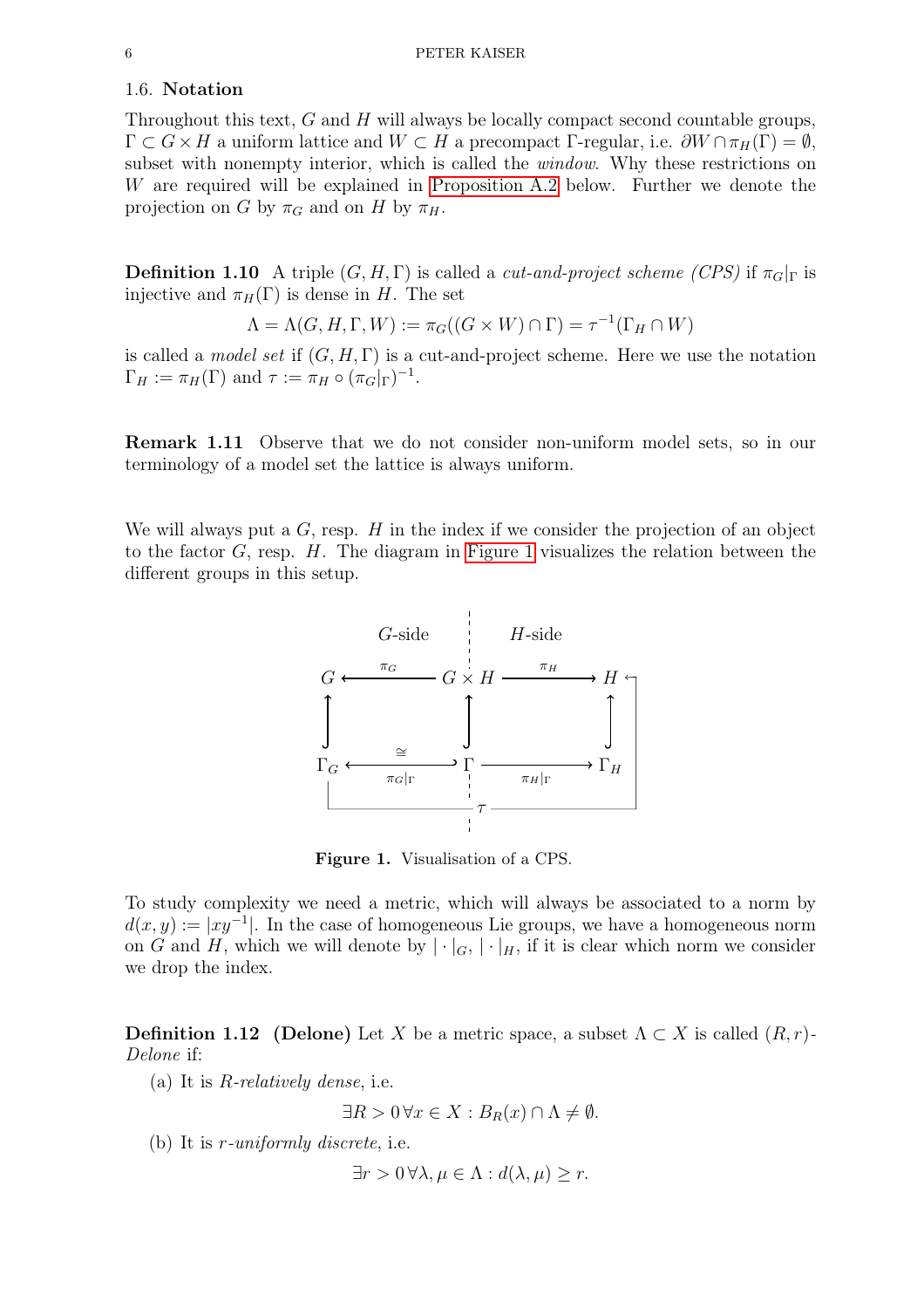If one is not interested in the parameters R and r one simply speaks of a *Delone set*.

Remark 1.13 By [Proposition A.2](#page-35-0) model sets are Delone sets.

<span id="page-6-1"></span>**Definition 1.14 (Pre-Acceptance domains)** Let  $\Lambda(G, H, \Gamma, W)$  be a model set. The image of  $A_r^G(\lambda)$  under the map  $\tau$  is called the *r*-pre-acceptance domain of  $\lambda$ 

$$
A_r^H(\lambda) := \tau\left(A_r^G(\lambda)\right) \subset H.
$$

<span id="page-6-0"></span>We denote the set of all pre-acceptance domains by  $A_r^H$ .

## 2. How to measure complexity?

In this section we will explain, how one can determine the complexity function of a given FLC set, e.g. a model set  $\Lambda(G, H, \Gamma, W)$ , where  $G = (G, d_G)$  and  $H = (H, d_H)$ are metric locally compact second countable groups. The statements in this section are translations from the euclidean case, we refer to the paper of Koivusalo and Walton, [27], for this set-up. We will take a closer look on how the complexity function  $p$  is connected to local constellations, which are called patches, in the FLC set. We will then establish a connection between these patches and certain regions in the window W.

<span id="page-6-4"></span>Definition 2.1 (Finite local complexity) Let  $\Lambda \subset G$  be a FLC subset. If the complexity function of  $\Lambda$  is finite for all r we say that  $\Lambda$  has *finite local complexity*. There are several ways of viewing this condition, compare [Lemma A.1.](#page-34-0)

<span id="page-6-2"></span>**Theorem 2.2 (Acceptance domains)** Let  $\Lambda(G, H, \Gamma, W)$  be a model set, with G, H lcsc groups,  $\Gamma \subset G \times H$  a uniform lattice and  $W \subset H$  a non-empty, pre-compact, Γ-regular window, then

<span id="page-6-3"></span>(2.1) 
$$
A_r^H(\lambda) \subset \left(\bigcap_{\mu \in S_r(\lambda)} \mu \mathring{W}\right) \cap \left(\bigcap_{\mu \in S_r(\lambda)^C} \mu W^C\right) =: W_r(\lambda),
$$

where  $S_r(\lambda)$  will be defined in [Definition 2.7.](#page-7-0) The  $W_r(\lambda)$  are called r-acceptance domains of  $\lambda$ . Further for  $\lambda \not\sim_r \lambda'$  we have

$$
(2.2) \t W_r(\lambda) \cap W_r(\lambda') = \emptyset.
$$

Finally we have

(2.3) 
$$
\overline{W} = \bigcup_{\lambda \in A_r^G} \overline{W_r(\lambda)}.
$$

Remark 2.3 The terminology is due to Koivusalo and Walton, [27]. In their paper they treat the case of model sets  $\Lambda(\mathbb{R}^d, \mathbb{R}^n, \Gamma, W)$  and extend Julien's paper, [26], which first introduced the idea of considering a decomposition of the window.

Corollary 2.4  $p(r) = |\{W_r(\lambda) | \lambda \in \Lambda\}| = |A_r^H|.$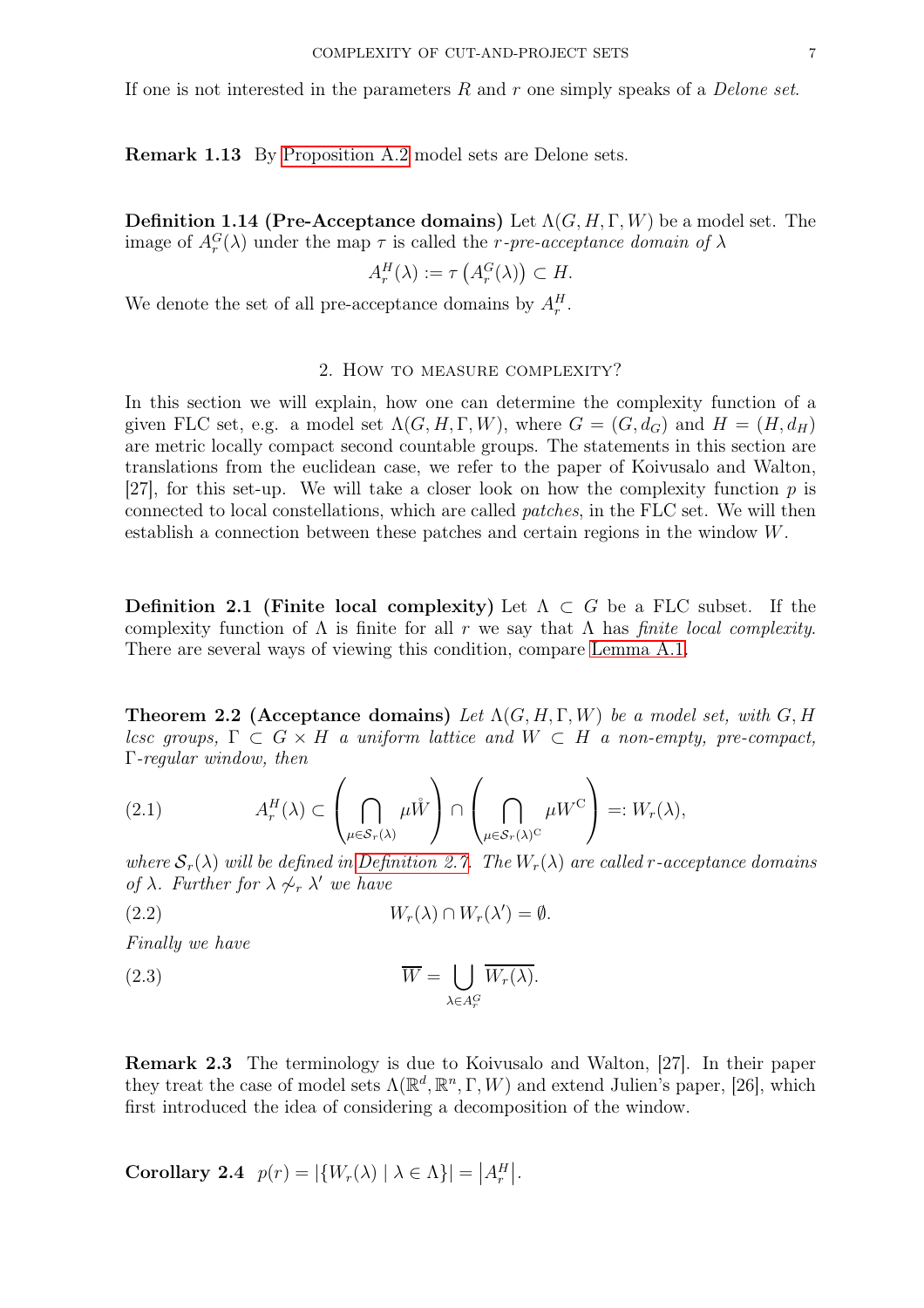The rest of the section is devoted to the proof of the theorem and we begin by working towards the definition of  $S_r(\lambda)$ .

**Definition 2.5 (Displacements)** Let  $\Lambda$  be a CPS. We define the displacements of  $\lambda \in \Lambda$  as

$$
\text{Disp}(\lambda) := \{ \mu \in \Gamma_G \mid \mu \lambda \in \Lambda \}.
$$

<span id="page-7-2"></span>**Lemma 2.6 ([27, Lemma 2.1])** Let  $\lambda \in \Lambda$  and  $\mu \in G$ , if  $\mu\lambda \in \Lambda$  then  $\mu \in \Gamma_G$ . On the other hand if  $\mu \in \Gamma_G$ :

 $\mu\lambda \in \Lambda \iff \tau(\lambda) \in \tau(\mu)^{-1} \mathring{W} \iff \tau(\mu) \in \mathring{W}\tau(\lambda)^{-1}.$ 

In particular  $\tau(\text{Disp}(\lambda)) \subset \mathring{W}\mathring{W}^{-1}$ .

Proof. Since  $\lambda, \mu\lambda \in \Lambda$  we find elements  $\gamma, \delta \in \Gamma$  such that  $\pi_G(\gamma) = \lambda, \pi_G(\delta) = (\mu\lambda)^{-1}$ . Then  $\gamma \delta \in \Gamma$  and  $\pi_G(\gamma \delta) = \lambda(\mu \lambda)^{-1} = \mu^{-1} \in \Gamma_G$  and therefore  $\mu \in \Gamma_G$ . Now let  $\mu \in \Gamma_G$ . By definition  $\mu\lambda \in \Lambda$  if and only if  $\tau(\mu\lambda) \in \mathring{W}$  and since  $\tau$  is a

homomorphism this is equivalent to  $\tau(\mu) \in \overset{\circ}{W}\tau(\lambda)^{-1}$  and  $\tau(\lambda) \in \tau(\mu)^{-1}\overset{\circ}{W}$ .

<span id="page-7-0"></span>To understand patches on the H-side of the model set we transport the information of the displacements to this side. Since we always consider patches in dependence of  $r$  we only need displacements of magnitude at most r.

**Definition 2.7** (*r*-slab) Let  $\Lambda(G, H, \Gamma, W)$  be a model set. We define the *r*-slab as  $S_r := \pi_H \left( \left\{ (\gamma, \mu) \in \Gamma \, \middle| \, |\gamma| < r \text{ and } \mu \in WW^{-1} \right\} \right).$ 

Further in the case that we only are interested in the displacements of a certain equivalence class we define the r-slab of  $\lambda$  as

 $S_r(\lambda) := \pi_H \left( \{ (\gamma, \mu) \in \Gamma \mid |\gamma| < r \text{ and } \mu \in WW^{-1} \text{ and } \gamma^{-1} \in \text{Disp}(\lambda) \} \right)$ 

and

$$
\mathcal{S}_r^{\mathcal{C}}(\lambda) := \pi_H \left( \left\{ (\gamma, \mu) \in \Gamma \, \middle| \, |\gamma| < r \text{ and } \mu \in WW^{-1} \text{ and } \gamma^{-1} \notin \text{Disp}(\lambda) \right\} \right).
$$

<span id="page-7-1"></span>**Remark 2.8** In the paper of Koivusalo and Walton the sets  $S_r(\lambda)$  and  $S_r^{\mathcal{C}}(\lambda)$  are called  $P_{in}$  and  $P_{out}$ , we think that our notation highlights the connection to the slab in a better way. Whereas their notation highlights the connection to the patch P.

**Lemma 2.9** For  $\lambda, \mu \in \Lambda$  we have that:  $\lambda \sim_r \mu \Leftrightarrow \mathcal{S}_r(\lambda) = \mathcal{S}_r(\mu)$ .

*Proof.* Assume  $\lambda \sim_r \mu$ , then  $(B_r(\lambda) \cap \Lambda)\lambda^{-1} = (B_r(\mu) \cap \Lambda)\mu^{-1}$ . Let  $x \in S_r(\lambda)$  then there exists a  $(\gamma, x) \in \Gamma$  such that

$$
\gamma^{-1}\lambda \in B_r(\lambda) \cap \Lambda
$$
  
\n
$$
\Leftrightarrow \gamma^{-1} \in (B_r(\lambda) \cap \Lambda)\lambda^{-1} = (B_r(\mu) \cap \Lambda)\mu^{-1}
$$
  
\n
$$
\Leftrightarrow \gamma^{-1}\mu \in B_r(\mu) \cap \Lambda.
$$

Therefore  $x \in S_r(\mu)$ .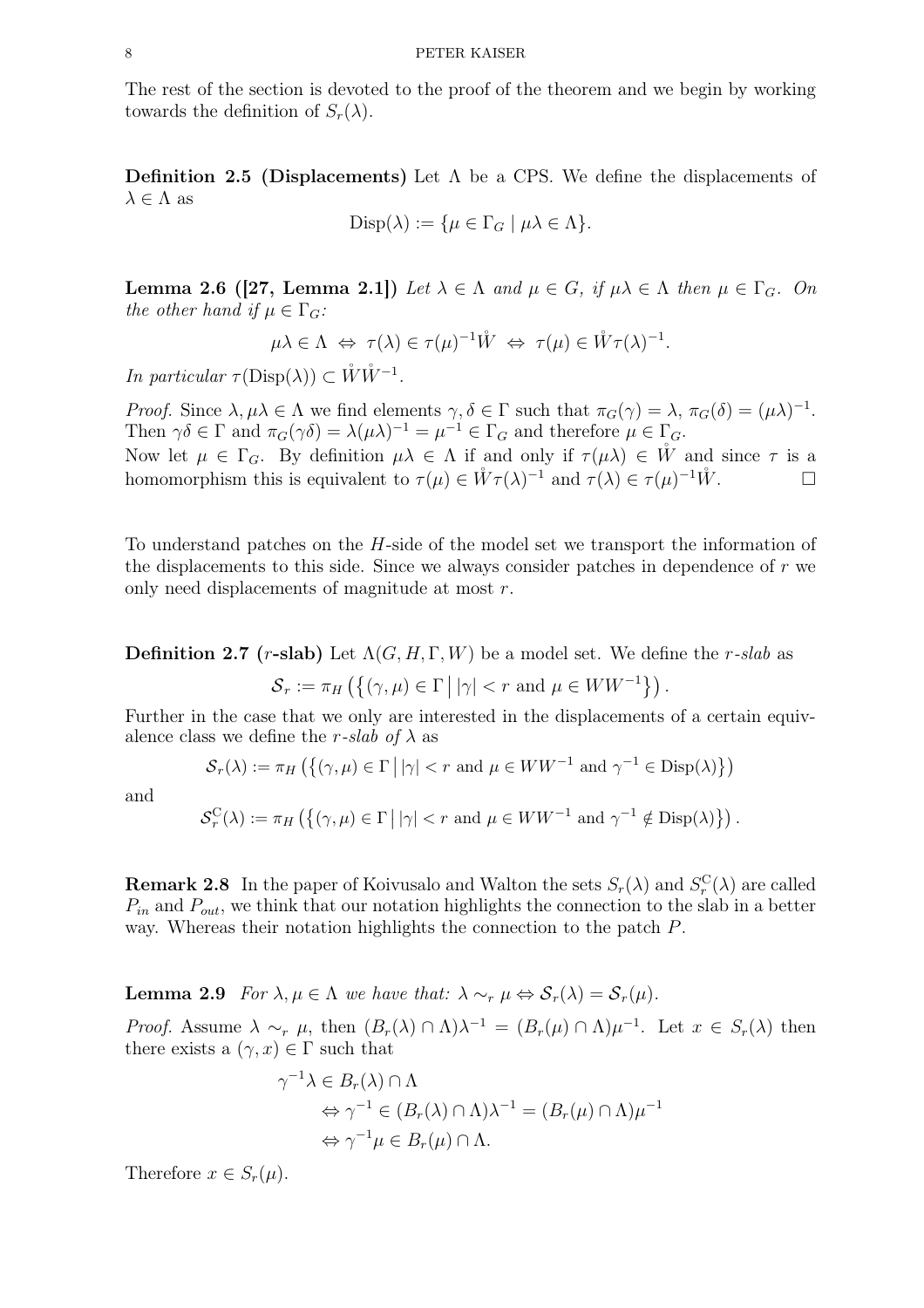

**Figure 2.** This figure shows the preimage of the slab for a fixed  $r$  in the setting of a  $\mathbb{R} \times \mathbb{R}$  model set.

Now assume  $S_r(\lambda) = S_r(\mu)$  and let  $x \in (B_r(\lambda) \cap \Lambda)\lambda^{-1}$  then  $\tau(x^{-1}) \in S_r(\lambda) = S_r(\mu)$ and this implies  $x \in (B_r(\mu) \cap \Lambda)\mu^{-1}$ .

*Proof of [Theorem 2.2.](#page-6-2)* [Lemma 2.9](#page-7-1) tells us that for all  $\lambda \in A_r^G(\lambda)$  the set

$$
W_r(\lambda) := \left(\bigcap_{\mu \in \mathcal{S}_r(\lambda)} \mu \mathring{W}\right) \cap \left(\bigcap_{\mu \in \mathcal{S}_r(\lambda)^{\mathbb{C}}} \mu W^{\mathbb{C}}\right)
$$

is the same. So to prove [Equation \(2.1\)](#page-6-3) it is enough to show  $\tau(\lambda) \in W_r(\lambda)$ . By the definition of the r-slab of  $\lambda$  we have for all  $\mu \in S_r(\lambda)$  that there is a  $\mu_G \in \Gamma_G$  with  $\tau(\mu_G) = \mu$  and  $\mu_G^{-1}\lambda \in \Lambda$ . Further [Lemma 2.6](#page-7-2) tells us that  $\tau(\lambda) \in \mu \overset{\circ}{W}$ . For  $\mu \in \mathcal{S}_r^C(\lambda)$ [Lemma 2.6](#page-7-2) tells us that  $\tau(\lambda) \notin \mu W$ , but this means that  $\tau(\lambda) \in \mu W^C$ . So it follows that  $\tau(\lambda) \in W_r(\lambda)$ .

Now let  $\lambda \not\sim_r \lambda'$ , so by [Lemma 2.9](#page-7-1)  $S_r(\lambda) \neq S_r(\mu)$  and the disjointness of  $W_r(\lambda)$  and  $W_r(\lambda')$  follows by the same argument.

Finally we show that the  $\overline{W_r(\lambda)}$  tile the closure of the window  $\overline{W}$ . The inclusion  $\overline{W_r(\lambda)} \subseteq \overline{W}$  is clear since  $e_H \in \mathcal{S}_r(\lambda)$  for all  $\lambda \in \Lambda$  and all  $r > 0$ . Since  $\Gamma_H$  is dense in W and  $W_r(\lambda)$  is open we know that  $\Gamma_H$  is dense in  $W_r(\lambda)$ . Since  $A_r^H(\lambda) = \Gamma_H \cap W_r(\lambda)$  we know that  $A_r^H(\lambda)$  is dense in  $W_r(\lambda)$ . Therefore the completion by sequences  $\overline{A_r^H(\lambda)}^{seq}$  is the topological closure  $\overline{W_r(\lambda)}^{top}$ . Further since every  $\gamma \in \Gamma_H \cap W$  has to belong to some  $W_r(\lambda)$  we get that

$$
W \cap \Gamma_H = \bigcup_{\lambda \in A_r^G} A_r^H(\lambda).
$$

Completion by sequences on both sides delivers

$$
\overline{W} = \bigcup_{\lambda \in A_r^G} \overline{A_r^H(\lambda)}^{seq} = \bigcup_{\lambda \in A_r^G} \overline{W_r(\lambda)}^{top}.
$$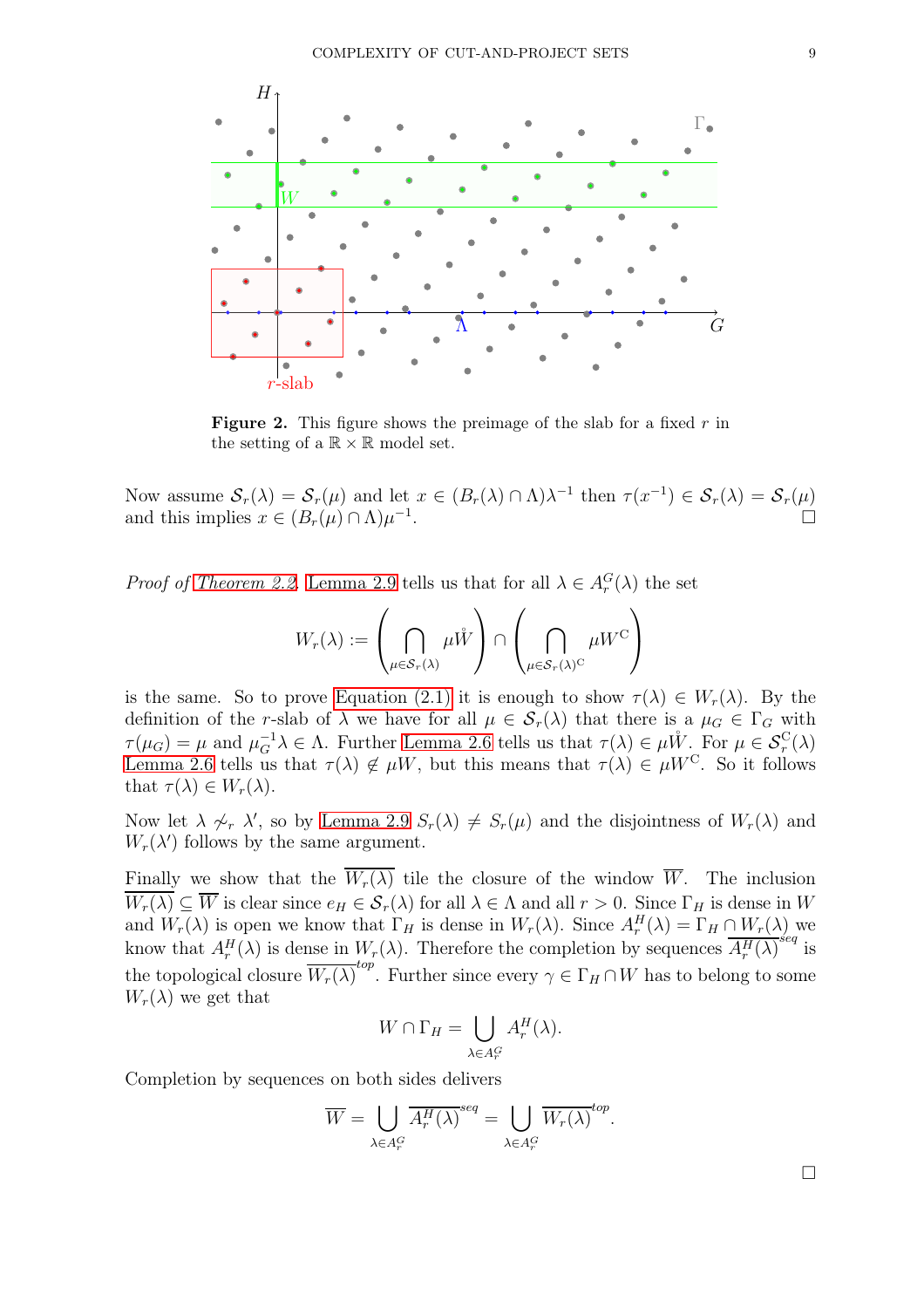#### 10 PETER KAISER

Remark 2.10 Taking the closure of the window in the theorem does not make a big difference, since by Γ-regularity there are no projected lattice points on the boundary. This also holds for the shifted window, since if  $\gamma_1, \gamma_2 \in \Gamma_H$  with  $\gamma_1 \in \gamma_2W$ , then  $\gamma_2^{-1}\gamma_1 \in W$  in contradiction to the Γ-regularity of W. So for all acceptance domains  $\partial W_r(\lambda) \cap \Gamma_H = \emptyset.$ 

#### 3. Lattice point counting

<span id="page-9-1"></span><span id="page-9-0"></span>Before we begin with the actual proof of our main theorem we will establish the growth lemma, [Proposition 3.1.](#page-9-1) The growth lemma tells us how to count points in sets of the form  $(B_r(e) \times A) \cap \Gamma$ . Notice that in particular the slab  $S_r = \pi_H((B_r(e) \times WW^{-1}) \cap \Gamma)$ is of this form.

**Proposition 3.1 (Growth Lemma)** Let G and H be last groups. For a model set with a uniform lattice  $\Gamma \subset G \times H$  and a bounded open set  $\emptyset \neq A \subset H$ . The asymptotic growth of the number of lattice points inside  $B_r^G(e) \times A$  is bounded by

$$
\mu_G\left(B_{r-k_1}^G(e)\right)\ll \left|\left(B_r^G(e)\times A\right)\cap \Gamma\right|\ll \mu_G\left(B_{r+k_2}^G(e)\right),\,
$$

for some constants  $k_1, k_2 > 0$  as  $r \to \infty$ .

<span id="page-9-2"></span>The proof consists of the following well known proposition, see for example [2, Lemma 7.4], and the two subsequent lemmas.

**Proposition 3.2** Let G and H be lcsc groups and  $\Gamma \subset G \times H$  a uniform lattice, such that  $\pi_H(\Gamma)$  is dense in H. Further let  $U \subset H$  be an open non-empty set. Then there exists a compact set  $K \subset G$  such that

$$
G \times H = (K \times U)\Gamma.
$$

*Proof.* Since  $\Gamma$  is a uniform lattice in  $G \times H$  there exists a compact set C such that  $G \times H = C\Gamma$ . We can cover C by the bigger compact set  $\pi_G(C) \times \pi_H(C)$ , which implies  $G \times H = (C_G \times C_H)$ Γ. By density of  $\pi_H(\Gamma)$  in H we get a covering

$$
\bigcup_{\gamma \in \Gamma} U \pi_H(\gamma) = H \supset C_H.
$$

Since  $C_H$  is compact we can choose a finite subcovering with finite  $F \subset \Gamma$  such that

$$
\bigcup_{\gamma \in F} U \pi_H(\gamma) \supset C_H.
$$

Now let  $z \in G \times H$  be arbitrary. By the choice of C we find a  $\gamma \in \Gamma$  such that  $z\gamma^{-1} \in C \subset C_G \times C_H$ . By our covering argument we find a  $f \in F$  such that  $\pi_H(z\gamma^{-1}) \in U\pi_H(f)$  and therefore  $\pi_H(z\gamma^{-1}f^{-1}) \in U$ . If we project the same element to G we get

$$
\pi_G(z\gamma^{-1}f^{-1}) \in C_G \pi_G(F^{-1}) =: K.
$$

Now K is compact since  $C_G$  is compact and  $\pi_G(F^{-1})$  is finite. Putting things together we realise

$$
z = (z\gamma^{-1}f^{-1})(f\gamma) \in (K \times U)\Gamma.
$$

 $\Box$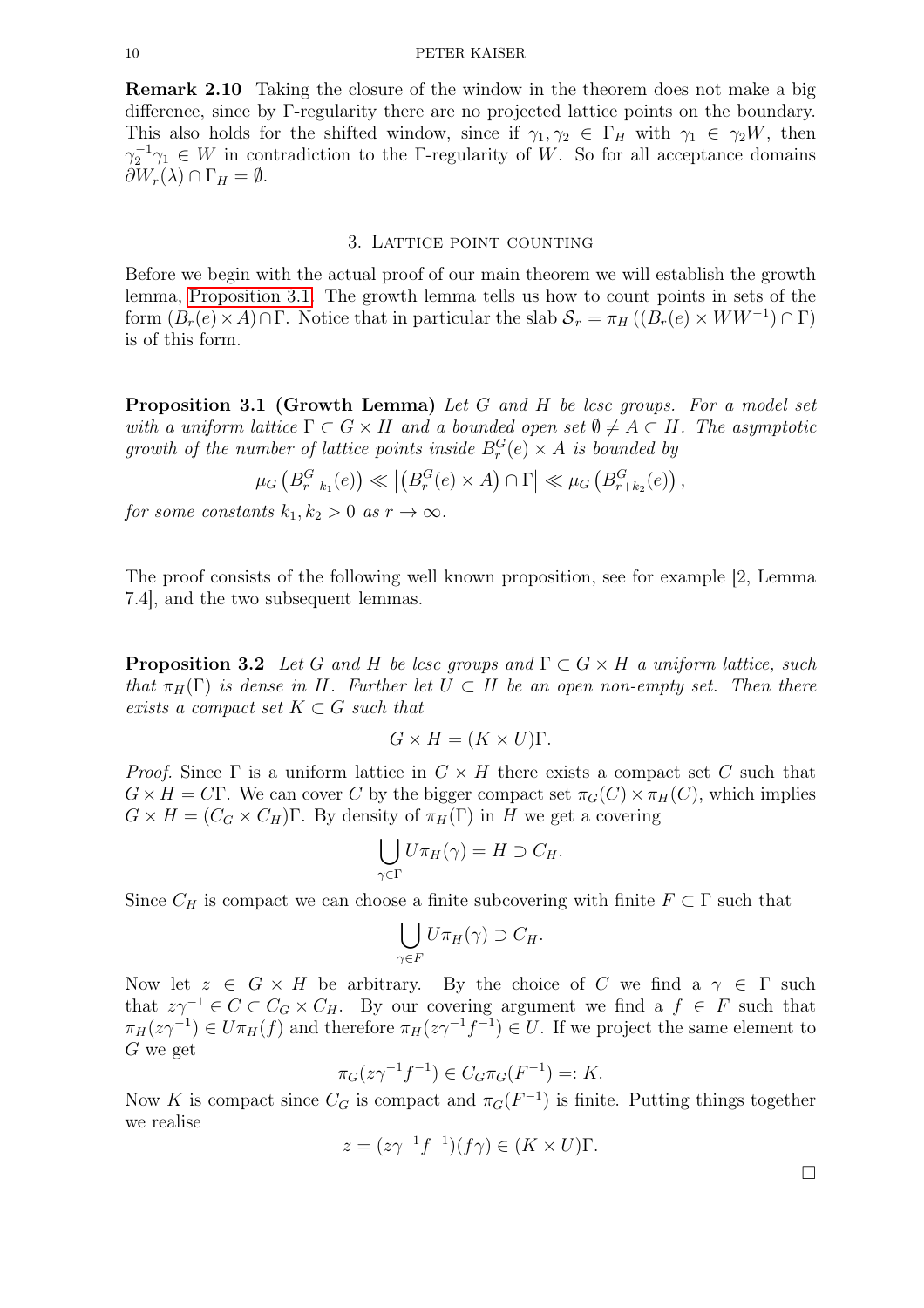**Lemma 3.3** Let G and H be lcsc groups. For a model set with a uniform lattice  $\Gamma \subset G \times H$  and a bounded open set  $\emptyset \neq A \subset H$  the growth of the lattice points inside  $B_r^G(e) \times A$  is asymptotically bounded from above by

$$
\left| (B_r^G(e) \times A) \cap \Gamma \right| \ll \mu_G(B_{r+k_2}^G(e)),
$$

where  $k_2$  is some constant as  $r \to \infty$ .

*Proof.* Since  $\Gamma$  is a lattice it is uniformly discrete, therefore we find a constant  $c_1$  such that  $d(\gamma_1, \gamma_2) > c_1$  for all  $\gamma_1 \neq \gamma_2 \in \Gamma$ . If we halve the constant we get disjoint balls around the lattice points, i.e.  $B_{\frac{c_1}{2}}^{G \times H}(\gamma_1) \cap B_{\frac{c_1}{2}}^{G \times H}(\gamma_2) = \emptyset$ .

Since A is bounded we find a second constant  $c_2$  such that  $A \subset B_{c_2}^H(e)$  and that  $B_{c_1}^{G \times H}(x) \subset G \times B_{c_2}^H(e)$  for every  $x \in G \times A$ . The norm in the product is given by the maximum of the norms of the components.

The idea is that we build a set which contains not only the points of  $(B_r^G(e) \times A) \cap \Gamma$ , but also the balls around them. Then we can obtain an upper bound for the number of points in  $(B_r^G(e) \times A) \cap \Gamma$  by estimating how often the thickened set of points could fit in this set via a volume estimate. Since by our choice of  $\frac{c_1}{2}$  the balls do not overlap, we obtain that

$$
\sum_{\gamma \in (B_r^G(e) \times A) \cap \Gamma} \mu_{G \times H} \left( B_{\frac{c_1}{2}}^{G \times H}(\gamma) \right) \leq \mu_{G \times H} \left( B_{r+c_1}^G(e) \times B_{c_2}^H(e) \right).
$$

We need the " $+c_1$ " in the index so the set can also contain all the balls whose center lie close to the border of  $B_r^G(e)$ . The volume of a ball is independent of its center point, since the metric and the Haar-measure are right-invariant. Therefore we can write the inequality as

$$
\left| \left( B_r^G(e) \times A \right) \cap \Gamma \right| \cdot \mu_{G \times H} \left( B_{\frac{c_1}{2}}^{G \times H}(e) \right) \leq \mu_{G \times H} \left( B_{r+c_1}^G(e) \times B_{c_2}^H(e) \right).
$$

We will now divide this equation by  $\mu_{G\times H}\left(B_{\frac{c_1}{2}}^{G\times H}(e)\right)$ , which is just a constant dependent on  $c_1$  which we will denote by  $c'_1$ , and the constant  $\mu$ <sub>H</sub>  $(B_{c_2}^H(e))$  will be denoted by  $c'_2.$ 

$$
\left| \left( B_r^G(e) \times A \right) \cap \Gamma \right| \leq \frac{\mu_{G \times H} \left( B_{r+c_1}^G(e) \times B_{c_2}^H(e) \right)}{c'_1} \n= \frac{\mu_G \left( B_{r+c_1}^G(e) \right) \cdot \mu_H \left( B_{c_2}^H(e) \right)}{c'_1} = \frac{c'_2}{c'_1} \mu_G \left( B_{r+c_1}^G(e) \right).
$$

**Lemma 3.4** Let G and H be less groups. For a model set with a uniform lattice  $\Gamma \subset G \times H$  and a bounded open set  $\emptyset \neq A \subset H$  the growth of the number of lattice points inside  $B_r^G(e) \times A$  is asymptotically bounded from below by

$$
\left| \left( B_r^G(e) \times A \right) \cap \Gamma \right| \gg \mu_G \left( B_{r-k_1}^G(e) \right),\,
$$

where  $k_1$  is some constant as  $r \to \infty$ .

*Proof.* Let  $\varepsilon > 0$  be fixed. We choose an open ball  $B_{\varepsilon}^H(\gamma_H) \subset A$  with  $\gamma_H \in \Gamma_H$ , this can be done since  $\Gamma_H$  is dense in H and A is open and therefore  $\Gamma_H \cap A \subset A$  is dense. First we assume that  $\gamma_H = e$ . By [Proposition 3.2](#page-9-2) we find a compact set  $K \subset G$  such that  $G \times H = (K \times B_{\varepsilon}^H(e))$   $\Gamma$ . Since K is compact it is bounded, we can consider  $\overline{B_{c_1}^G}(e)$ , with  $c_1$  large enough, instead. Then for all  $z \in G \times H$  we see  $(B_{c_1}^G(e) \times B_{\varepsilon}^H(e))$   $z \cap \Gamma \neq \emptyset$ .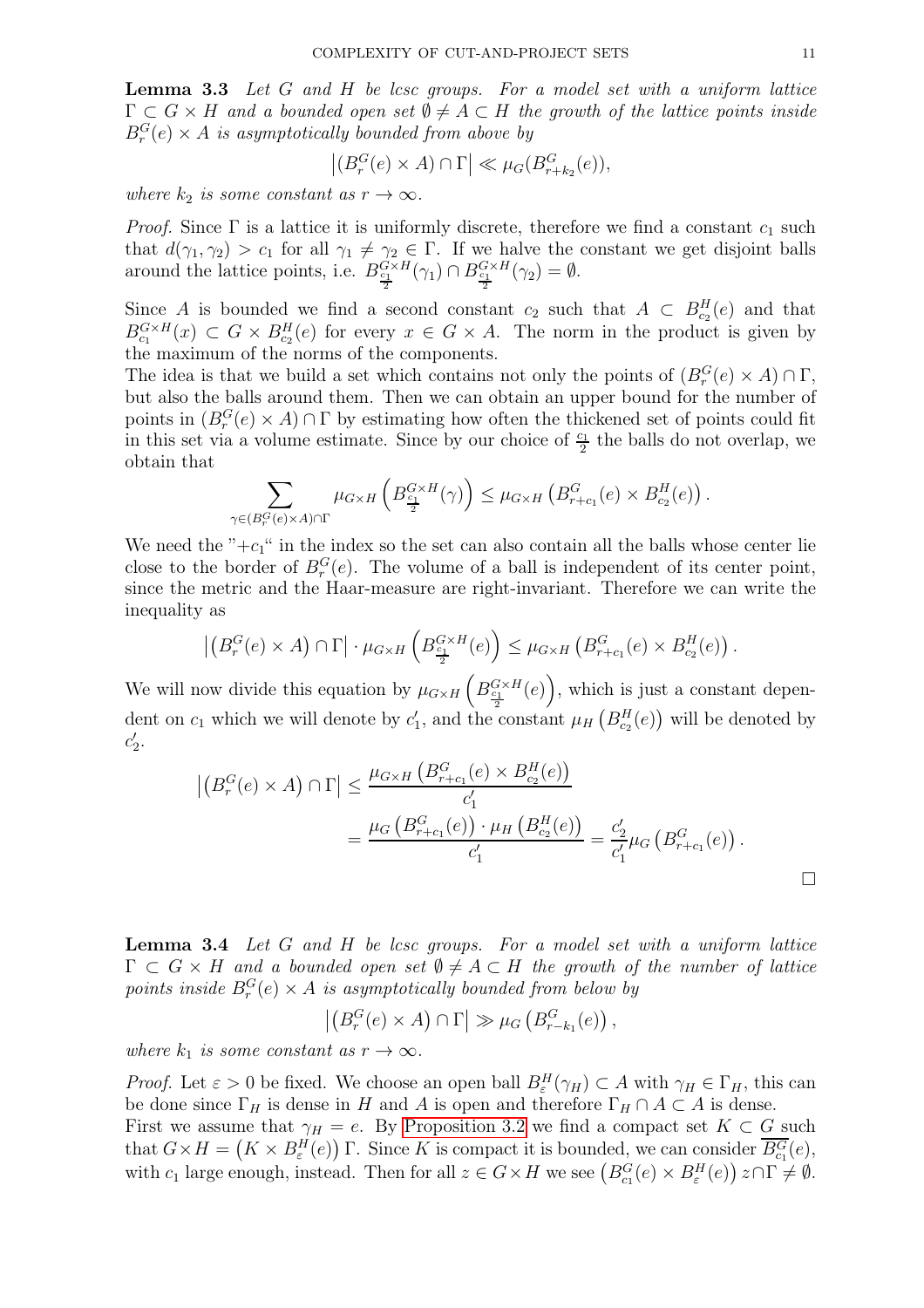This holds true since we can write  $z = (k_z, u_z)(\gamma_{zG}, \gamma_{zH})$  with  $(\gamma_{zG}, \gamma_{zH}) \in \Gamma$ ,  $k_z \in B_{c_1}^G(e)$ and  $u_z \in B_{\varepsilon}^H(e)$ . But then

$$
(\gamma_{zG}, \gamma_{zH}) = (k_z^{-1}, u_z^{-1}) z \in (B_{c_1}^G(e) \times B_{\varepsilon}^H(e)) z \cap \Gamma,
$$

since  $k_z^{-1} \in B_{c_1}^G(e)$  and  $u_z^{-1} \in B_{\varepsilon}^H(e)$ .

We can find a lower bound of the growth if we can fit enough of the sets of type  $(B_{c_1}^G(e) \times B_{\varepsilon}^H(e))$  into  $B_r^G(e) \times A$  in a disjoint way. One should think of this as stacking these sets onto another with base  $B_{\varepsilon}^{H}(e)$ . This comes down to

$$
\left| \left( B_r^G(e) \times A \right) \cap \Gamma \right| > \left| \left( B_r^G(e) \times B_\varepsilon^H(e) \right) \cap \Gamma \right|
$$
  
\n
$$
\geq \max \left\{ |X| \mid X \subset G, \text{ such that } \forall x \in X : B_{c_1}^G(x) \subset B_r^G(e)
$$
  
\nand  $B_{c_1}^G(x) \cap B_{c_1}^G(y) = \emptyset \ \forall x \neq y \in X \right\}$   
\n
$$
\geq \max \left\{ |X| \mid X \subset B_{r-c_1}^G(e) \text{ and } X \text{ is } 2c_1\text{-uniformly discrete} \right\}
$$

We can extend every  $c_1$ -uniformly discrete set to a  $(c_2, c_1)$ -Delone set for some constant  $c_2$ , [11, Proposition 3.C.3]. Thus

 $|(B_r^G(e) \times A) \cap \Gamma| > \max\{|X| | X \subset B_{r-c_1}^G(e) \text{ and } X \text{ is a } (c_2, 2c_1) \text{-Delone subset of } B_r^G(e) \}$ .

For every such Delone set we can cover  $B_{r-c_1}^G(e)$  with balls  $B_{c_2}^G(x)$  for  $x \in X$ , so that

$$
\bigcup_{x \in X} B_{c_2}^G(x) \supset B_{r-c_1}^G(e) \Rightarrow \sum_{x \in X} \mu_G \left( B_{c_2}^G(x) \right) \geq \mu_G \left( B_{r-c_1}^G(e) \right).
$$

Since the metric and the Haar-measure are right-invariant all of these balls have the same measure and we get

$$
|X| \cdot \mu_G\left(B_{c_2}^G(e)\right) \geq \mu_G\left(B_{r-c_1}^G(e)\right) \Leftrightarrow |X| \geq \frac{\mu_G\left(B_{r-c_1}^G(e)\right)}{\mu_G\left(B_{c_2}^G(e)\right)}.
$$

Summing up we have

$$
\left| \left( B_r^G(e) \times A \right) \cap \Gamma \right| > \frac{\mu_G \left( B_{r-c_1}^G(e) \right)}{\mu_G \left( B_{c_2}^G(e) \right)}.
$$

.

**Definition 3.5** Let G be a locally compact group and let  $d$  be a right-invariant metric on  $G$  compatible with the topology on  $G$ . Then  $G$  is a group with exact polynomial growth of degree  $\kappa$  with respect to d if there exists a constant  $c > 0$  such that

$$
\lim_{r \to \infty} \frac{\mu_G(B_r(e))}{cr^{\kappa}} = 1.
$$

**Corollary 3.6** If G is a group with exact polynomial growth of degree  $\kappa$  with respect to d, then

$$
\left| \left( B_r^G(e) \times A \right) \cap \Gamma \right| \asymp r^{\kappa}.
$$

#### 4. Homogeneous Lie groups

<span id="page-11-0"></span>In this section we will review the basic concepts of homogeneous Lie groups, following the book by Fisher and Ruzhansky [14]. In this context we also recall an ergodic theorem, due to Gorodnik and Nevo, [17, 16, 39], which will be recalled later.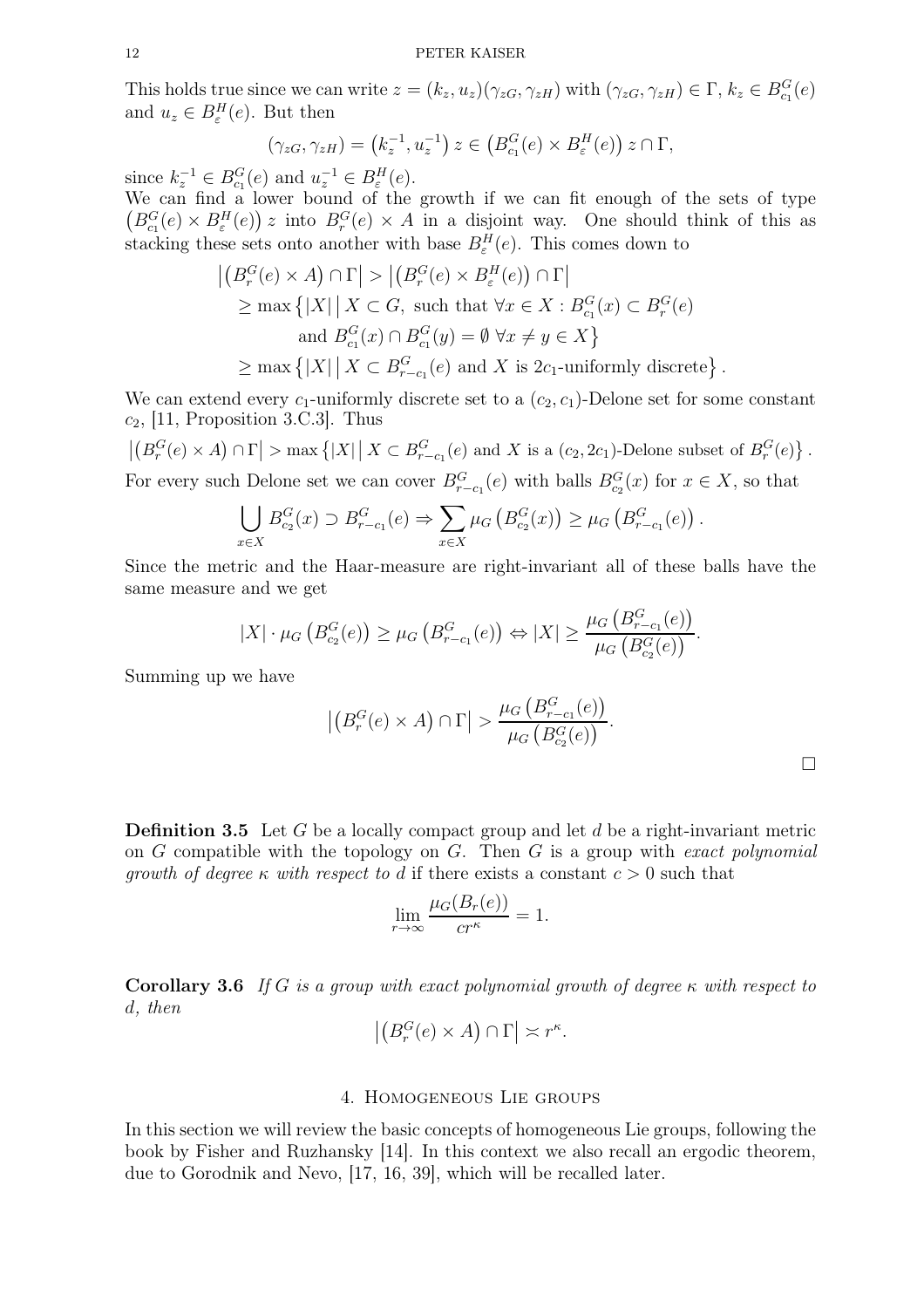# Definition 4.1 [14, Definition 3.1.7]

- (a) A family of *dilations* of a Lie algebra g is a family of linear mappings  $\{D_r, r > 0\}$ from g to itself which satisfies:
	- i) The mappings are of the form

$$
D_r = \exp(\ln(r)A) = \sum_{l=0}^{\infty} \frac{1}{l!} (\ln(r)A)^l,
$$

where A is a diagonalisable linear operator on  $\alpha$  with positive eigenvalues, exp denotes the exponential of matrices and  $\ln(r)$  the natural logarithm of  $r > 0$ .

ii) Each  $D_r$  is a morphism of the Lie algebra  $\mathfrak{g}$ , that is, a linear mapping from g to itself which respects the Lie bracket, i.e.

$$
\forall X, Y \in \mathfrak{g}, r > 0: [D_r X, D_r Y] = D_r [X, Y].
$$

- (b) A homogeneous Lie group is a connected simply connected Lie group whose Lie algebra is equipped with a fixed family of dilations.
- (c) We call the eigenvalues of A the *dilations' weights*, the sum of these weights is the *homogeneous dimension of*  $\mathfrak{g}$ , denoted by homdim $(\mathfrak{g})$ .

**Convention 4.2** From now on we will always assume G and H to be homogeneous Lie groups.

Remark 4.3 Since every Lie algebra, which is equipped with dilations, is nilpotent, a homogeneous Lie group is nilpotent, [14, Proposition 3.1.10.]. This together with the connectedness and the simply connectedness implies that the exponential map is a global diffeomorphism, see [14, Proposition 1.6.6.], which we use to identify the underlying sets of G and  $\mathfrak{g}$ . On  $\mathfrak{g}$  the group multiplication takes the form

$$
X * Y := \log(\exp(X) \exp(Y)).
$$

The operation ∗ is called the Baker-Campbell-Hausdorff (BCH) multiplication, since to determine it we can use the BCH formula. The explicit formula for multiplication then is

$$
X * Y = X + \sum_{\substack{k,m \geq 0 \\ p_i + q_i \geq 0 \\ i \in \{0, \dots, k\}}} (-1)^k \frac{\mathrm{ad}_X^{p_1} \circ \mathrm{ad}_Y^{q_1} \circ \dots \circ \mathrm{ad}_X^{p_k} \circ \mathrm{ad}_Y^{q_k} \circ \mathrm{ad}_X^m}{(k+1)(q_1 + \dots + q_k + 1) \cdot p_1! \cdot q_1! \cdot \dots \cdot p_k! \cdot q_k! \cdot m!} (Y).
$$

In the case of a  $n$ -step nilpotent Lie group this sum is finite, since all terms there  $m + \sum_i p_i + q_i \geq n$  are zero. The first few terms of the sum then look like

$$
X * Y = X + Y + \frac{1}{2}[X, Y] + \frac{1}{12}([X, [X, Y]] - [Y, [X, Y]]) - \frac{1}{24}[Y, [X, [X, Y]]] + \dots
$$

Observe that the inverse of X in terms of the action  $*$  is given by the additive inverse of X in the Lie algebra, i.e.  $X^{-1} = -X$ .

In particular the group law is a polynomial, see [14, Proposition 1.6.6.], this means that for  $x = (x_1, ..., x_n)$  and  $y = (y_1, ..., y_n)$  we have

$$
x * y = (P_1(x, y), ..., P_n(x, y)),
$$

with  $P_1, ..., P_n$  polynomials in  $2n$  variables, we will observe some restrictions for this polynomials in [Appendix B.1.](#page-38-0)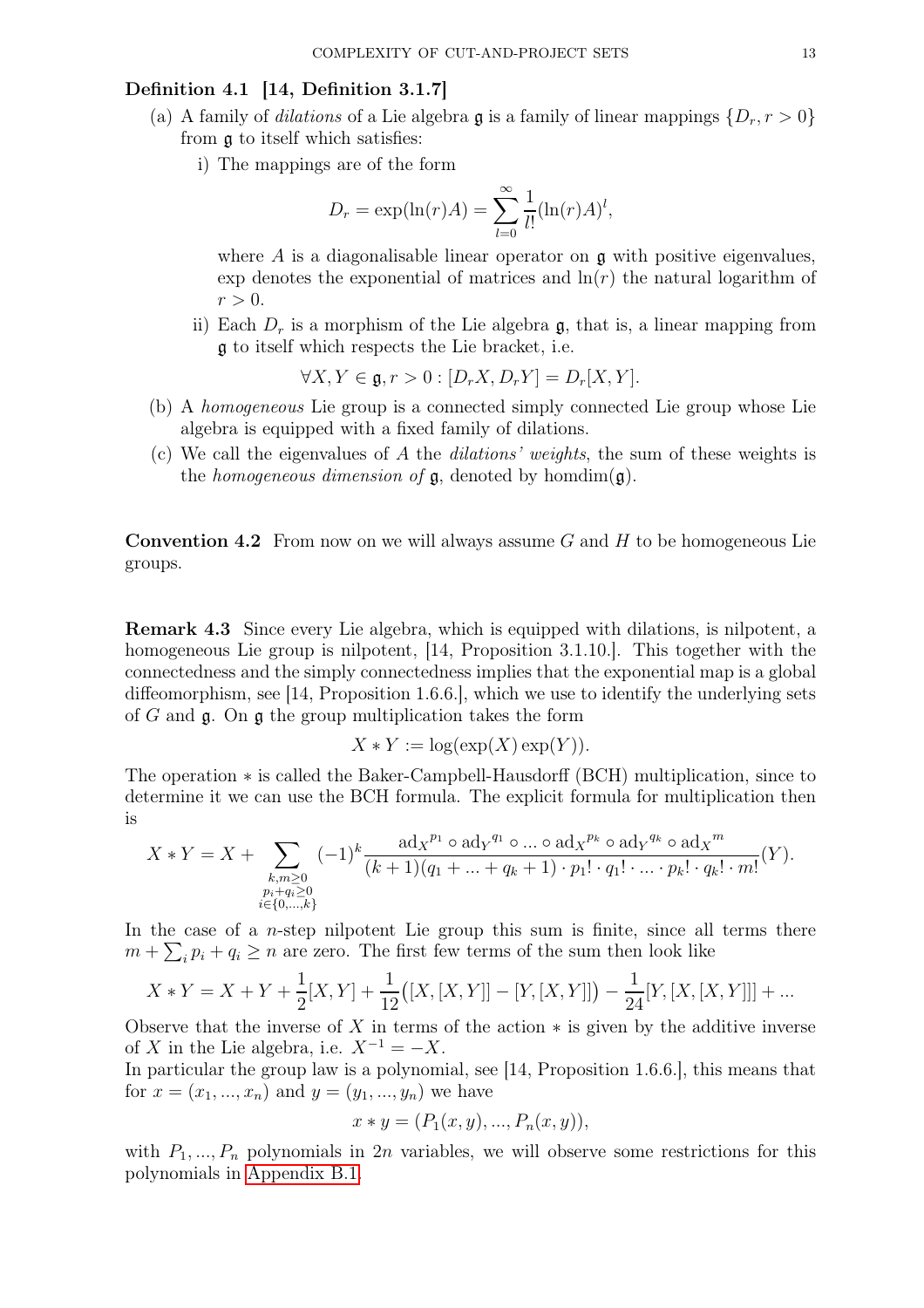Observe that we can transport the dilations of the Lie algebra to the Lie group via the exponential map, so that we also have a dilation structure on the Lie group itself. This results in a family of dilations of the form  $D_r = \exp(A \ln(r))$  with a diagonalisable linear operator A. The eigenvalues of  $A$  are the weights we mentioned above, in accordance with [14] we denote this weights by  $\nu_1, ..., \nu_n$ . The trace of A gives us the *homogeneous* dimension of G, the properties listed below explain this terminology.

Definition 4.4 ([14, Definition 3.1.33.]) A homogeneous quasi-norm is a continuous non-negative function  $G \to [0, \infty), x \mapsto |x|$  satisfying

- i)  $|x^{-1}| = |x|$ ,
- ii)  $|D_r(x)| = r \cdot |x| \forall r > 0$ ,
- iii)  $|x| = 0$  if and only if  $x = e$ .

It is called a homogenous norm if additionally

iv) for all  $x, y \in G$  it is  $|xy| \leq |x| + |y|$ .

**Lemma 4.5 ([14, Theorem 3.1.39.])** If G is a homogeneous Lie group, then there exists a homogeneous norm  $|\cdot|$  on G.

**Lemma 4.6 ([14, Proposition 3.1.35.])** Any two homogeneous quasi-norms  $|\cdot|$  and  $|\cdot|'$  on G are mutually equivalent, in the sense that there exists  $a, b > 0$  such that for all  $g \in G$  it is  $a|x|' \leq |x| \leq b|x|'$ .

Remark 4.7 To such a homogeneous norm we can associate the right invariant metric *d* given by  $d(x, y) := |xy^{-1}|$ .

<span id="page-13-1"></span>**Lemma 4.8 ([14, Proposition 3.1.37.])** If  $|\cdot|$  is a homogeneous quasi-norm on a homogeneous Lie group G of dimension n, then the topology induced by the quasi-norm coincides with the Euclidean topology on the underlying set  $\mathbb{R}^n$ .

<span id="page-13-0"></span>**Proposition 4.9 ([14, Section 3.1.3 and 3.1.6])** Let G be a homogeneous Lie group and  $|\cdot|$  a homogeneous norm on G with associated right invariant metric d, then for  $x, y \in G$  and  $r, s > 0$ :

- i)  $B_r(x) = \{y \in G \mid |yx^{-1}| < r\} = B_r(e) \cdot x$ , ii)  $D_r(xy) = D_r(x)D_r(y)$ , iii)  $D_r(B_s(e)) = B_{r \cdot s}(e)$ , iv)  $D_r(B_s(x)) = B_{r \cdot s}(D_r(x)),$
- v)  $\mu_G(B_r(x)) = r^{\text{homdim}(G)} \cdot \mu_G(B_1(e)).$

Remark 4.10 The fifth point of [Proposition 4.9](#page-13-0) tells us that a homogeneous Lie group has exact polynomial growth of degree  $homdim(G)$ . Since all homogeneous quasi-norms on G are mutually equivalent the behaviour is independent from the choice of a metric.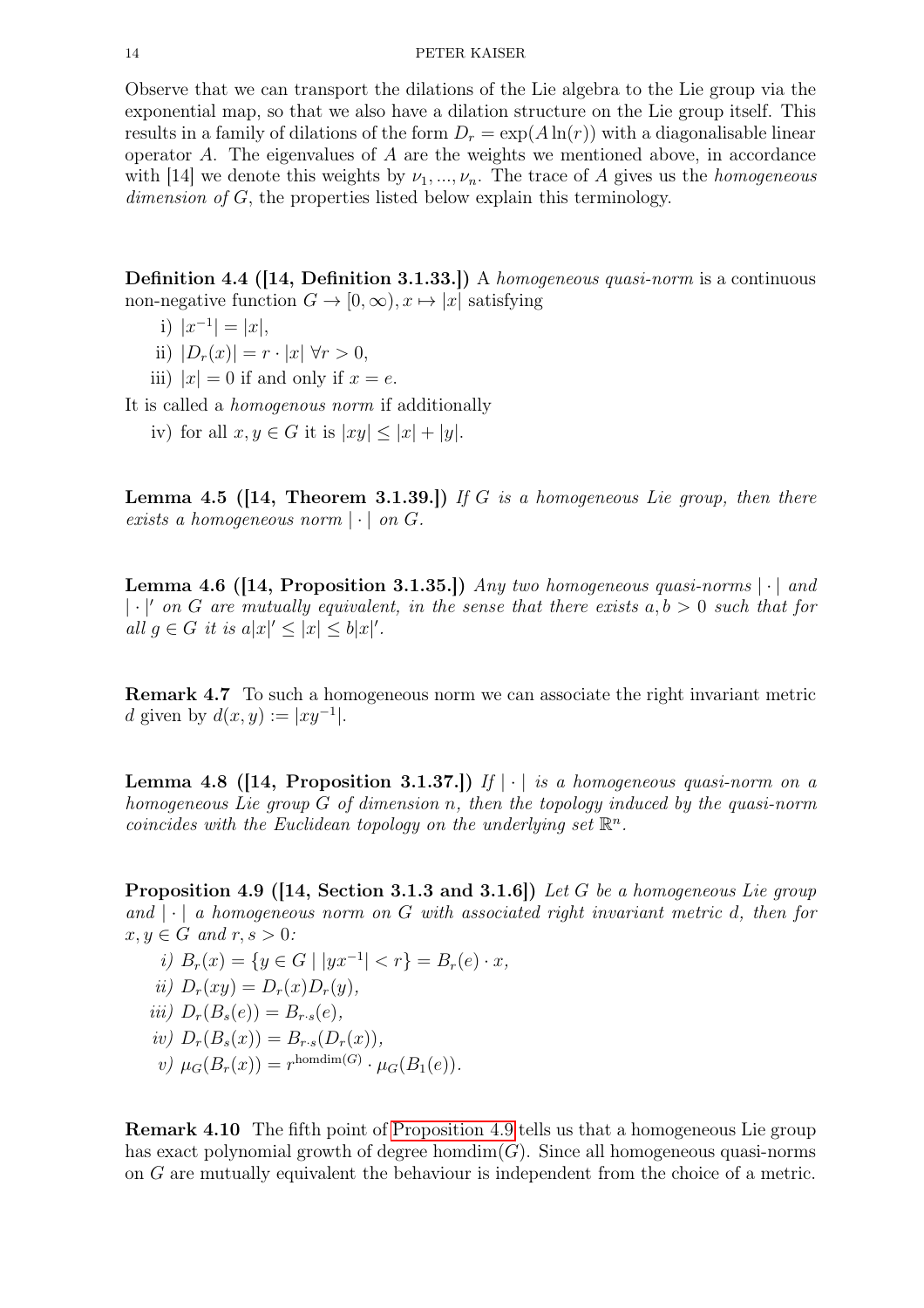**Definition 4.11** A hyperplane in a homogeneous Lie group  $G$  is the image of a hyperplane in the Lie algebra  $\mathfrak g$  under the exponential map. The set of all hyperplanes in  $G$ is denoted by  $\mathcal{H}(G)$ .

A half-space in a homogeneous Lie group  $G$  is the image of a half-space in the Lie algebra g under the exponential map.

**Definition 4.12** A group G is non-crooked if  $\mathcal{H}(G) \subset \mathcal{P}(G)$  is G invariant.

**Definition 4.13** A Lie group G is called *locally k-step nilpotent* if for all  $X, Y \in \mathfrak{g}$  we have  $\mathrm{ad}^k_X(Y) = 0.$ 

<span id="page-14-0"></span>**Theorem 4.14** Let G be a homogenous Lie group, then the following are equivalent

- $(a)$  G is non-crooked.
- (b) G is 2-step nilpotent or abelian,
- (c) G is locally 2-step nilpotent.

For a proof of the theorem see [Appendix B.](#page-37-0)

Remark 4.15 The notion of locally k-step nilpotent and k-step nilpotent are only equivalent for  $k = 1$  and  $k = 2$  for greater k the notions are different.

Definition 4.16 We call a window *polytopal* or of *polytopal type* if it is the intersection of finitely many half-spaces.

**Convention 4.17** If W is polytopal, we can express W as  $\bigcap_{i=1}^{N} P_i^+$  $P_i^+$ , where each  $P_i^+$ i is a half-space with opposite half-space  $P_i^-$  and bounding hyperplane  $P_i$ . Further we denote the faces of W by  $\partial_i W = W \cap P_i$ . We will in the rest of the paper always use this notation for the half spaces and hyperplanes associated to a window of polytopal type.

We give a small example which the reader can keep in mind, we will now fix the basics of this example so the reader can follow the steps in the paper.

**Example 4.18** We set  $G = H = \mathbb{H}$ , where  $\mathbb{H}$  denotes the Heisenberg group. We view the underlying set of  $\mathbb H$  as  $\mathbb R^3$ . Further we set

$$
\Gamma = \left\{ (a, b, c, a^*, b^*, c^*) \in G \times H \mid a, b, c \in \mathbb{Z} \left[ \sqrt{2} \right] \right\}
$$

and  $W = \left[-\frac{1}{2}\right]$  $\frac{1}{2}, \frac{1}{2}$  $\frac{1}{2} \times \left[-\frac{1}{2}\right]$  $\frac{1}{2}, \frac{1}{2}$  $\frac{1}{2}$   $\times$   $\left[-\frac{1}{2}\right]$  $\frac{1}{2}$ ,  $\frac{1}{2}$  $\frac{1}{2}$ , so it is clear that W is non-empty, pre-compact and  $\Gamma$ -regular. Also  $W$  is a polytope, in fact it is a cube.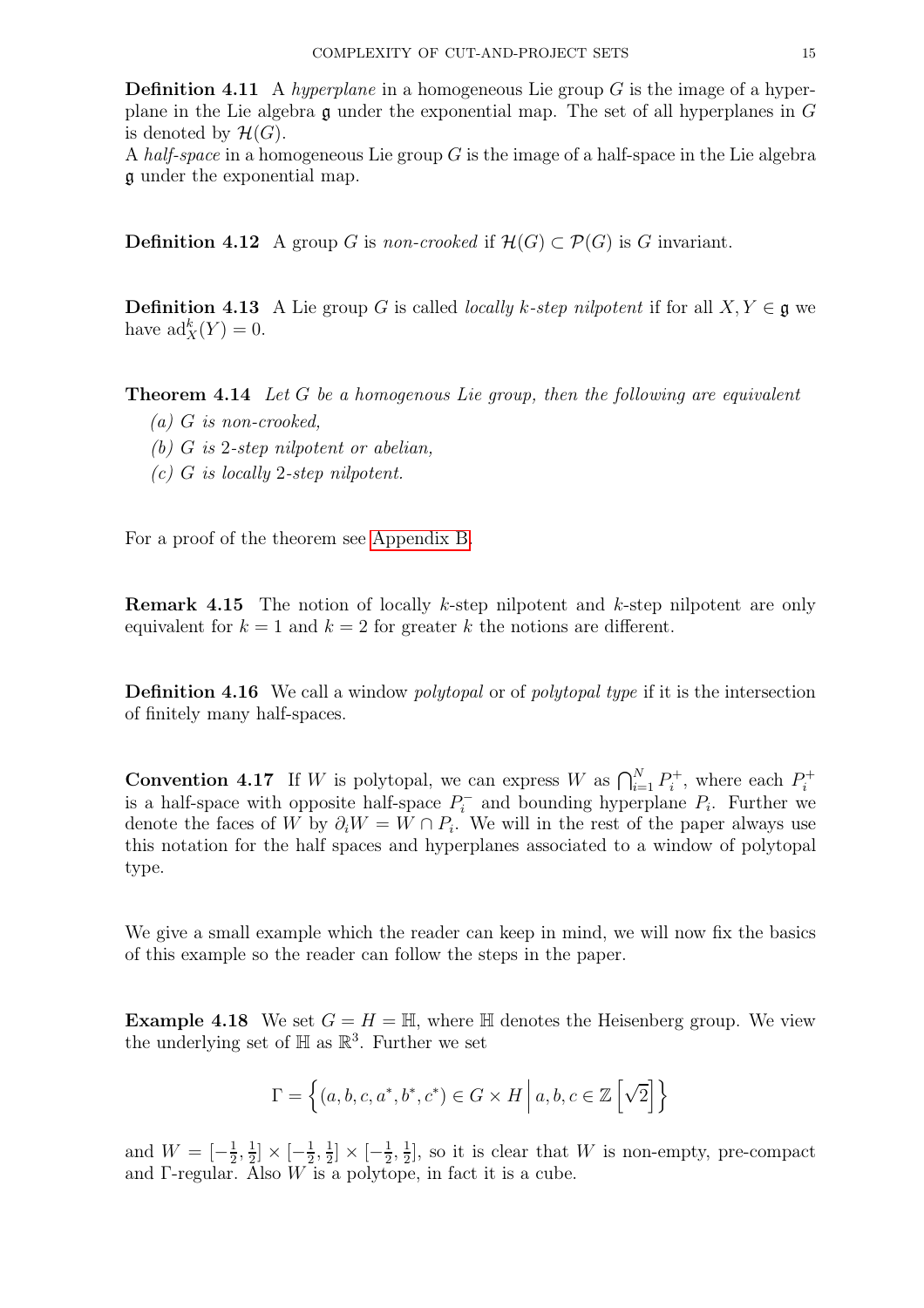A dilation structure on  $\mathbb H$  is given by  $D_r((x, y, z)) = (r \cdot x, r \cdot y, r^2 \cdot z)$ , further a homogeneous norm is given by the Korányi-Cygan norm  $|(x, y, z)|_{\mathbb{H}} = ((x^2 + y^2)^2 + z^2)^{\frac{1}{4}}$ .

## <span id="page-15-2"></span>4.1. Ergodic theorems for homogeneous Lie groups

**Definition 4.19 ([16, Definition 1.1.])** Let  $O_{\varepsilon}$ ,  $\varepsilon > 0$  be a family of symmetric neighbourhoods of the identity in a lcsc group G, which are decreasing in  $\varepsilon$ . Then a family of bounded Borel subsets of finite Haar-measure  $(B_t)_{t>0}$  is well-rounded w.r.t.  $O_{\varepsilon}$ if for every  $\delta > 0$  there exists  $\varepsilon, t_1 > 0$  such that for all  $t \geq t_1$ 

$$
\mu_G(O_{\varepsilon}B_tO_{\varepsilon}) \le (1+\delta)\mu_G\left(\bigcap_{u,v\in O_{\varepsilon}}uB_t v\right).
$$

In our setup we will always fix  $O_{\varepsilon}$  as  $B_{\varepsilon}(e)$ , this does not make a difference by [25, Remark 2.3.].

**Definition 4.20 (16, Definition 1.4 and 1.5)** Let G be a lcsc group and  $B_t$  a family of bounded Borel subsets of finite Haar-measure. And let  $\beta_{G,B_t}$  be the operator

$$
\beta_{G,B_t} f(x) := \frac{1}{\mu_G(B_t)} \int_{B_t} f(g^{-1}x) d\mu_G(g)
$$

for  $f \in L^2(G)$ . We say that the *mean ergodic theorem in*  $L^2(G)$  holds if

$$
\left| \left| \beta_{G,B_t} f - \int_G f d\mu \right| \right|_{L^2(G)} \to 0 \text{ as } t \to \infty
$$

for all  $f \in L^2(G)$ . We say that the *stable mean ergodic theorem in*  $L^2(X)$  holds if the *mean ergodic theorem in*  $L^2(G)$  holds for the sets

$$
B_t^+(\varepsilon) = O_\varepsilon B_t O_\varepsilon
$$
 and  $B_t^-(\varepsilon) = \bigcap_{u,v \in O_\varepsilon} u B_t v$ ,

for all  $\varepsilon \in (0, \varepsilon_1)$  with  $\varepsilon_1 > 0$ .

**Remark 4.21** From now on we fix a Haar-measure  $\mu_{G \times H}$ , which we assume to be normalized by  $\mu_{G\times H/\Gamma}(G\times H/\Gamma)=1$ .

<span id="page-15-1"></span>**Theorem 4.22 ([16, Theorem 1.7])** Let G be a lcsc group,  $\Gamma \subset G$  a discrete lattice subgroup and  $(B_t)_{t>0}$  a well-rounded family of subsets of G. Assume that the averages  $\beta_{G/\Gamma,B_t}$  supported on  $B_t$  satisfy the stable mean ergodic theorem in  $L^2(G/\Gamma)$ . Then

$$
\lim_{t \to \infty} \frac{|\Gamma \cap B_t|}{\mu_G(B_t)} = 1.
$$

<span id="page-15-0"></span>To apply this theorem, we have to show that the sets we consider are well-rounded and that they satisfy the stable means ergodic theorem. We will give criteria which ensure this.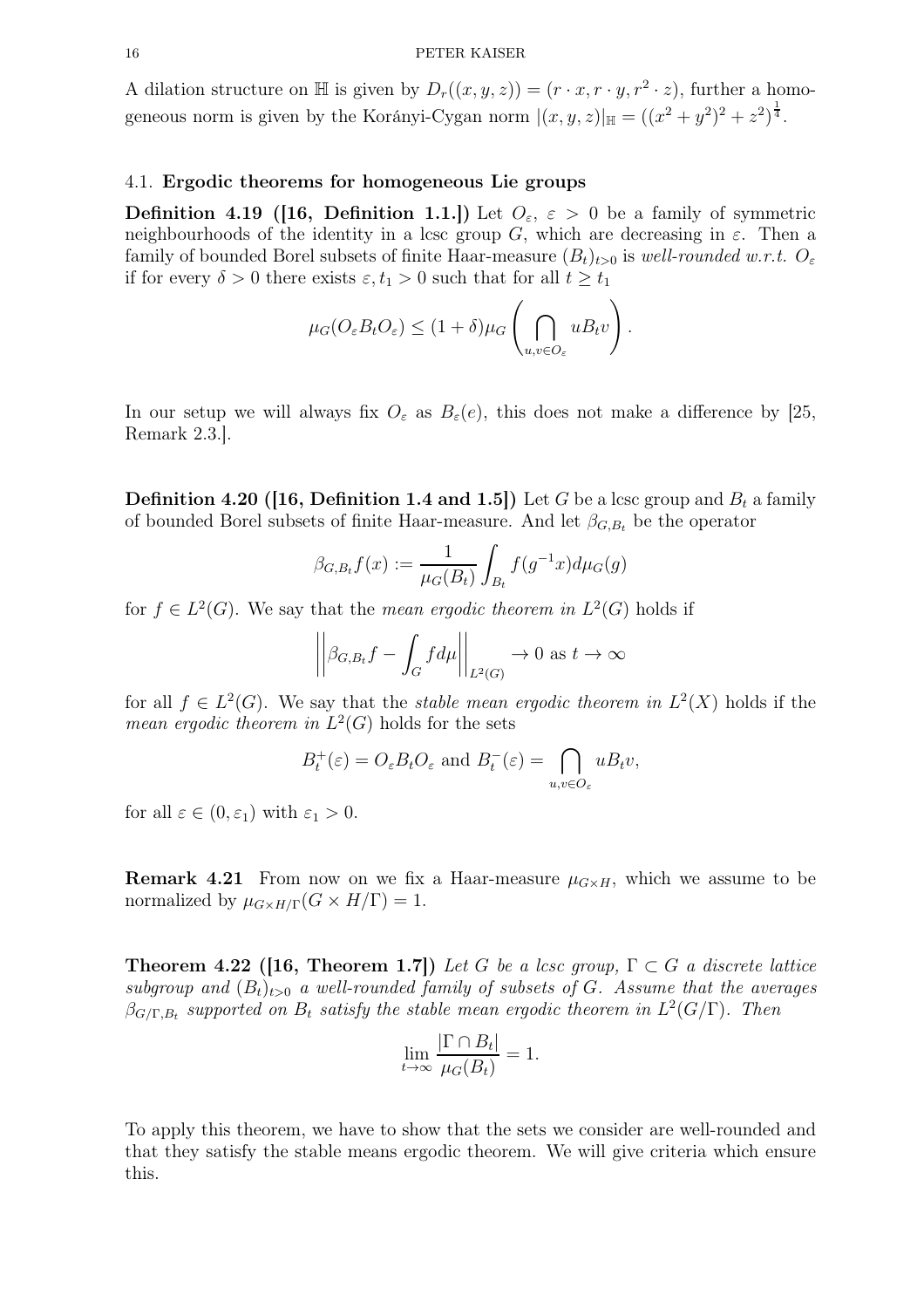**Lemma 4.23** Let G be a homogeneous Lie group and  $(B_t(x))_{t>0}$  a family of balls in G. Then this family is well-rounded.

*Proof.* We have to show that for every  $\delta > 0$  there exists some  $\varepsilon, t_1 > 0$  such that for all  $t \geq t_1$  holds

$$
\mu_G(B_{\varepsilon}(e)B_t(x)B_{\varepsilon}(e)) \le (1+\delta)\mu_G\left(\bigcap_{u,v\in B_{\varepsilon}(e)} uB_t(x)v\right).
$$

We first show that we can choose  $\varepsilon$  such that for a constant  $k \in (0, t)$  we have  $B_{t-k}(x) \subset \mathbb{R}$  $\bigcap_{u,v\in B_{\varepsilon}(e)} uB_t(x)v$ . So let  $g \in B_{t-k}(x)$ , then we can write g as  $uu^{-1}gv^{-1}v$  with  $u, v \in$  $B_{\varepsilon}(e)$  and we have to show that  $u^{-1}gv^{-1} \in B_t(x)$ .

$$
d(x, u^{-1}gv^{-1}) = |xvg^{-1}u|_G = |xvx^{-1}xg^{-1}u|_G
$$
  
 
$$
\leq |xvx^{-1}|_G + |xg^{-1}|_G + |u|_G \leq c_x(\varepsilon) + t - k + \varepsilon.
$$

Here the last inequality holds by [Lemma 5.11.](#page-20-0) And we have to choose  $\varepsilon$  so small that  $k > \varepsilon + c_x(\varepsilon)$ , which is possible since  $c(\varepsilon) \to 0$  as  $\varepsilon \to 0$ .

On the other hand  $B_{\varepsilon}(e)B_{t}(x)B_{\varepsilon}(e) \subset B_{\varepsilon+t}(x)B_{\varepsilon}(e)$ . Let  $y \in B_{t+\varepsilon}(x)$  and  $u \in B_{\varepsilon}(e)$ then

$$
d(x, yu) = |xu^{-1}y^{-1}|_G = |xu^{-1}x^{-1}xy^{-1}|_G
$$
  
\n
$$
\le |xu^{-1}x^{-1}|_G + |xy^{-1}|_G \le c_x(\varepsilon) + \varepsilon + t.
$$

Therefore  $B_{\varepsilon}(e)B_{t}(x)B_{\varepsilon}(e) \subset B_{\varepsilon+t+c_{\varepsilon}(\varepsilon)}(x)$ . Therefore we can choose  $\varepsilon > 0$  and  $k \in (0, t)$ such that

$$
B_{\varepsilon}(e)B_{t}(x)B_{\varepsilon}(e) \subset B_{\varepsilon+t+c_{x}(\varepsilon)}(x) \text{ and } B_{t-k}(x) \subset \bigcap_{u,v \in B_{\varepsilon}(e)} uB_{t}(x)v
$$

hold simultaneously. Now we can use that we can calculate the measure of balls in homogeneous Lie groups by [Proposition 4.9:](#page-13-0)

$$
\mu_G(B_{\varepsilon}(e)B_t(x)B_{\varepsilon}(e)) \leq \mu_G(B_{\varepsilon+t+c_x(\varepsilon)}(x)) = (t+\varepsilon+c_x(\varepsilon))^{\text{homdim}(G)}\mu_G(B_1(e))
$$

and

$$
(t-k)^{\text{homdim}(G)}\mu_G(B_1(e)) \leq \mu_G(B_{t-k}(x)) \leq \mu_G\left(\bigcap_{u,v\in B_{\varepsilon}(e)}uB_t(x)v\right).
$$

Combining the arguments we see that we have to choose  $\varepsilon$ , k and  $t_1$  such that for all  $t > t_1$ 

$$
\left(\frac{(t+\varepsilon+c_x(\varepsilon))}{(t-k)}\right)^{\text{homdim}(G)} \leq (1+\delta).
$$

**Lemma 4.24** Let G be a homogeneous Lie group and  $(B_r(x))_{t>0}$  a constant family of balls in G. Then this family is well-rounded.

*Proof.* We have already seen in the proof of [Lemma 4.23](#page-15-0) that  $\bigcap_{u,v\in B_{\varepsilon}(e)} u B_r(x)v$  contains a ball of the form  $B_{r-k}(x)$  for any  $k \in (0, t)$  if we choose  $\varepsilon$  accordingly. On the other hand  $B_{\varepsilon}(e)B_{r}(x)B_{\varepsilon}(e)$  is contained in a ball  $B_{r+\varepsilon+c_{x}(\varepsilon)}(x)$  and therefore has finite measure. Choosing  $\varepsilon$  accordingly we are done.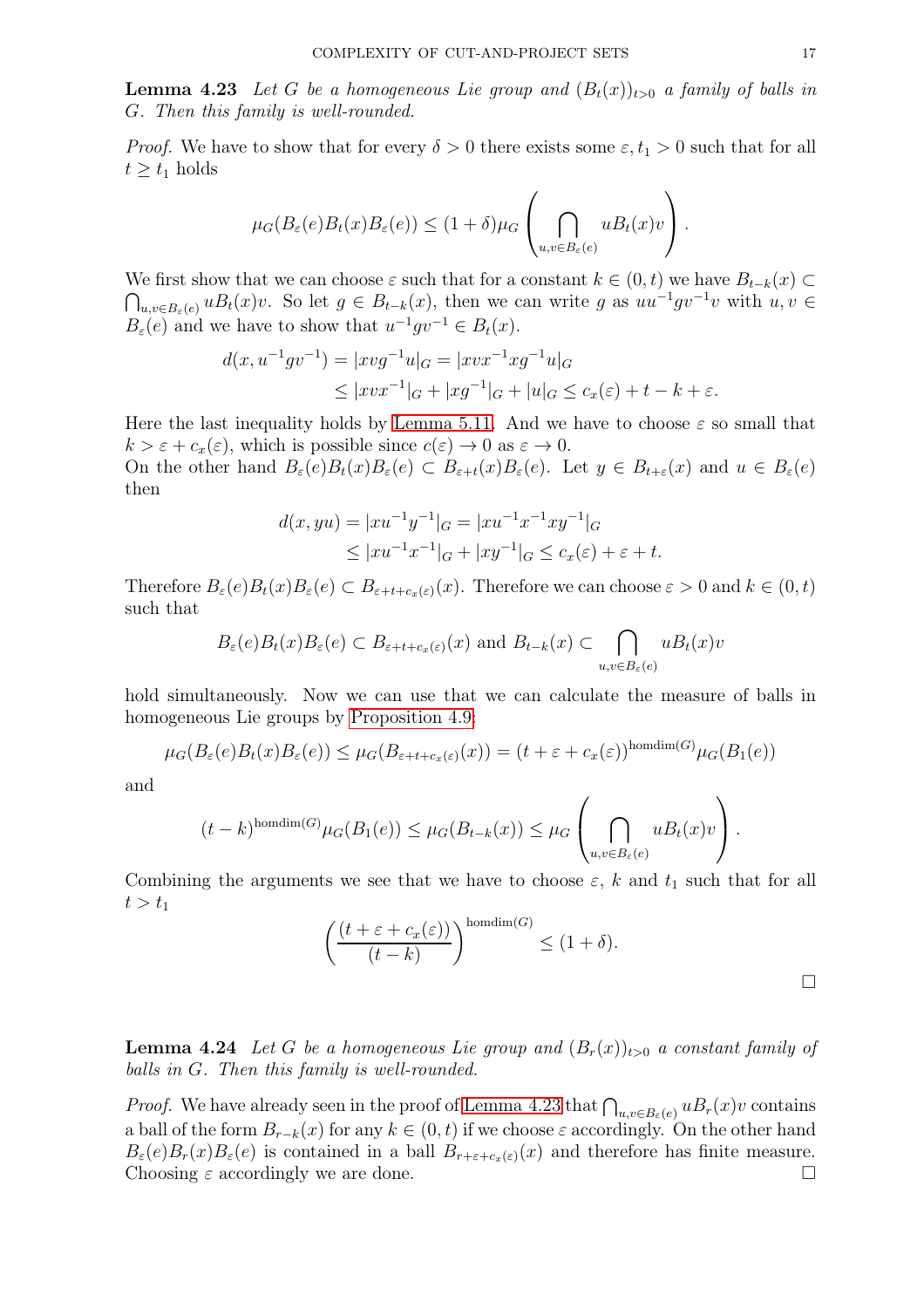Now what is left to show is that the stable mean ergodic theorem holds for our families of sets. To do so we use [15, Theorem 3.33.] which tells us that we have to check that our families are Følner sequences. Alternatively see the work by Nevo, [39], especially step I in the proof of Theorem 5.1 is exactly what we need.

**Definition 4.25** (Følner sequences) Let G be a lcsc group acting on a measure space  $(X, \mu)$ . A sequence  $F_1, F_2, \dots$  of subsets of finite, non-zero measure in X is called a *(right)* Følner sequence if for all  $q \in G$ 

$$
\lim_{i \to \infty} \frac{\mu(F_i g \triangle F_i)}{\mu(F_i)} = 0.
$$

**Lemma 4.26** Let  $G \times H$  be a product of homogeneous Lie groups,  $\Gamma \subset G \times H$  a lattice,  $(B_t^G(e))_{t>0}$  a family of balls in G and  $(B_r^H(x))_{t>0}$  a constant family of balls in H. The  $family (B_t^G(e) \times B_r^H(x))_{t>0}/\Gamma$  is a Følner sequence in  $(G \times H)/\Gamma$ .

*Proof.* We use [Proposition 3.2,](#page-9-2) which tells us that for every  $r > 0$  and every  $x \in H$  we find a compact  $K \subset G$  such that  $(K \times B_r^H(x))\Gamma = G \times H$ . And since every compact set K is contained in some  $B_t^G(e)$ , for t large enough, we get that  $(B_t^G(e) \times B_r^H(x))\Gamma = G \times H$ . This also holds if we consider balls  $B_t^G(g)$  instead of  $B_t^G(e)$ . Therefore we have for every  $(g, h) \in G \times H$  that there exists a  $t_{g,h} > 0$  such that  $(B_t^G(g) \times B_r^H(xh))\Gamma = G \times H$  and so

$$
\lim_{t \to \infty} \mu_{(G \times H)/\Gamma}((B_t^G(g) \times B_r^H(xh))_{(G \times H)/\Gamma} \triangle (B_t^G(e) \times B_r^H(x))_{(G \times H)/\Gamma}) = 0
$$

<span id="page-17-0"></span>for all  $(q, h) \in G \times H$ .

#### 5. Growth of the complexity function

<span id="page-17-1"></span>In this section we proof our main theorem, modulo [Theorem 6.1](#page-26-1) which we will proof in [Section 6.](#page-26-0)

**Theorem 5.1** Let  $\Lambda(G, H, \Gamma, W)$  be a model set, where G be a homogeneous Lie group and H a non-crooked homogeneous Lie group. Further  $W \subset H$  be a non-empty, precompact window of polytopal type with bounding hyperplanes  $P_1, ..., P_N$  such that  $P_i$  has trivial stabilizer and that  $P_i \cap \Gamma_H = \emptyset$  for all  $i \in \{1, ..., N\}$ . Then for the complexity function p of  $\Lambda$  we have

$$
p(r) \asymp r^{\text{homdim}(G)\dim(H)}.
$$

Notice that the condition of Γ-regularity is hidden in the stronger condition that all the hyperplanes  $P_i$  do not intersect  $\Gamma_H$ . The condition that the  $P_i$  have trivial stabilizer simplifies the problem, since otherwise we had to address the effects of the stabilizer. The effect of a non trivial stabilizer is similar to the Euclidean case, for which we refer to [27].

The proof of the [Theorem 5.1](#page-17-1) will be divided into establishing an upper bound and a lower bound. For the lower bound we have to put in a lot more effort.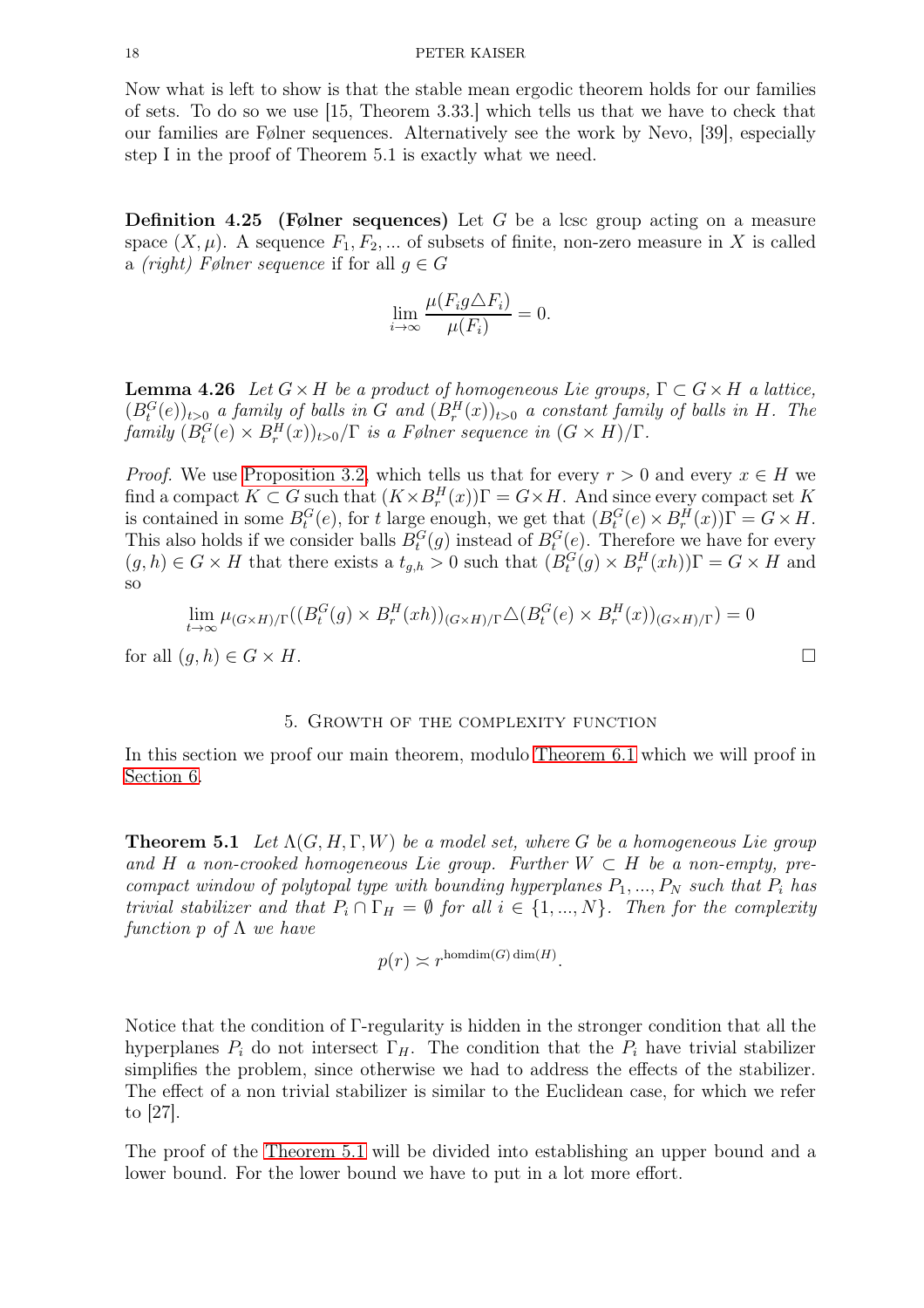## 5.1. Upper bound of the growth

For an upper bound we consider the decomposition of the window  $W \setminus \bigcup_{x \in S(r)} x \partial W$ . We will show that counting the connected components is an upper bound for the number of acceptance domains. Then we will use the theory of real hyperplane arrangements which gives us an upper bound for our counting.

**Lemma 5.2** For a model set  $\Lambda(G, H, \Gamma, W)$  we have

$$
|A_r^H| \leq \#\pi_0 \left(W \setminus \bigcup_{\mu \in \mathcal{S}_r} \mu \partial W\right).
$$

*Proof.* By [Theorem 2.2](#page-6-2) we know that the acceptance domains  $W_r(\lambda)$  tile the window W and that they are disjoint. Further for every  $A_r(\lambda)$  we know that

$$
A_r(\lambda) \subset W_r(\lambda).
$$

So

$$
\partial W_r(\lambda) = \partial \left( \left( \bigcap_{\mu \in S_r(\lambda)} \mu \mathring{W} \right) \cap \left( \bigcap_{\mu \in S_r(\lambda)^C} \mu W^C \right) \right)
$$
  

$$
\subset \left( \bigcup_{\mu \in S_r(\lambda)} \mu \partial \mathring{W} \right) \cup \left( \bigcup_{\mu \in S_r(\lambda)^C} \mu \partial W^C \right) = \bigcup_{\mu \in S_r} \mu \partial W.
$$

Therefore every connected component of  $W \setminus \bigcup_{\mu \in S_r} \mu \partial W$  is contained in some  $W_r(\lambda)$ , so

$$
|A_r^H| = |W_r| \leq #\pi_0 \left(W \setminus \bigcup_{\mu \in \mathcal{S}_r} \mu \partial W\right).
$$

**Lemma 5.3** For a model set  $\Lambda(G, H, \Gamma, W)$  with polytopal window  $W \subset H$  we have

$$
\#\pi_0\left(W\setminus\bigcup_{\mu\in\mathcal{S}_r}\mu\partial W\right)\leq\#\pi_0\left(H\setminus\bigcup_{\mu\in\mathcal{S}_r}\bigcup_{i=1}^N\mu P_i\right).
$$

*Proof.* Since  $\bigcup_{\mu \in S_r} \mu \partial W \subset \bigcup_{\mu \in S_r} \bigcup_{i=1}^N \mu P_i$  we have

$$
\#\pi_0\left(W\setminus\bigcup_{\mu\in\mathcal{S}_r}\mu\partial W\right)\leq \#\pi_0\left(W\setminus\bigcup_{\mu\in\mathcal{S}_r}\bigcup_{i=1}^N\mu P_i\right).
$$

Since  $e \in \mathcal{S}_r$  for all r we have  $\partial W \subset \bigcup_{\mu \in \mathcal{S}_r} \bigcup_{i=1}^N \mu P_i$  such that all regions inside W stay the same if we increase  $W$  to  $H$ . If we add the regions outside of  $W$  we therefore get

$$
\#\pi_0\left(W\setminus\bigcup_{\mu\in\mathcal{S}_r}\bigcup_{i=1}^N\mu P_i\right)\leq \#\pi_0\left(H\setminus\bigcup_{\mu\in\mathcal{S}_r}\bigcup_{i=1}^N\mu P_i\right).
$$

 $\Box$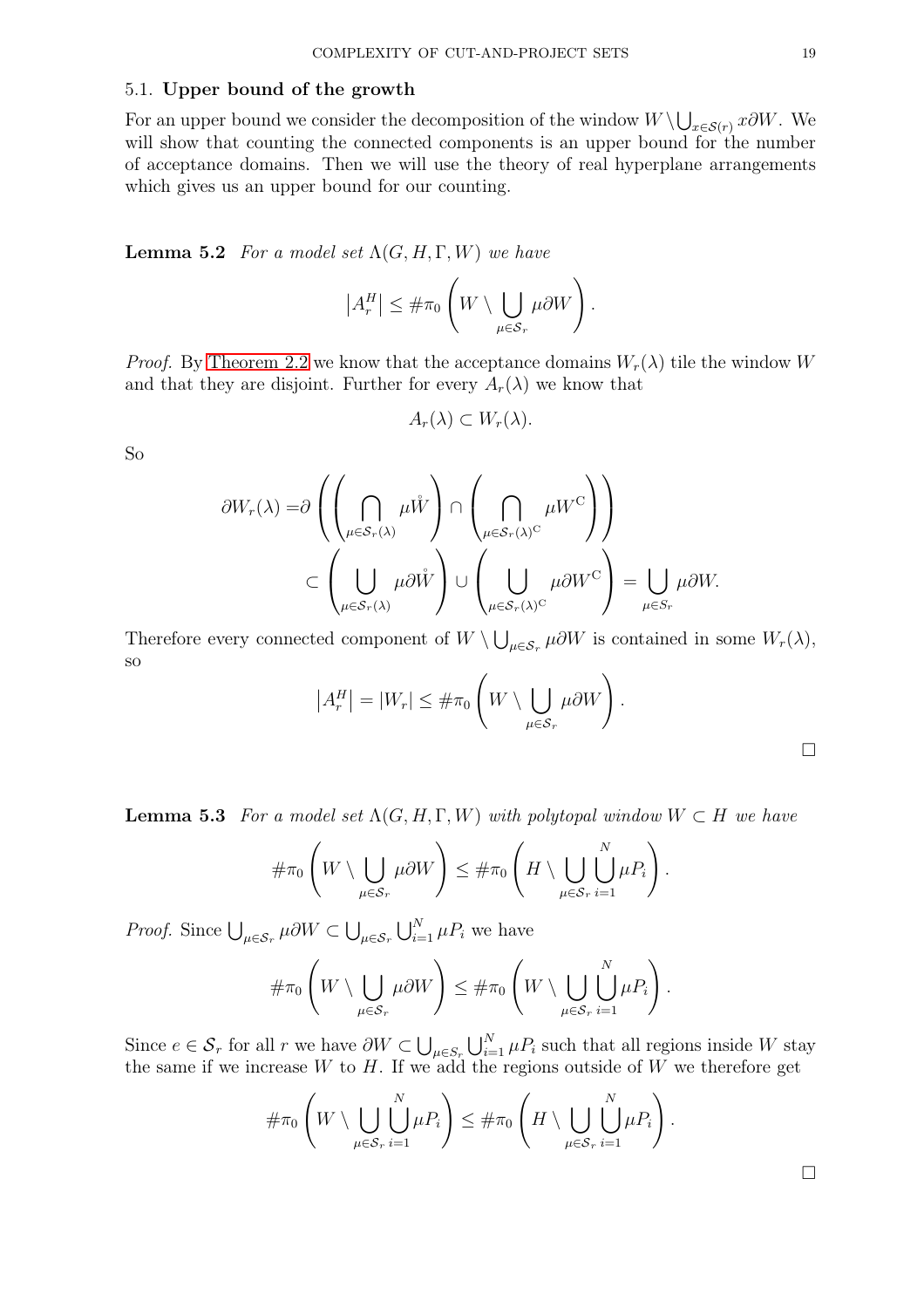By [Lemma 4.8](#page-13-1) the topology on H is the same as on  $\mathbb{R}^{\dim(H)}$  and we additionally assumed H to be non-crooked. So the problem of counting the connected components is a well known problem from the theory of real hyperplane arrangements. A general upper bound for the number of connected components has been known for a long time and first appears in [40] by L. Schläfli, see also [12, Theorem 1.2]. For an arrangement  $\mathcal{H} \subset \mathbb{R}^n$  consisting of k different hyperplanes we get the general upper bound

$$
\sum_{i=0}^{n} \binom{k}{i} \asymp k^{n}.
$$

In our case  $n = \dim(H)$  and  $k = |S(r)|$ . We know from [Proposition 3.1](#page-9-1) that  $|\mathcal{S}(r)| \asymp r^{\text{homdim}(G)}$ . Combining these results yields

$$
p(r) = |A_r^H| \leq #\pi_0 \left( H \setminus \bigcup_{\mu \in \mathcal{S}(r)} \bigcup_{i=1}^N \mu P_i \right) \ll |\mathcal{S}(r)|^{\dim(H)} \asymp r^{\text{homdim}(G) \cdot \dim(H)}.
$$

### <span id="page-19-0"></span>5.2. Lower bound of the growth

We fix some parameters of the window which will help us in proving [Theorem 5.1.](#page-17-1)

**Definition 5.4** For a given polytopal window  $W$  we fix the following parameters:

- i) A center of the window  $c_W \in W$  such that inf $\{r \in \mathbb{R} \mid B_r(c_W) \subset W\}$  is maximal,
- ii) the *inner radius* of the window  $I_W := \sup\{r \in \mathbb{R} \mid B_r(c_W) \subset W\},\$
- iii) the *outer radius* of the window  $O_W := \inf\{r \in \mathbb{R} \mid W \subset B_r(c_W)\}\,$
- iv) the *size* of  $\partial_i W$

$$
F_i := \sup\{r \in \mathbb{R} \mid \exists p \in P_i : B_r(p) \cap \partial_i W = B_r(p) \cap P_i\}
$$

and the minimum of all the sizes of the faces

$$
F_W := \min\{F_i \mid i \in \{1, ..., N\}\},\
$$

v) for each face  $\partial_i W$  a *face center*  $p_i \in \partial_i W$  such that  $B_{F_W}(p_i) \cap \partial_i W = B_{F_W}(p_i) \cap P_i$ .

We will use this parameters in our proof later. The centres may not be unique but we fix a choice for the rest of the argument. Further we need to widen the definition of parallel a bit, since we are only interested in intersections inside a bounded region.

**Definition 5.5** Let  $B \subset H$  be a bounded region and  $P_1, P_2$  two hyperplanes in H. We call  $P_1$  and  $P_2$  almost parallel with respect to B if  $P_1 \cap P_2 \cap B = \emptyset$ .

The aim is now to find a region inside  $W$  for which it makes no difference if it is divided by a face  $\partial_i W$  or by the whole hyperplane  $P_i$ . Further we wish to get a one to one correspondence between the connected components and the acceptance domains in this small region.

**Definition 5.6** Let  $B \subset H$  be a bounded region. For  $s \in H$  we say  $s\partial_i W$  cuts B fully if

$$
(s\partial_i W) \cap B = (sP_i) \cap B \neq \emptyset.
$$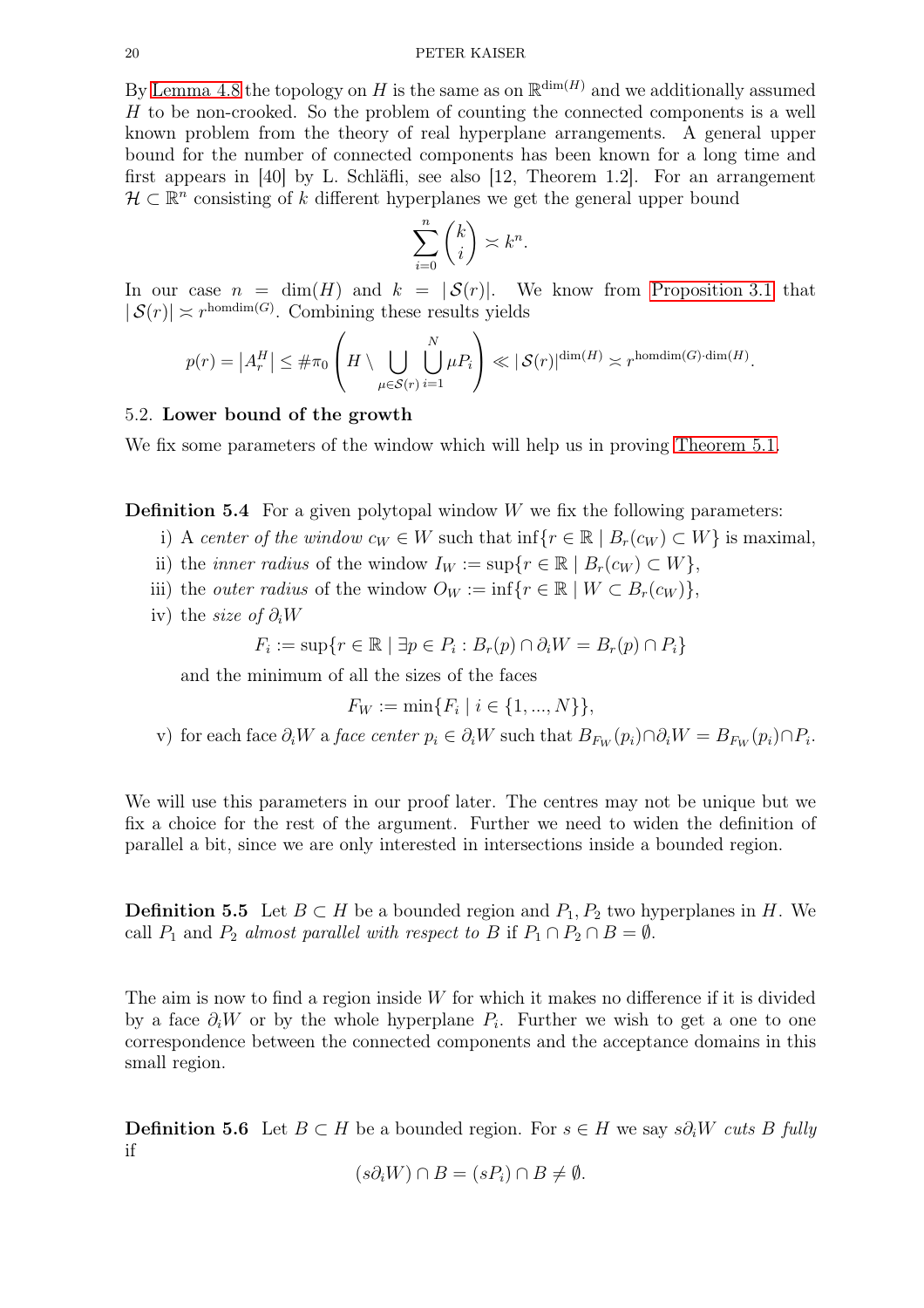<span id="page-20-1"></span>

Figure 3. On the left  $\partial_i W$  cuts B fully and all-round on the right  $\partial_i W$  cuts B fully but not all-round.

And if additionally

$$
(sP_i^+) \cap B = (sW) \cap B \neq \emptyset,
$$

we say  $s\partial_i W$  cuts B all-round.

Remark 5.7 An all-round cut is always a full cut, but the converse is false, see [Figure 3.](#page-20-1)

Additionally to decreasing the area of interest we will decrease the set from which we operate on the window, instead of considering all elements from  $S_r$  we define for each face a subset  $U_i(r) \subset \mathcal{S}_r$ . The  $U_i(r)$  will be defined such that we only obtain all-round cuts and get a one to one correspondence between the connected components and the acceptance domains.

<span id="page-20-2"></span>**Definition 5.8** Let  $(k, h) \in \mathbb{R}^2$ . The region we will consider is  $B_h(c_W)$  and the set from which we operate is  $U_i := B_k(c_W p_i^{-1})$  for all  $i \in \{1, ..., N\}$ . If the following conditions are fulfilled we call  $(k, h)$  a good pair:

- i)  $0 < k < h$ ,
- ii)  $h < I_W$ , therefore  $B_h(c_W) \subset W$ ,
- iii)  $\forall a \in B_{O_W}(e), x \in B_{2h}(e): |axa^{-1}|_H \leq F_W,$
- iv)  $\forall i \in \{1, ..., N\}$ :  $\forall s \in U_i$ :  $(sP_i^+) \cap B_h(c_W) = (sW) \cap B_h(c_W)$ .

**Remark 5.9** Observe that if  $(k, h)$  is a good pair, then  $(k', h)$  is a good pair for all  $0 < k' < k$ .

<span id="page-20-3"></span>Proposition 5.10 A good pair exists.

<span id="page-20-0"></span>For the proof we need some preparation. It will begin after [Corollary 5.19](#page-22-0)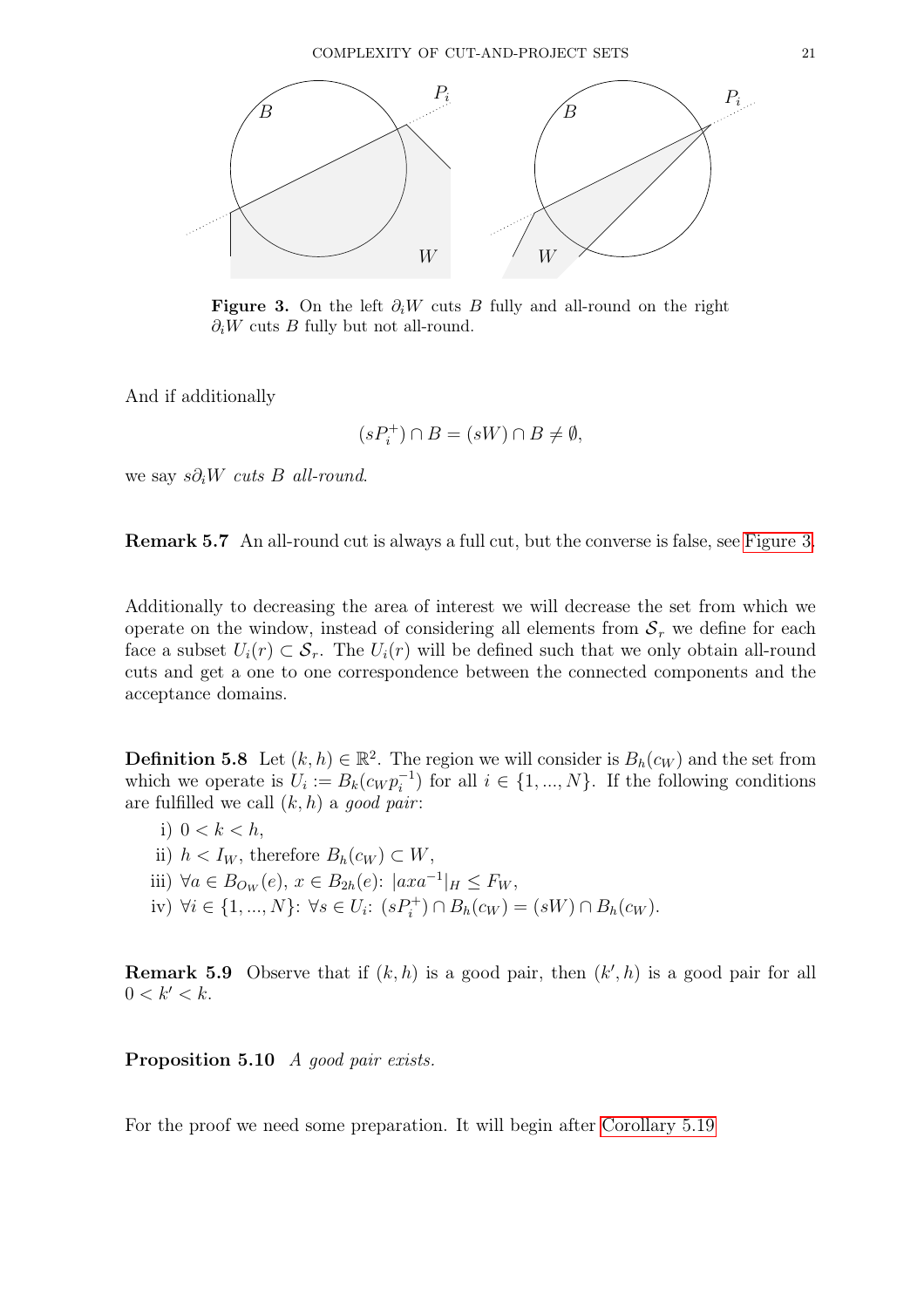**Lemma 5.11** Let G be a homogeneous Lie group and  $x \in G$  fixed. Then for all  $\varepsilon > 0$ there exists  $\delta(x) > 0$  such that for  $u \in B_{\delta(x)}(e)$ :

$$
xux^{-1} \in B_{\varepsilon}(e).
$$

Further if  $|x| \leq k$  then there exists a  $\delta'(k) > 0$  such that for  $u \in B_{\delta'(k)}(e)$ :

$$
xux^{-1} \in B_{\varepsilon}(e).
$$

Proof. Using the Baker-Campbell-Hausdorff formula, we get

$$
xux^{-1} = \left(x + u + \frac{1}{2}[x, u] + \frac{1}{12}([x, [x, u]] - [u, [x, u]]) - ...\right)x^{-1}
$$
  
=  $\left(x + u + \frac{1}{2}[x, u] + \frac{1}{12}([x, [x, u]] - [u, [x, u]]) - ...\right)$   
 $-x + \frac{1}{2}\left[\left(x + u + \frac{1}{2}[x, u] + \frac{1}{12}([x, [x, u]] - [u[x, u]]) - ...\right), x^{-1}\right] + ...$   
=  $u + B(x, u),$ 

where  $B(x, u)$  only contains terms which include  $[u, x]$ . The continuity of the Lie bracket implies the claim. Be aware that we work in exponential coordinates here, as explained in [Section 4,](#page-11-0) so formally we should write  $\exp(x)$  and  $\exp(u)$  instead of x and u.

<span id="page-21-0"></span>**Lemma 5.12** Let  $(k, h)$  fulfil conditions i) and iii) of [Definition 5.8,](#page-20-2) then for any  $i \in \{1, ..., N\}$  and for every  $s \in U_i$  it holds that  $sP_i$  cuts  $B_h(c_W)$  fully.

*Proof.* First we show that for all  $s \in U_i$  we get  $sP_i \cap B_h(c_W) \neq \emptyset$ . We can write  $s = a \cdot c_W \cdot p_i^{-1}$  with  $a \in B_k(e)$ . Then

$$
d(s \cdot p_i, c_W) = |a \cdot c_W \cdot p_i^{-1} \cdot p_i \cdot c_W^{-1}| = |a| < k < h.
$$

Now we need to show that  $s\partial_i W \cap B_h(c_W) = sP_i \cap B_h(c_W)$ . This is equivalent to

$$
\partial_i W \cap s^{-1} B_h(c_W) = P_i \cap s^{-1} B_h(c_W).
$$

The inclusion  $\subseteq$  is obvious since  $\partial_i W \subset P_i$ . We show that  $s^{-1}B_h(c_W) \subseteq B_{F_W}(p_i)$ , then the claim follows from the definition of  $p_i$  and  $F_W$ . Let  $x \cdot c_W \in B_h(c_W)$  be an arbitrary element and  $s = a \cdot c_W \cdot p_i^{-1}$  as above.

$$
d(s^{-1}xc_W, p_i) = \left| \underbrace{p_i c_W^{-1}}_{=:y \in B_{O_W}(e)} \cdot \underbrace{a^{-1}x}_{\in B_{h+k}(e)} \cdot \underbrace{c_W p_i^{-1}}_{=y^{-1}} \right| \leq F_W.
$$

The inequality follows by iii) of [Definition 5.8.](#page-20-2)  $\Box$ 

<span id="page-21-1"></span>From the proof we can extract the following corollary.

**Corollary 5.13** Let  $i \in \{1, ..., N\}$ , for every  $s \in U_i$  we have that  $sP_i$  intersects  $B_k(c_W)$ non-trivially.

**Corollary 5.14** Let  $(k, h)$  fulfil conditions i), iii) and iv) of [Definition 5.8,](#page-20-2) then for any  $i \in \{1, ..., N\}$  and for every  $s \in U_i$  holds  $sP_i$  cuts  $B_h(c_W)$  all-round.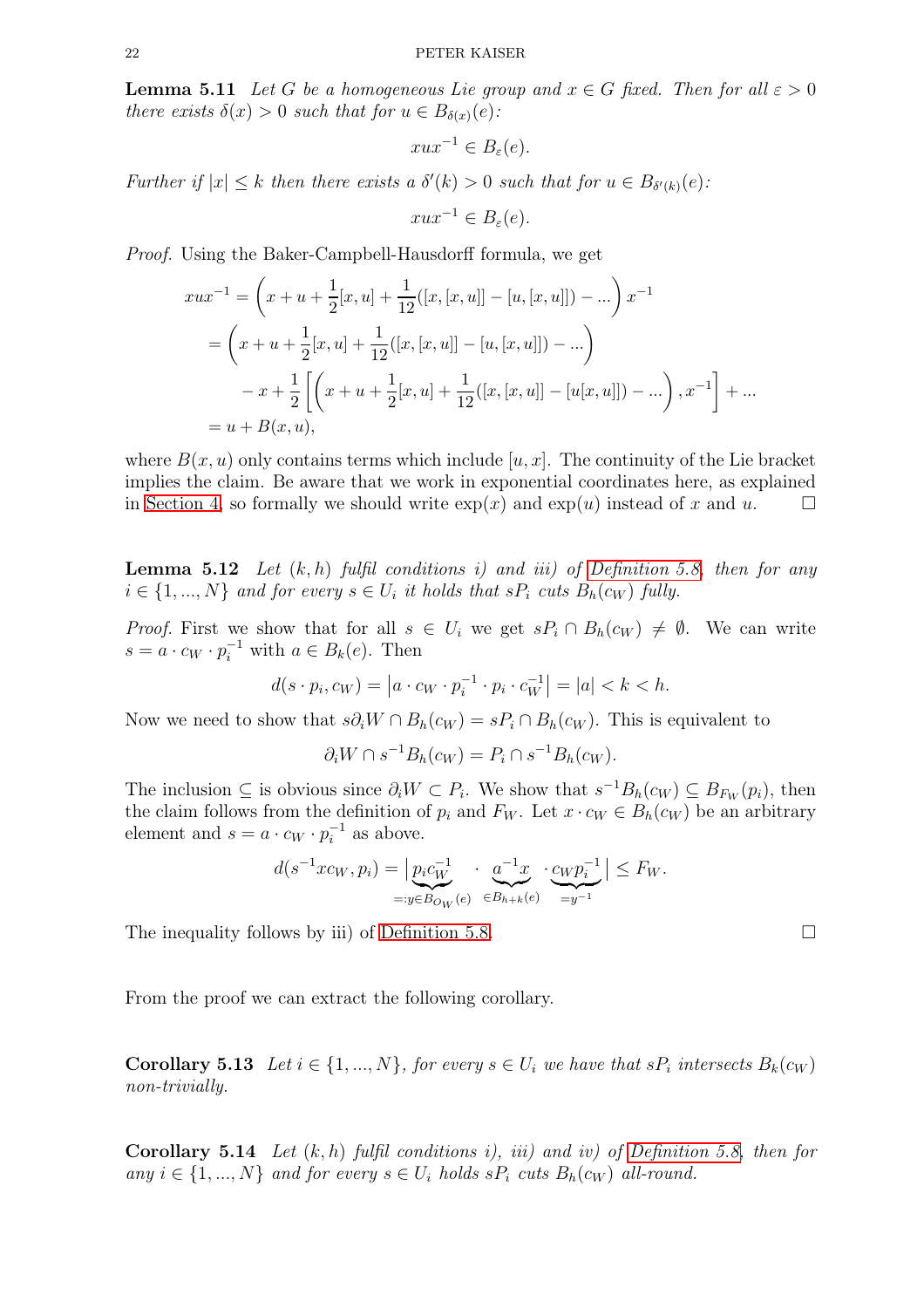We will also need the definition of an intersection angle between to hyperplanes, since we will show that by acting with a small element, we can only rotate a plane a bit.

**Definition 5.15** The angle between two hyperplanes P and Q in  $\mathbb{R}^d$  with normals  $n_F$ and  $n_Q$ , both normalized, is given by

$$
\triangleleft(P,Q) := \cos^{-1}\left(\left|\langle n_P \cdot n_Q \rangle\right|\right).
$$

For  $i, j \in \{1, ..., N\}$  with  $i \neq j$  we denote by  $\alpha_{ij}$  the angle between  $c_W p_i^{-1} P_i$  and  $c_W p_j^{-1} P_j$ , i.e.

$$
\alpha_{ij} := \langle (c_W p_i^{-1} P_i, c_W p_j^{-1} P_j).
$$

**Remark 5.16** In the definition we use  $c_W p_i^{-1} P_i$  instead of  $P_i$  since this plane is sort of the prototype for the family  $U_i P_i$ , all the other planes from this family then result from an action with a small element. Since  $u \in U_i$  is of the form  $ac_W p_i^{-1}$  with  $a \in B_k(e)$ .

**Convention 5.17** We choose  $i_1, ..., i_{dim(H)}$  such that

$$
\bigcap_{l=1}^{\dim(H)} c_W p_{i_l}^{-1} P_{i_l} = \{c_W\}.
$$

So this is a set of hyperplanes in which each intersection of  $k$  hyperplanes has dimension  $\dim(H) - k$ . From now on we fix such a family and denote it by F. Without loss of generality  $\mathcal{F} = \{P_1, ..., P_{\dim(H)}\}.$ 

<span id="page-22-1"></span>**Lemma 5.18** For all  $r > 0$  there exists  $\beta(r)$ , with  $\beta(r) \rightarrow 0$  for  $r \rightarrow 0$ , such that for all  $x \in B_r(e) \subset H$  and any hyperplane P we have  $\triangleleft(xP, P) \leq \beta(r)$ .

*Proof.* Since H is a non-crooked homogeneous Lie group we know that  $xP$  is again a hyperplane. So let

$$
P = \left\{ a + \sum_{i=1}^{n} t_i v_i \mid t_i \in \mathbb{R} \right\}
$$

where  $a, v_i \in \mathbb{R}^n$ . By the form of the group action, which we discuss in [Appendix](#page-38-0) B.1, we know that  $xP$  is of the form

$$
xP = (f_1(x, P), ..., f_n(x, P))^T
$$

with  $f_i$  polynomials of a special form, namely

$$
f_i(x, P) = x_i + P_i + \sum_{k=1}^n \sum_{\substack{\alpha_1, \dots, \alpha_n \in \mathbb{N} \\ \sum \alpha_i \neq 0}} c_{k, \alpha_1, \dots, \alpha_n} P_k x_1^{\alpha_1} \dots x_n^{\alpha_n}.
$$

The direction vectors are the ones from  $P$  plus some deviation which depends on  $x$ . If x gets smaller the two planes are getting closer to being parallel.

<span id="page-22-0"></span>**Corollary 5.19** For all  $r > 0$  there exists  $\beta(r)$ , with  $\beta(r) \rightarrow 0$  for  $r \rightarrow 0$ , such that for all  $x, y \in B_r(e) \subset H$  and any hyperplane P we have  $\triangleleft(xP, yP) \leq 2\beta(r)$ .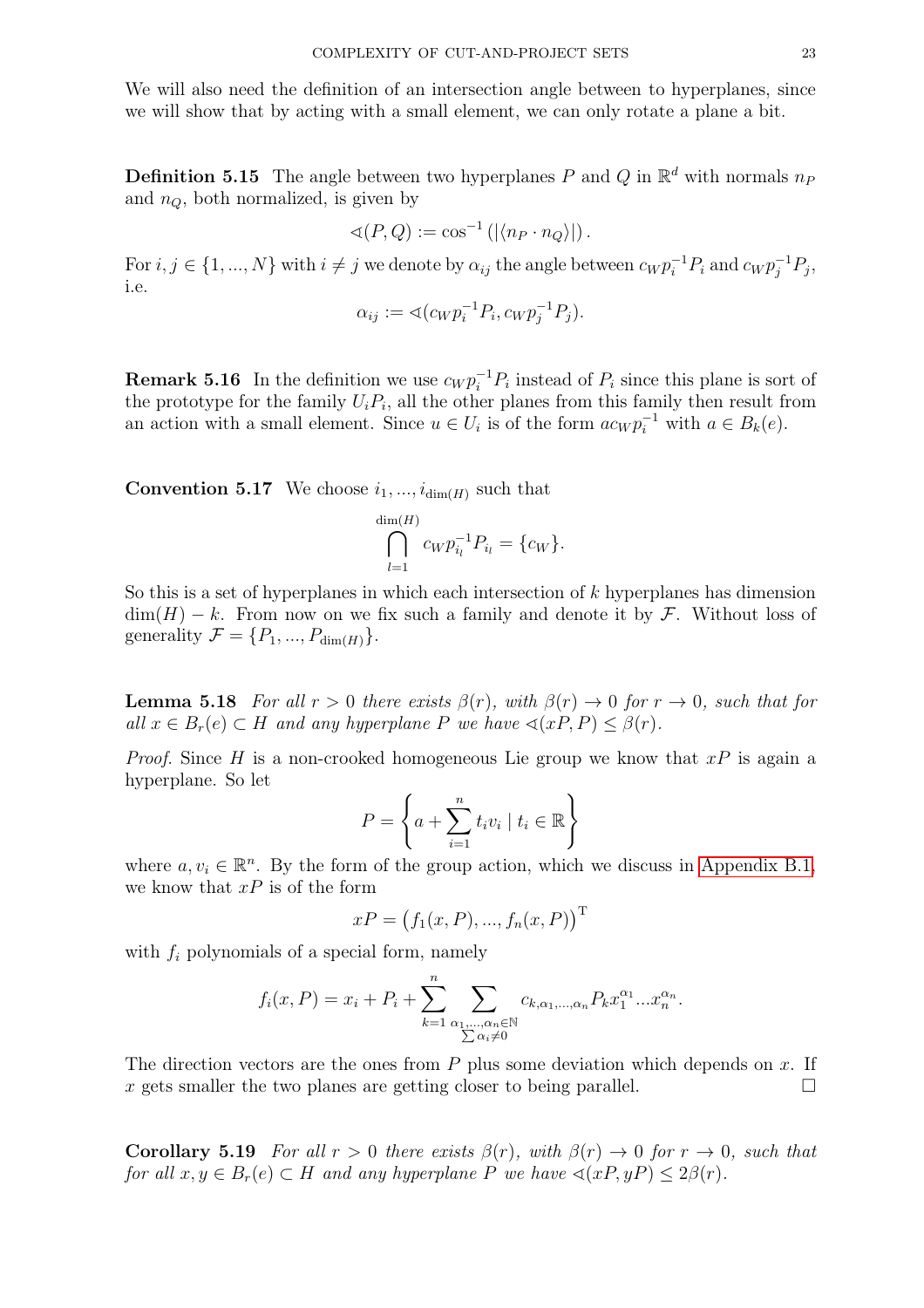*Proof of [Proposition 5.10.](#page-20-3)* By [Lemma 5.11](#page-20-0) there exists an upper bound  $b_1$  on h such that for all  $a \in B_{O_W}(e)$ ,  $x \in B_{2h}(e)$ :  $|axa^{-1}|_H \leq F_W$ . Set  $h' := \min\{b_1, \frac{I_W}{2}\}$  $\frac{w}{2}$  and set  $k' := \frac{h'}{2}$  $\frac{b'}{2}$  then the conditions i), ii) and iii) from [Definition 5.8](#page-20-2) are fulfilled.

By [Lemma 5.12](#page-21-0) for any  $i \in \{1, ..., N\}$  and all  $s \in B_{k'}(c_W p_i^{-1})$  we have  $sP_i$  cuts  $B_{h'}(c_W)$ fully, this also holds for all  $h \leq h'$ .

Now assume that there is a cut which is full but not all-round, therefore

 $sP_i^+ \cap B_{h'}(c_W) \neq sW \cap B_{h'}(c_W).$ 

To be more precise we have  $sW \cap B_{h'}(c_W) \subsetneq sP_i^+ \cap B_{h'}(c_W)$  since  $sW \subset sP_i^+$ . Let

$$
b_s^i := \inf \{ r \in \mathbb{R} \mid \exists x \in B_r(c_W) : x \in sP_i^+, x \notin sW \}.
$$

We see that  $b_s^i \neq 0$  since sW is a polytope with non-empty interior. Now set

$$
h := \min \left\{ h', \inf_{s \in B_{k'}(c_W p_i^{-1})} \{b_s^i\} \right\}
$$

and  $k=\frac{h}{2}$  $\frac{h}{2}$ . The last thing to observe now is that the infimum over the  $b_s^i$  is not zero. If it were zero this would mean that the polytope  $sW$  could become arbitrary thin such that only an even smaller ball would fit in. But this can not be the case since we have seen that we can only rotate the bounding hyperplanes only by a small amount.  $\square$ 

**Convention 5.20** From now on let  $(k, h)$  be a good pair.

Observe that  $U_i \subset WW^{-1}$  for all  $i \in \{1, ..., N\}$ . Further notice that we operate differently on the different hyperplanes which bound  $W$ , the  $U_i$  may overlap but they are not equal. Additionally we have chosen  $B_h(c_W)$  so that for each of the hyperplanes it does not make a difference if we operate on the face  $\partial_i W$  or on the hyperplane  $P_i$ .

Now we will reconsider the dependence of the growing parameter r and the lattice  $\Gamma$ .

**Definition 5.21** Set  $U_i(r) := \pi_H((B_r^G(e) \times U_i) \cap \Gamma)$  which is a finite subset of  $U_i$ .

**Remark 5.22** Observe that  $U_i(r)$  is a subset of the r-slab  $S_r$ , since  $U_i \subset WW^{-1}$ .

<span id="page-23-0"></span>**Proposition 5.23** The number of connected components of  $B_h(c_W) \setminus \bigcup_{i=1}^N \bigcup_{s \in U_i(r)} s \partial_i W_s$ is a lower bound of the number of acceptance domains  $|A_r^H|$ , i.e.

$$
\#\pi_0\left(B_h(c_W)\setminus\bigcup_{i=1}^N\bigcup_{s\in U_i(r)}s\partial_i W\right)\leq |A_r^H|.
$$

*Proof.* Recall that a pre-acceptance domain  $A_r^H(\lambda)$  is contained in an acceptance domain  $W_r(\lambda)$ . Let C be a connected component of  $B_h(c_W) \setminus \bigcup_{i=1}^N \bigcup_{s \in U_i(r)} s \partial_i W$ . By [Lemma 5.12](#page-21-0) we can replace the faces by the hyperplanes without changing the connected components in  $B_h(c_W)$ , so we consider  $B_h(c_W) \setminus \bigcup_{i=1}^N \bigcup_{s \in U_i(r)} sP_i$ .

We show that if an acceptance domain intersects a connected component of  $B_h(c_W)$  $\bigcup_{i=1}^N \bigcup_{s \in U_i(r)} sP_i$  it is fully contained in it. Let C' be another connected component of  $B_h(c_W) \setminus \bigcup_{i=1}^N \bigcup_{s \in U_i(r)} sP_i$  and assume that  $C \cap W_r(\lambda) \neq \emptyset \neq C' \cap W_r(\lambda)$ . Between C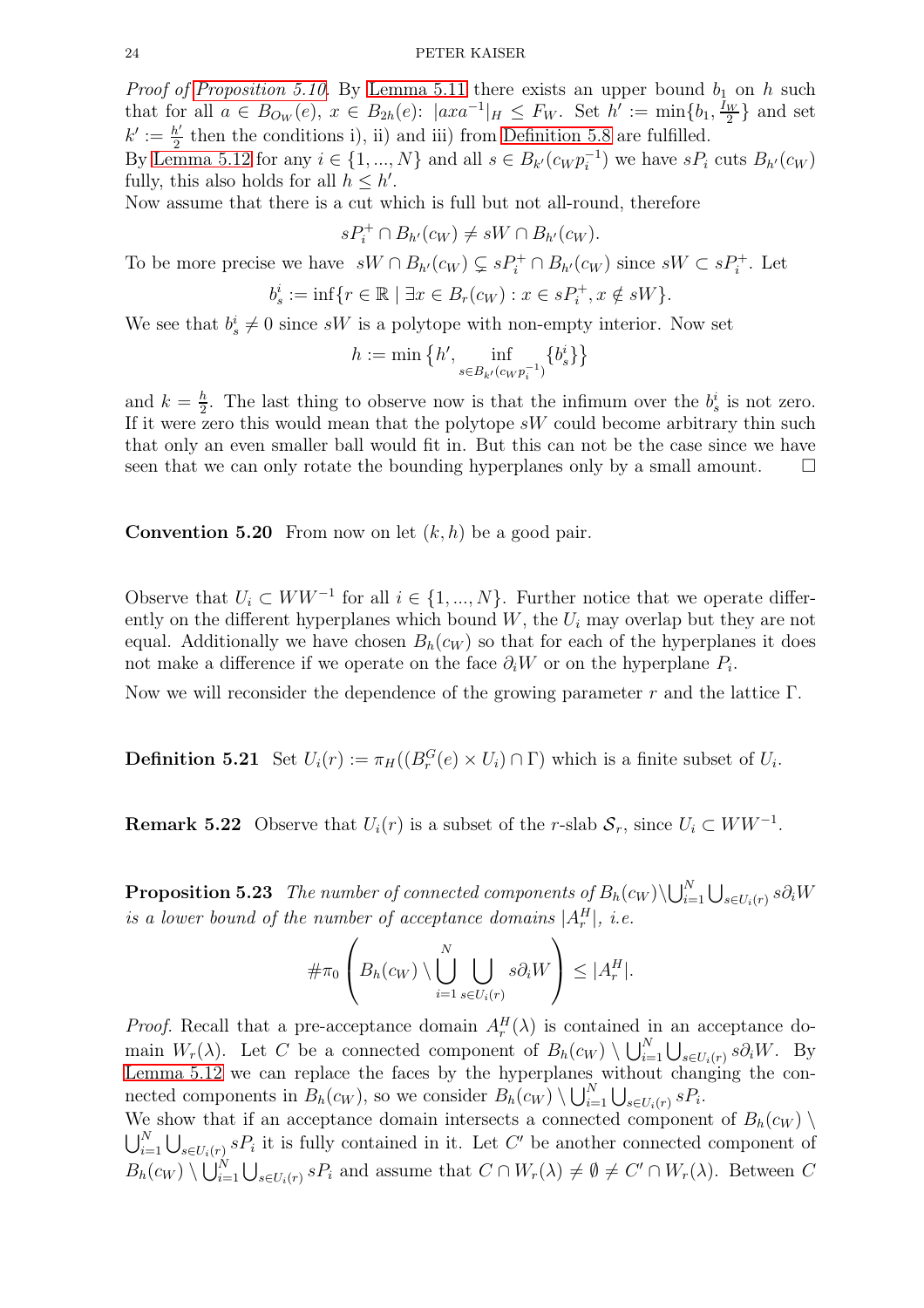and C' is a hyperplane  $sP_i$  for some  $i \in \{1, ..., N\}$  and  $s \in U_i(r)$ . Therefore  $C \subset s\tilde{P}^+$ and  $C' \subset s\mathring{P}^-$  or the other way around. And since the cut  $s\partial_i W$  is all-round we get that  $C \subset s\mathring{W}$  and  $C' \subset sW^C$  or the other way around. But either  $W_r(\lambda) \subset s\mathring{W}$  or  $W_r(\lambda) \subset sW^C$ , a contradiction.

It remains to find a combinatorial argument for counting the connected components of

$$
B_h(c_W) \setminus \bigcup_{i=1}^N \bigcup_{s \in U_i} s \partial_i W = B_h(c_W) \setminus \bigcup_{i=1}^N \bigcup_{s \in U_i} s P_i,
$$

which yields a lower bound by [Proposition 5.23.](#page-23-0) This will be done in the next section.

<span id="page-24-0"></span>In the rest of the section we will prove the following proposition, which gives us the tools for the combinatorics in the next section.

**Proposition 5.24** There exists a good pair  $(k, h)$  such that:

(a) For all  $I \subset \{1, ..., N\}$  with  $|I| = \dim(H)$  and all  $u_1 \in U_{i_1}, ..., u_{\dim(H)} \in U_{i_{\dim(H)}}$ we get

 $u_1P_{i_1} \cap ... \cap u_{\dim(H)}P_{i_{\dim(H)}} = \{s\}, where \ s \in B_h(c_W).$ 

(b) For every constant  $c > 0$  and all  $s \in H$ , there is a  $r_0$  such that for all  $r > r_0$  we get that

$$
\left|\{u \in U_i(r) \mid s \in uP_i\}\right| \le c|U_i(r)|.
$$

**Lemma 5.25** For  $i, j \in \{1, ..., dim(H)\}, i \neq j$ , there exists a good pair  $(k, h)$  such that for all  $u \in U_i = B_k(c_W p_i^{-1}), v \in U_j$  we have  $uP_i$  and  $vP_j$  are not almost parallel with respect to  $B_h(c_W)$ .

*Proof.* Fix some  $i, j \in \{1, ..., N\}$  with  $i \neq j$ . By [Corollary 5.13](#page-21-1) all the  $uP_i, vP_j$  with  $u \in U_i$ ,  $v \in U_j$  intersect  $B_k(c_W)$ .

Further we can control the angle between the two hyperplanes by [Lemma 5.18](#page-22-1) so that for all  $u \in U_i, v \in U_j$ :

$$
\sphericalangle(uP_i, vP_j) \geq \sphericalangle(P_i, P_j) - \sphericalangle(uP_i, P_j) - \sphericalangle(P_i, vP_j) \geq \alpha_{ij} - 2\beta(k),
$$

where  $\beta(k)$  is from [Lemma 5.18.](#page-22-1) We can choose k so small such that  $0 < \alpha_{ij} - 2\beta(k) < \frac{\pi}{2}$  $\frac{\pi}{2}$ this means that the hyperplanes can not be parallel so they intersect somewhere. For two hyperplanes which intersect the same ball of radius k and which intersect in at least a given angle there is a bound for the intersection to the center point of the ball

$$
c(k) := k \left( 1 + \frac{1}{\tan\left(\frac{\alpha_{ij} - 2\beta(k)}{2}\right)} \right).
$$

The idea how to establish this bound is to consider the space which is orthogonal to the intersection of  $uP_i$  and  $vP_j$  and contains  $c_W$ . Then one can argue in a two-dimensional plane.

The bound  $c(k)$  goes to zero if k goes to zero, so we can choose k so small that  $c(k) < h$ . Therefore the two planes intersect inside  $B_h(c_W)$ .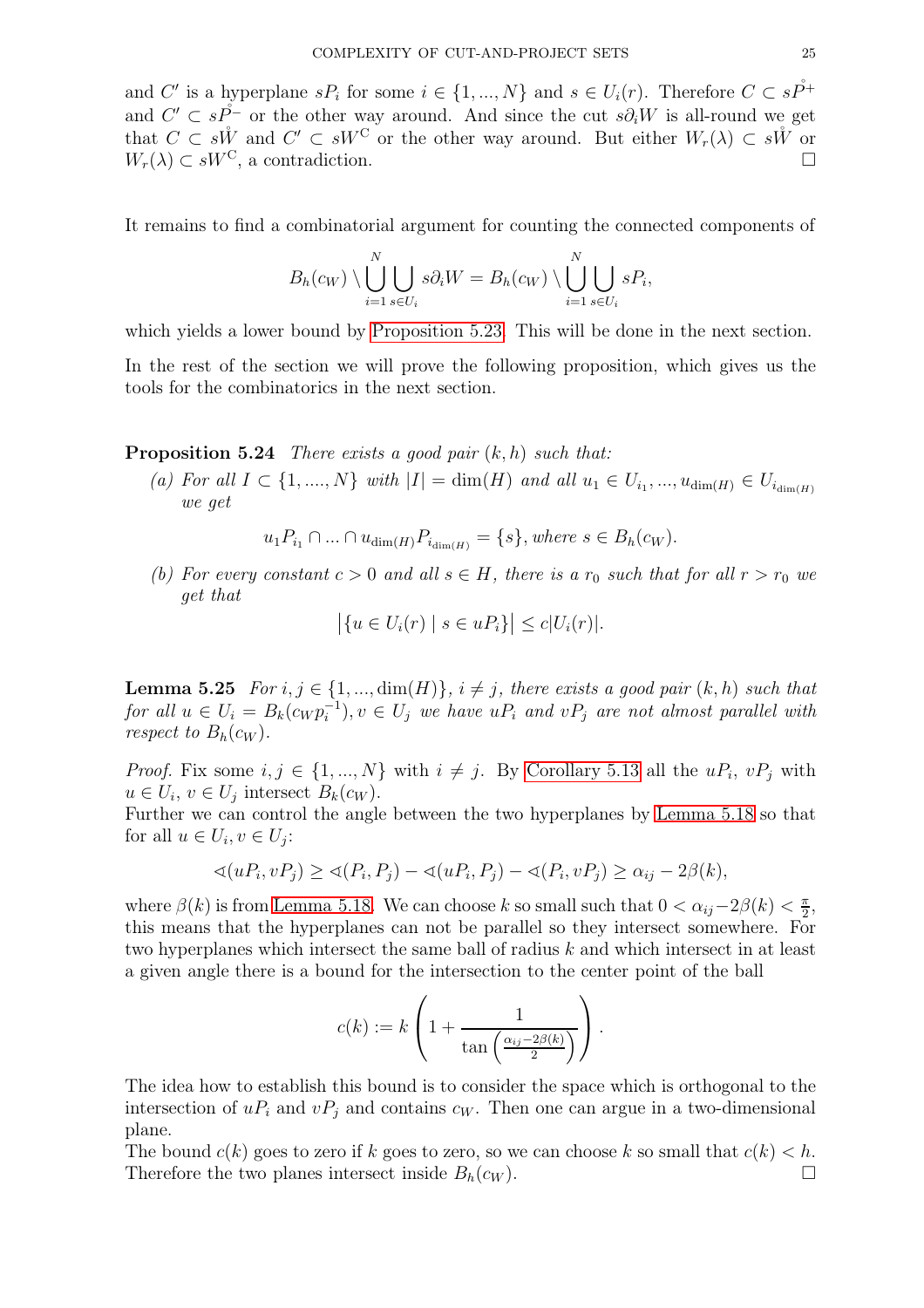**Corollary 5.26** There exists a good pair  $(k, h)$  such that for all  $u_i \in U_i$  and  $i \in$  $\{1, ..., dim(H)\}\$  we can find some  $x \in B_h(c_W)$  such that:

$$
\bigcap_{i=1}^{\dim(H)} u_i P_i = \{x\}.
$$

*Proof.* By the choice of the family F we know that  $\bigcap_{i=1}^{\dim(H)} c_W p_i^{-1} P_i = \{c_W\}$ , we will first show that there is a  $k_0$  such that for all  $0 < k \leq k_0$  we also get a zero dimensional intersection inside  $B_h(c_W)$  if we replace  $c_W p_i^{-1}$  by  $u_i \in U_i = B_k(c_W p_i^{-1})$ .

This intersection behaviour means that if we choose some vector  $v \parallel c_W p_i^{-1} P_i$ , then  $v \parallel c_W p_j^{-1} P_j$  can maximally hold for all but one j. Since otherwise the intersection of all hyperplanes would end up in a line instead of a point. We have to choose  $k_0$  such that for all  $i \in \{1, ..., \dim(H)\}\$  and all  $v \parallel u_iP_i, u_i \in U_i$ , there exists a  $j \in \{1, ..., \dim(H)\}\setminus\{i\}$ and a  $u_j \in U_j$  such that  $v \nparallel u_j P_j$ . Since operating with an element from  $U_i$  only rotates the hyperplane a little it is possible to find such a  $k_0$  and than the property also holds for all k smaller than  $k_0$ .

Now we have to check that the intersection point also lies inside of  $B_h(c_W)$ . We do this stepwise. It is clear that  $\bigcap_{i=1}^{\dim(H)} c_W p_i^{-1} P_i = \{c_W\}$  and  $c_W \in B_h(c_W)$ . Now we change  $c_W p_1^{-1}$  to some  $u_1 \in U_1$  and consider  $u_1 P_1 \cap \bigcap_{i=2}^{\dim(H)} c_W p_i^{-1} P_i = \{x_1\}$ . We already know that  $\bigcap_{i=2}^{\dim(H)} c_W p_i^{-1} P_i$  is a subspace of dimension 1 and that  $u_1 P_1$  intersects this subspace. Since  $u_1 = a_1 c_W p_1^{-1}$  with  $a_1 \in B_k(e)$  the plane  $u_1 P_1$  is just a small shift, this follows from the form of the group action, which we explained in [Section 4,](#page-11-0) and a small rotation away from  $c_W p_1^{-1} P_1$ , this follows from [Lemma 5.18.](#page-22-1) Therefore  $d(x_1, c_W) < \varepsilon_1(k)$ , where  $\varepsilon_1$  depends on k and goes to zero if k goes to zero. We can iterate this process and get a new solution on each step until we end at  $x_d$ ,  $d = \dim(H)$ , where we have

$$
d(x_d, c_W) < d(x_d, x_{d-1}) + d(x_{d-1}, x_{d-2}) + \ldots + d(x_2, x_1) + d(x_1, c_W) < \sum_{i=1}^d \varepsilon_i(k) =: \varepsilon(k).
$$

So by choosing k such that  $\varepsilon(k) < h$  we get the claim. This is possible since  $\varepsilon(k) \to 0$  for  $k \to 0$ . for  $k \to 0$ .

The corollary tells us that all intersections result in a single point in  $B_h(c_W)$ , but it is not clear that different choices of  $u_i$  result in different intersection points. This is a major difference to the Euclidean case, since here the action is just translation, so by acting on a hyperplane we get a parallel hyperplane, which then either is still the same hyperplane or does not intersect the original hyperplane at all.

To proof part (b) of [Proposition 5.24](#page-24-0) we need [Theorem 4.22,](#page-15-1) we can use it by the discussion in [Section 4.1.](#page-15-2)

**Lemma 5.27** Consider a family  $U_i(r) \cdot P_i$ . For any constant  $c > 0$  and all  $s \in H$  there is a  $r_0$  such that for all  $r \ge r_0$  we get that

$$
\left| \{ u \in U_i(r) \mid s \in uP_i \} \right| \leq c \cdot |U_i(r)|.
$$

*Proof.* Let  $u \in U_i(r)$  such that  $s \in uP_i$ . This implies that  $u^{-1} \in P_i s^{-1}$ , so  $u \in U_i(r) \cap$  $(P_i s^{-1})^{-1}$ . So the question is how many elements are in  $U_i(r) \cap (P_i s^{-1})^{-1}$  compared to the number of elements in  $U_i(r)$ . To get an estimate via the Haar-measure we have to thicken  $(P_i s^{-1})^{-1}$  since it is a subset of lower dimension. We consider an  $\varepsilon$ -strip around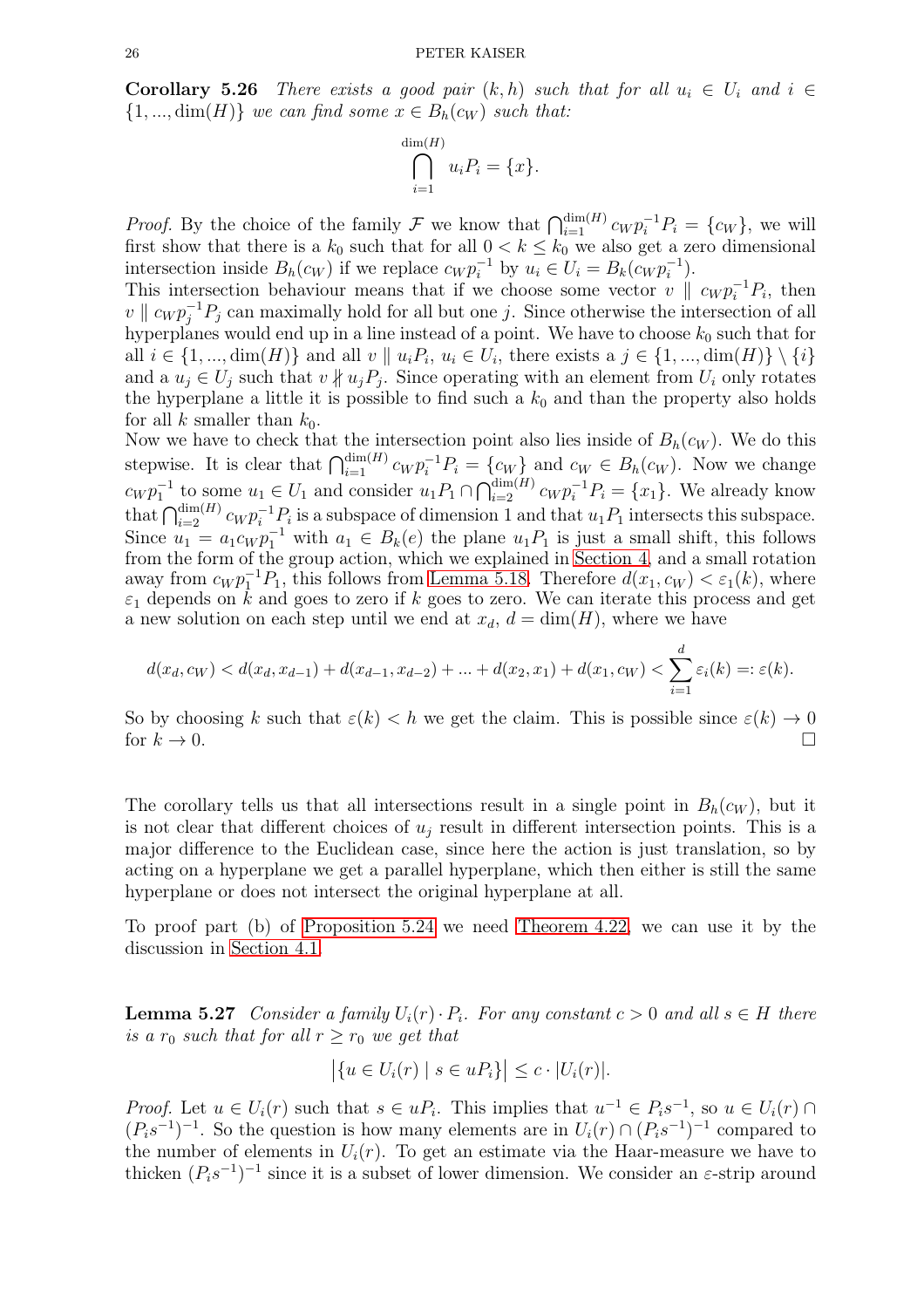the set, so we choose a finite set  $A(\varepsilon) \subset (P_i s^{-1})^{-1} \cap U_i$  such that

$$
U_i \cap (P_i s^{-1})^{-1} \subset \bigcup_{p \in A(\varepsilon)} B_{\varepsilon}(p)
$$

and further let  $S_{\varepsilon} := U_i(r) \cap \cup_{p \in A(\varepsilon)} B_{\varepsilon}(p)$ . We have seen that we can use [Theorem 4.22](#page-15-1) so for every  $\delta > 0$  and r large enough

$$
\delta \geq | |U_i(r)| - \mu_{G \times H}(B_r(e) \times U_i)| = | |U_i(r)| - \mu_G(B_r(e))\mu_H(U_i)|
$$
  
= 
$$
| |U_i(r)| - r^{\text{homdim}(G)}\mu_G(B_1(e))\mu_H(U_i)|.
$$

Since  $S_{\varepsilon}$  is a finite union of balls we can use the same argument for all the balls simultaneously and get for  $\delta > 0$  that

$$
\lim_{r \to \infty} \frac{|U_i(r) \cap (P_i s^{-1})^{-1}|}{|U_i(r)|} < \lim_{r \to \infty} \frac{|S_{\varepsilon}|}{|U_i(r)|} = \frac{\sum_{p \in A(\varepsilon)} r^{\text{homdim}(G)} \mu_G(B_1(e)) \mu_H(B_{\varepsilon}(p))}{r^{\text{homdim}(G)} \mu_G(B_1(e)) \mu_H(U_i)} = \frac{|A(\varepsilon)| \cdot \mu_H(B_{\varepsilon}(e))}{\mu_H(U_i)} \xrightarrow{\varepsilon \to 0} 0.
$$

#### 6. Combinatorics

<span id="page-26-0"></span>The aim of this section is to give a lower bound for the number of connected components of

$$
B_h(c_W) \setminus \bigcup_{i=1}^N \bigcup_{s \in U_i(r)} sP_i,
$$

under some conditions on the family  $sP_i$ . This will fill the gap we left in the last section. To do so we will give a short introduction to the theory of hyperplane arrangements and fix the common notation for this setup. To do so we will follow the lines of Dimca, [12], and Stanley, [45]. Furthermore we will consider Beck's theorem which was first proved in [6], but also follows from the Szémeredi-Trotter theorem, [48]. An easier proof for the Szémeredi-Trotter theorem can be found in the paper of Szekely, [47], we leave it to the reader to see that the two versions are equivalent.

<span id="page-26-1"></span>Theorem 6.1 (Higher dimensional local dual of Beck's Theorem) There exists a constant  $c_d$  such that for a hyperplane arrangement  $\mathcal{H}$  in  $\mathbb{R}^d$  and  $B \subset \mathbb{R}^d$  convex. Where *H* consist of *d* families  $F_1, ..., F_d$  with  $|F_i| = \frac{n}{d}$  $\frac{n}{d}$  and for all  $(f_1, ..., f_d) \in F_1 \times ... \times F_d$ we have  $B \cap \bigcap_{i=1}^d f_i = \{p\}$  for some point  $p \in B$ . And additionally at most  $c \cdot |F_i|$ hyperplanes from  $F_i$  can intersect in one point, with  $0 < c < \frac{1}{100}$ . Then the number of intersection points in B exceeds  $c_d \cdot n^d$ , i.e.  $|F_{0,B}| \ge c_d \cdot n^d$ .

Corollary 6.2 In the situation of [Theorem 5.1](#page-17-1) and [Proposition 5.24:](#page-24-0)

$$
\#\pi_0\left(B_h(c_W)\setminus\bigcup_{i=1}^N\bigcup_{s\in U_i(r)}sP_i\right)\gg r^{\text{homdim}(G)\cdot\dim(H)}.
$$

*Proof.* Notice that  $B_h(c_W)$  is convex and the family we constructed in [Section 5.2](#page-19-0) fulfils the requirements in [Theorem 6.1](#page-26-1) by [Proposition 5.24.](#page-24-0) Then by [Corollary 6.11](#page-28-0) the claim follows.  $\Box$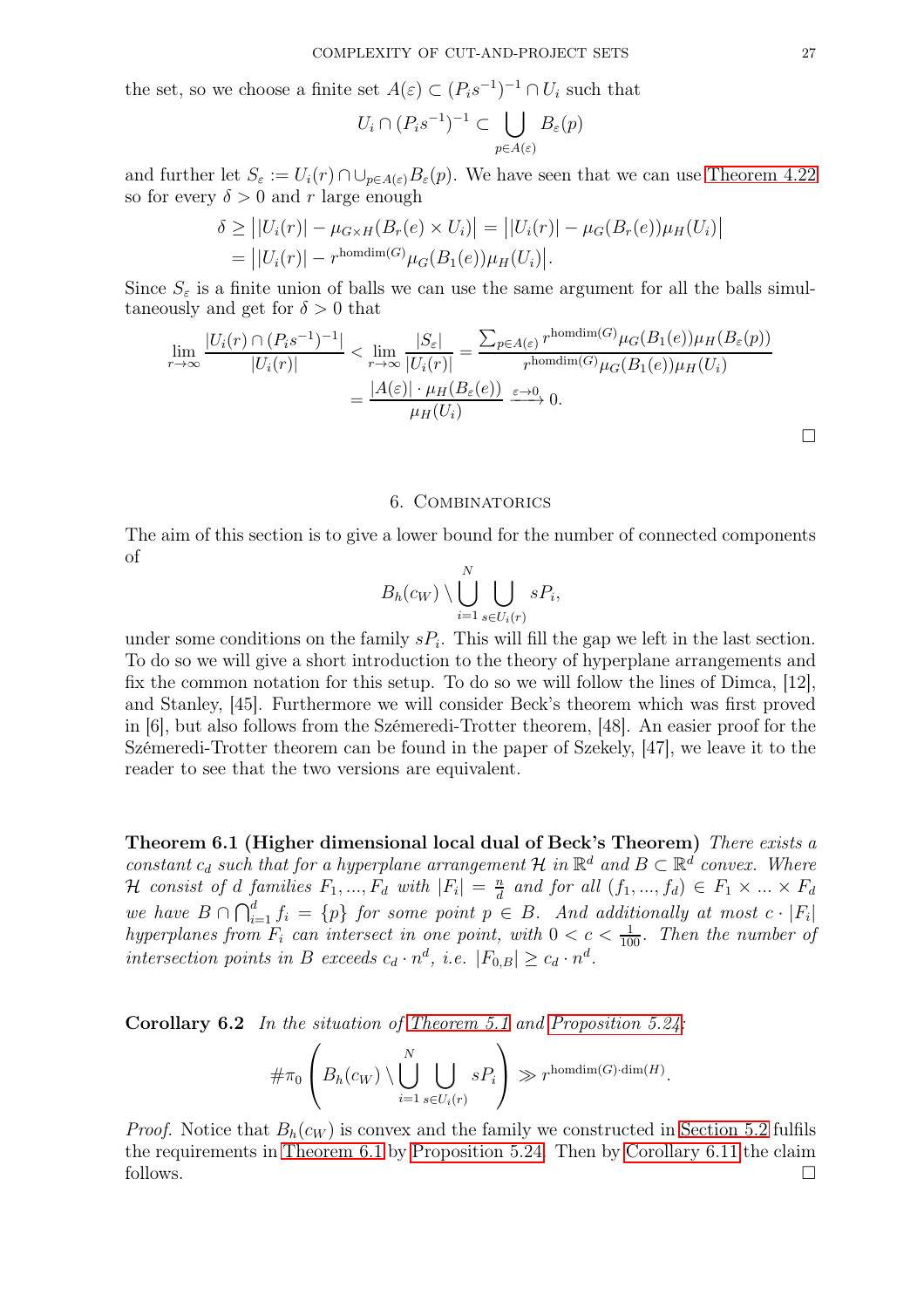This finishes the proof of the main theorem, [Theorem 5.1.](#page-17-1) The rest of the section is devoted to proof [Theorem 6.1.](#page-26-1)

**Definition 6.3** A finite set of affine hyperplanes  $\mathcal{H} = \{P_1, ..., P_n\}$  in  $\mathbb{R}^d$  is called a hyperplane arrangement.

**Definition 6.4** Let  $\mathcal{H}$  be a hyperplane arrangement in  $\mathbb{R}^d$ .

- i) A non-empty intersection of hyperplanes from  $\mathcal H$  is called a flat of  $\mathcal H$ . The set of all flats is denoted by  $F(\mathcal{H})$ . If we are only interested in flats of a certain dimension k we denote this set by  $F_k(\mathcal{H})$ . Notice that the whole space is also a flat, as a result of the intersection over the empty set.
- ii) The connected components of

$$
\mathbb{R}^d \setminus \bigcup_{H \in \mathcal{H}} H
$$

are called *regions of the arrangement*. The set of all regions is denoted by  $f_d(\mathcal{H})$ and the number of these regions is denoted by  $r(\mathcal{H})$ .

iii) Let  $B \subset \mathbb{R}^d$  then the connected components of

$$
B\setminus \bigcup_{H\in\mathcal{H}}H
$$

are called *regions of the arrangement with respect to B* and the number of these regions is denoted by  $r_B(\mathcal{H})$ .

iv) Let  $B \subset \mathbb{R}^d$ , then define the *arrangement with respect to* B as

$$
\mathcal{H}_B := \{ H \in \mathcal{H} \mid H \cap B \neq \emptyset \}.
$$

v) Let  $B \subset \mathbb{R}^d$  then a *flat with respect to* B is a flat of H which intersects B. The set of these flats is denoted by  $F_B(\mathcal{H})$  and again if we only consider the flats of dimension k, we write  $F_{k,B}(\mathcal{H})$ .

**Remark 6.5** Obviously  $r_B(\mathcal{H})$  only depends on the hyperplanes which intersect B, so  $r_B(\mathcal{H}) = r_B(\mathcal{H}_B)$ . Further notice that in general  $r_B(\mathcal{H}) \neq |\{R \in f_d(\mathcal{H}) \mid R \cap B \neq \emptyset\}|$ , but the following proposition will show that equality holds for convex B.

**Proposition 6.6** Let H be a hyperplane arrangement in  $\mathbb{R}^d$  and  $B \subset \mathbb{R}^d$  convex, then  $r_B(\mathcal{H}) = |\{R \in f_d(\mathcal{H}) \mid R \cap B \neq \emptyset\}|.$ 

*Proof.* The regions of a hyperplane arrangement are convex, since  $B$  is also convex we have for all  $R \in f_d(\mathcal{H})$  that  $R \cap B$  is convex and especially connected. So each region of the arrangement either intersects B and therefore contributes exactly one to  $r_B(\mathcal{H})$  or it does not intersect at all. or it does not intersect at all.

**Definition 6.7** An arrangement  $\mathcal{H}$  in  $\mathbb{R}^d$  is called:

i) Central if  $\bigcap_{H \in \mathcal{H}} H \neq \emptyset$ <sup>[1](#page-27-0)</sup>,

<span id="page-27-0"></span><sup>&</sup>lt;sup>1</sup>observe that the empty arrangement is central since the empty intersection is the whole space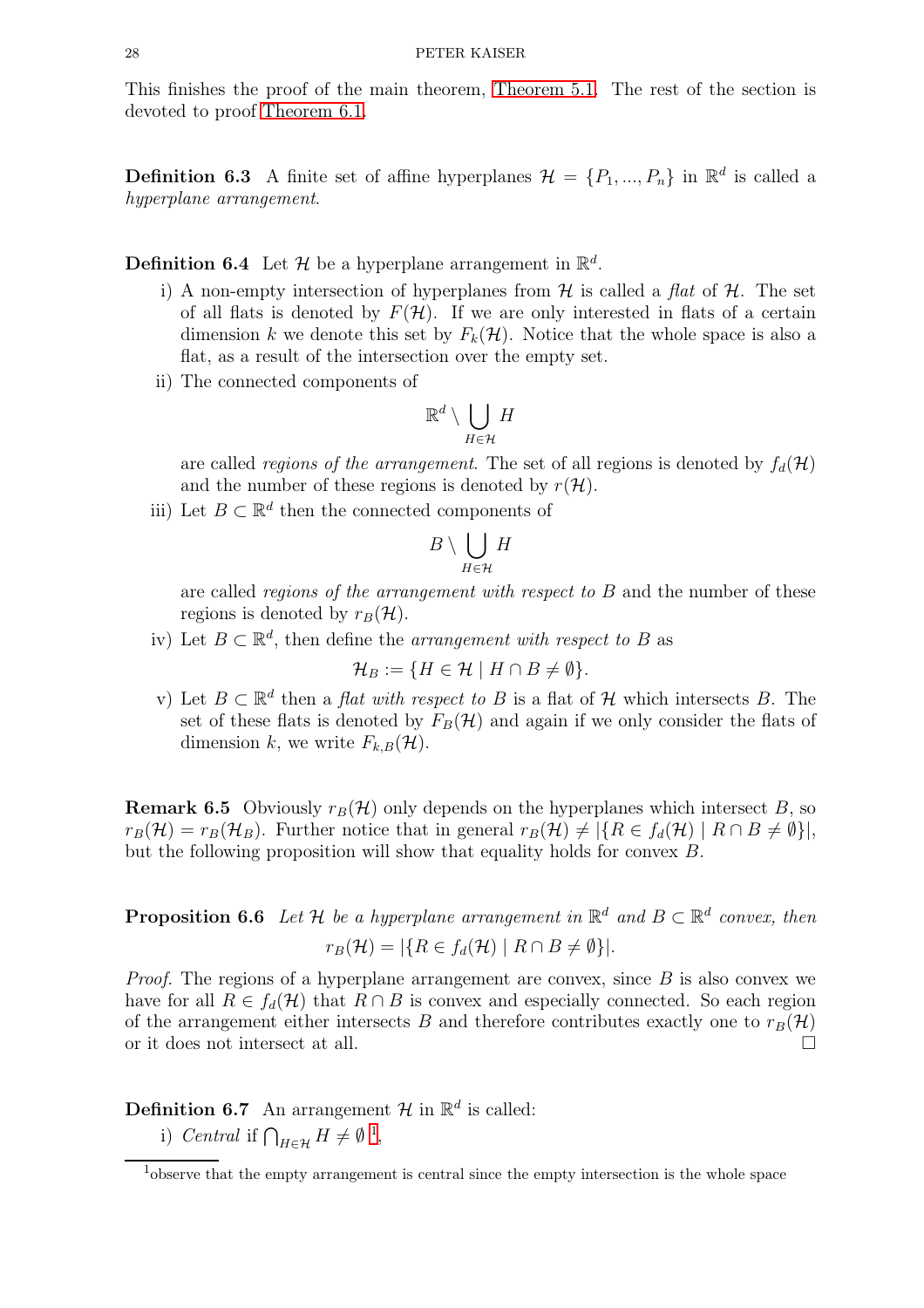ii) central with respect to B, for some  $B \subset \mathbb{R}^d$ , if  $B \cap \bigcap_{H \in \mathcal{H}} H \neq \emptyset$ .

We will now define the characteristic polynomial for the arrangement  $\mathcal H$  which depends on  $B \subset \mathbb{R}^d$ , this idea is similar to the standard idea of considering the characteristic polynomial of the arrangement.

**Definition 6.8** Let  $\mathcal{H}$  be a hyperplane arrangement in  $\mathbb{R}^d$ . The *characteristic polyno*mial with respect to B is defined by

$$
\chi_{\mathcal{H},B}(t) := \sum_{\substack{\mathcal{A} \subset \mathcal{H} \\ \mathcal{A} \text{ central with respect to } B}} (-1)^{|\mathcal{A}|} t^{\dim(\cap_{H \in \mathcal{A}} H)}.
$$

<span id="page-28-1"></span>Following the argumentation in [12] for the characteristic polynomial with respect to B instead of the characteristic polynomial we can establish the following theorem. Since the argument is exactly the same we will not prove the statement here.

**Theorem 6.9 ([12, Theorem 2.8])** Let H be a hyperplane arrangement in  $\mathbb{R}^d$  and  $B \subset \mathbb{R}^d$  convex, then

$$
r_B(\mathcal{H}) = (-1)^d \chi_{\mathcal{H},B}(-1).
$$

<span id="page-28-2"></span>We can use this formula with the help of the following lemma, which we import from Stanley.

**Lemma 6.10 ([45, Theorem 3.10.])** Let  $\chi(t)$  be a characteristic polynomial of an hyperplane arrangement  $\mathcal H$  in  $\mathbb R^d$ , then

$$
\chi(t) = \sum_{f \in F_B(\mathcal{H})} a_f t^{\dim(f)}
$$

with  $(-1)^{d-\dim(f)}a_f > 0$  for  $f \in F_B(\mathcal{H})$ .

<span id="page-28-0"></span>**Corollary 6.11** Let H be a hyperplane arrangement in  $\mathbb{R}^d$  and  $B \subset \mathbb{R}^d$  convex, then  $r_B(\mathcal{H}) > |F_B(\mathcal{H})| > |F_{0,B}(\mathcal{H})|$ .

Proof. By [Theorem 6.9](#page-28-1) and [Lemma 6.10](#page-28-2) it is

$$
r_B(\mathcal{H}) = (-1)^d \chi_{\mathcal{H},B}(-1) = \sum_{f \in F_B(\mathcal{H})} (-1)^d a_f(-1)^{\dim(f)} > \sum_{f \in F_B(\mathcal{H})} 1 = |F_B(\mathcal{H})|.
$$

This proposition means that to establish a lower bound of the regions it is enough to count the number of intersection points. We will do this by following the idea of the proof of Beck's theorem, [6]. But instead of considering the set of lines/hyperplanes spanned by a point set we turn all the arguments around and consider the intersection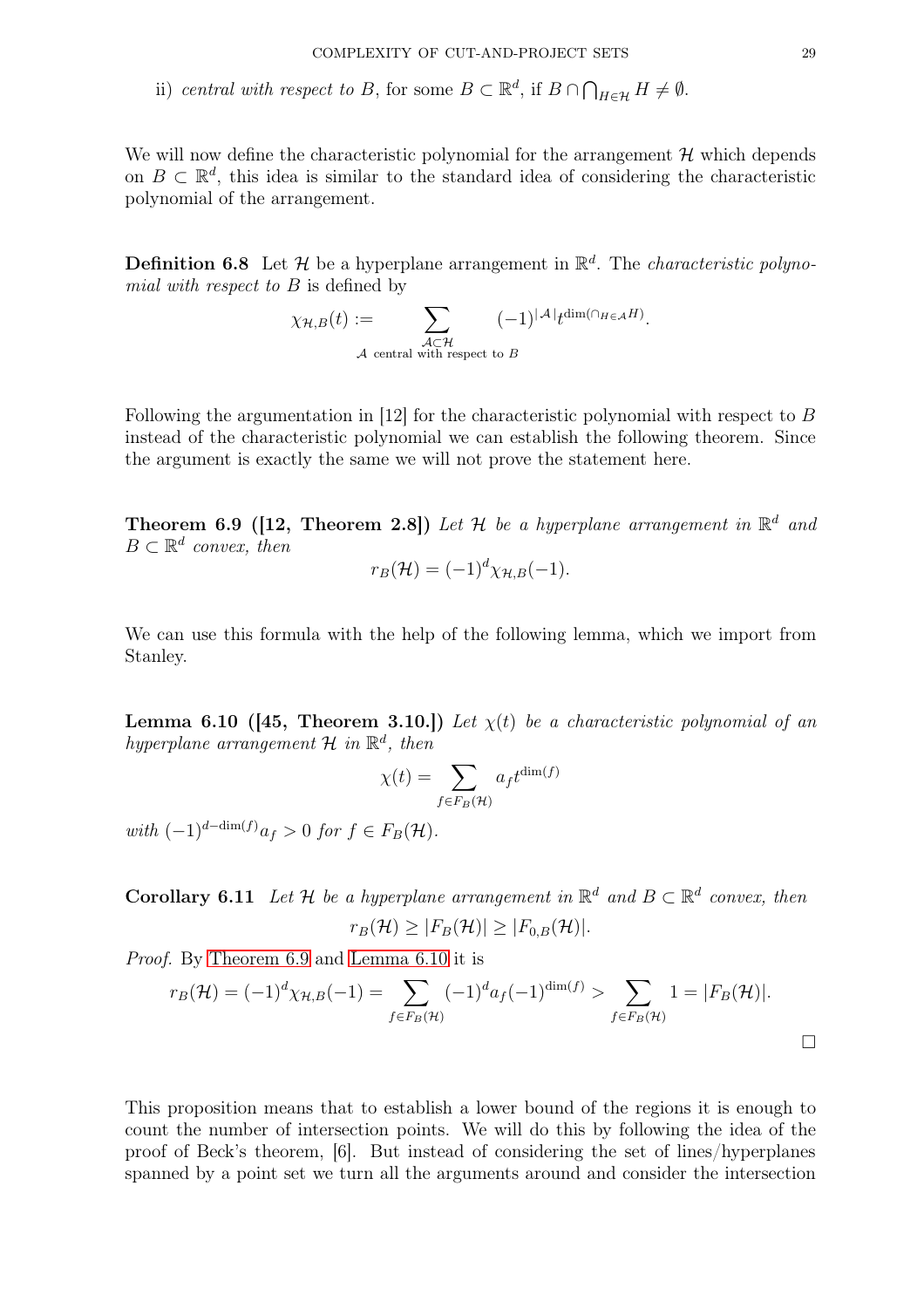points of a given arrangement. We will first handle the case of dimension two and then use induction to generalize the statement.

<span id="page-29-0"></span>We first state the Szemerédi-Trotter Theorem in two equivalent ways.

## Theorem 6.12 (Szemerédi-Trotter Theorem, [47], [48])

Let  $n, m \in \mathbb{N}$ , we set

$$
I(n,m) = \max_{|P|=n, |L|=n} |\{(p,l) \in P \times L \mid p \in l\}|,
$$

where P denotes a set of points and L a set of lines in  $\mathbb{R}^2$ .

- i) There exists a constant  $c > 0$  such that  $I(n, m) < c \cdot (n^{2/3}m^{2/3} + n + m)$ .
- ii) Let  $\sqrt{n} \leq m \leq$  $\sqrt{n}$ 2  $\setminus$  $, then there exists a constant  $c > 0$  such that$  $I(n, m) < c \cdot (n^{2/3} m^{2/3}).$

Remark 6.13 The constant for the growth in the Szemerédi-Trotter Theorem is known to be less than 2.5 but more than 0.4.

**Definition 6.14** Let H be a hyperplane arrangement then for a flat  $f \in F(\mathcal{H})$  we define  $S(f) := \{ H \in \mathcal{H} \mid f \subset H \}$ , and further  $a(f) := |S(f)|$ .

**Definition 6.15** For a hyperplane arrangement  $\mathcal{H}$  let

$$
t(\mathcal{H}, k) := |\{p \in F_0(\mathcal{H}) \mid a(p) \ge k\}|,
$$
  

$$
t^*(\mathcal{H}, k) := |\{p \in F_0(\mathcal{H}) \mid k \le a(p) < 2k\}|.
$$

Further we consider the maximal value of the two terms

$$
t(n,k) := \max_{|\mathcal{H}|=n} t(\mathcal{H}, k),
$$
  

$$
t^*(n,k) := \max_{|\mathcal{H}|=n} t^*(\mathcal{H}, k).
$$

For our proof we need some bounds on these terms. The first two are from the paper of Beck, [6], and are easy to prove. The third is a corollary of the Szemerédi-Trotter Theorem. Beck proves a similar inequality, [6, Lemma 2.2], which is the main part of his argument. For us it would also be possible in our setup to translate the proof of Beck, but this would require a lot of effort, if the reader is interested we challenge him to follow the proof, it certainly is illuminating to translate all the arguments.

<span id="page-29-1"></span>**Lemma 6.16 ([6, Lemma 2.1])** For a hyperplane arrangement H in  $\mathbb{R}^2$ , with  $|\mathcal{H}| = n$ , we have

$$
t(n,k) \le \frac{n(n-1)}{k(k-1)}, \quad \forall 2 \le k \le n,
$$

$$
t(n,k) < \frac{2n}{k}, \quad \forall \sqrt{2n} < k \le n.
$$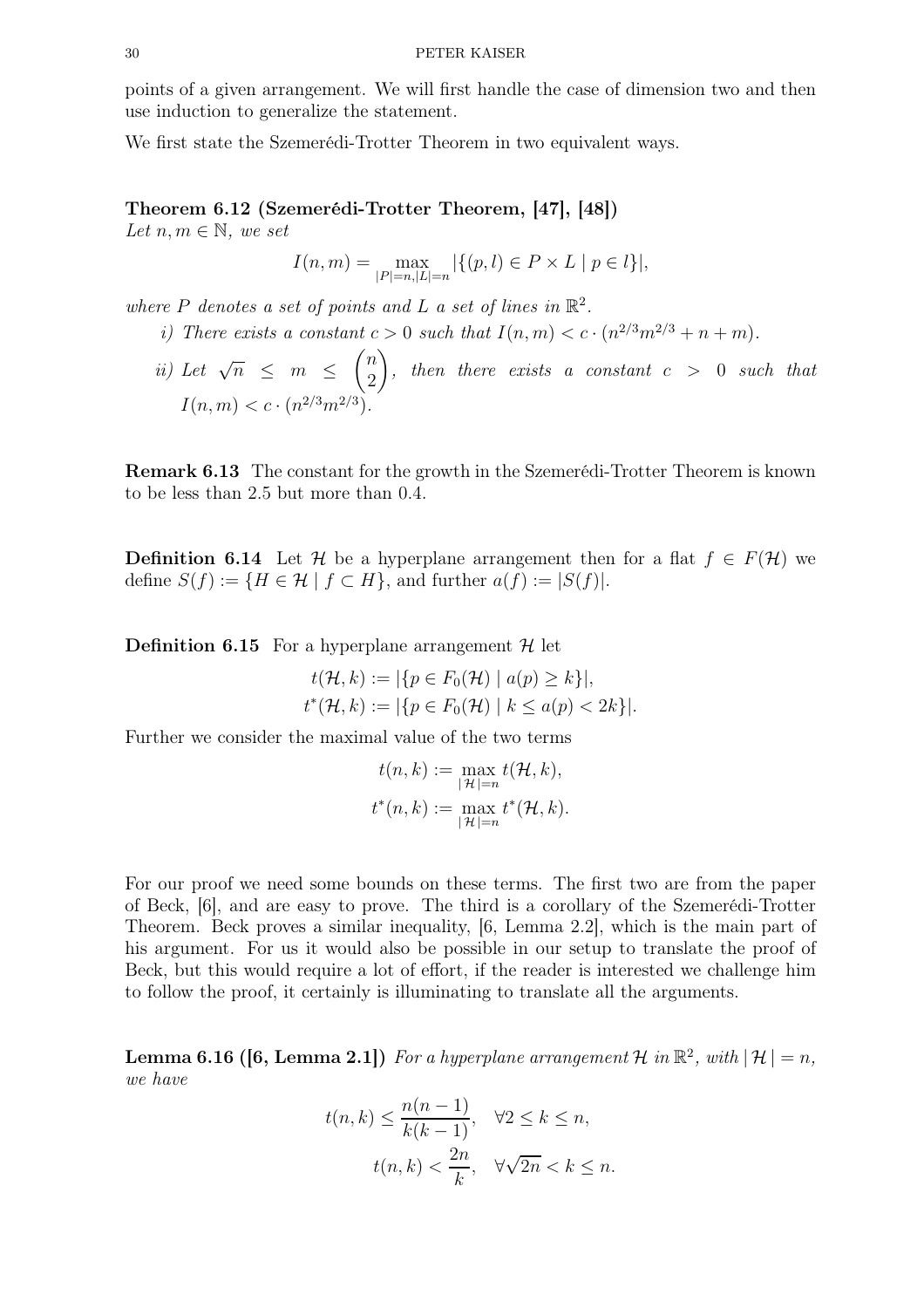Proof. For the first formula we consider the number of pairs of lines. On the one hand we consider all possible pairs and on the other hand the pairs through points in which at least  $k$  lines intersect:

$$
t(n,k) \cdot \binom{k}{2} \le \binom{n}{2} \, .
$$

For the second inequality the points in which at least  $k$  lines intersect are denoted by  $p_1, ..., p_t$ . We assume that  $t = \frac{2n+l}{k}$  $\frac{h+h}{k} \in \mathbb{N}$ , where  $l \in \{0, ..., k-1\}$ . Then  $t < \sqrt{2n} + \frac{l}{k}$  $\frac{l}{k}$ since  $\sqrt{2n} < k$ . Notice that  $|S(p_i)| \geq k$  and  $|S(p_i) \cap S(p_j)| \leq 1$  for  $i \neq j$ , since two points are connected by exactly one line. Then

$$
n = |\mathcal{H}| \ge \left| \bigcup_{i=1}^{t} S(p_i) \right| \ge \sum_{i=1}^{t} |S(p_i)| - \sum_{1 \le i < j \le t} |S(p_i) \cap S(p_j)|
$$
  
\n
$$
\ge \sum_{i=1}^{t} k - \sum_{1 \le i < j \le t} 1 = tk - \frac{1}{2}t(t-1) > 2n + l - \frac{1}{2} \left( \sqrt{2n} + \frac{l}{k} \right) \left( \sqrt{2n} + \frac{l}{k} - 1 \right)
$$
  
\n
$$
> 2n + l - n - \sqrt{\frac{n}{2k}} = n + l \left( 1 - \frac{\sqrt{n}}{\sqrt{2k}} \right) > n + l \left( 1 - \frac{1}{2} \right) \ge n.
$$

This is a contradiction, so  $t = \lceil \frac{2n}{k} \rceil$  $\frac{2n}{k}$  can not hold and also  $t > \frac{2n}{k}$  is not possible since we can simply ignore some points to get the same contradiction.

<span id="page-30-0"></span>Corollary 6.17 (Corollary of [Theorem 6.12,](#page-29-0) [48, Theorem 2]) For a hyperplane arrangement  $\mathcal{H}$  in  $\mathbb{R}^2$  there is some constant  $\beta > 0$  such that

$$
t(n,k) < \beta \frac{n^2}{k^3}, \quad \forall 3 \le k \le \sqrt{n}.
$$

*Proof.* Assume there are  $t = \frac{c^3 n^2 + l}{k^3} \in \mathbb{N}$ , where  $l \in \{0, ..., k^3 - 1\}$  and  $c = 2.5$ , points with  $a(p) \geq k$ . Then

$$
\sqrt{t} = n\sqrt{\frac{c^3}{k^3} + \frac{l}{n^2k^3}} \le n\sqrt{\frac{c^3}{k^3} + \frac{k^3 - 1}{n^2k^3}} < n\sqrt{\frac{2.5^3}{3^3} + \frac{1}{n^2}} < n,
$$

since  $n > 3$ . Further

$$
\binom{t}{2} = \frac{1}{2} \frac{c^3 n^2 + l}{k^3} \left( \frac{c^3 n^2 + l}{k^3} - 1 \right) \ge \frac{1}{2} \left( c^3 \sqrt{n} + \frac{l}{n^{\frac{3}{2}}} \right) \left( c^3 \sqrt{n} + \frac{l}{n^{\frac{3}{2}}} - 1 \right)
$$
  

$$
\ge \frac{1}{2} c^3 \sqrt{n} (c^3 \sqrt{n} - 1) > n,
$$

since  $c = 2.5$  and  $n > 3$ . Therefore we can use version ii) of the Szemerédi-Trotter Theorem: There is a constant c such that  $I(n, m) < cn^{2/3}m^{2/3}$  and we know that  $c = 2.5$  works. The t point induce  $t \cdot k$  incidences, but

$$
t \cdot k = c^3 \frac{n^2 + l}{k^2} \nless cn^{2/3} t^{2/3}
$$

,

<span id="page-30-1"></span>a contradiction to the theorem. Therefore  $t = \lceil \frac{c^3 n^2}{k^3} \rceil$  $\frac{3n^2}{k^3}$  is not possible and also  $t > \frac{c^3n^2}{k^3}$  $\frac{5n^2}{k^3}$  is not possible by the same argument if we ignore some points. We see that  $\beta = 2.5^3$  is a possible choice.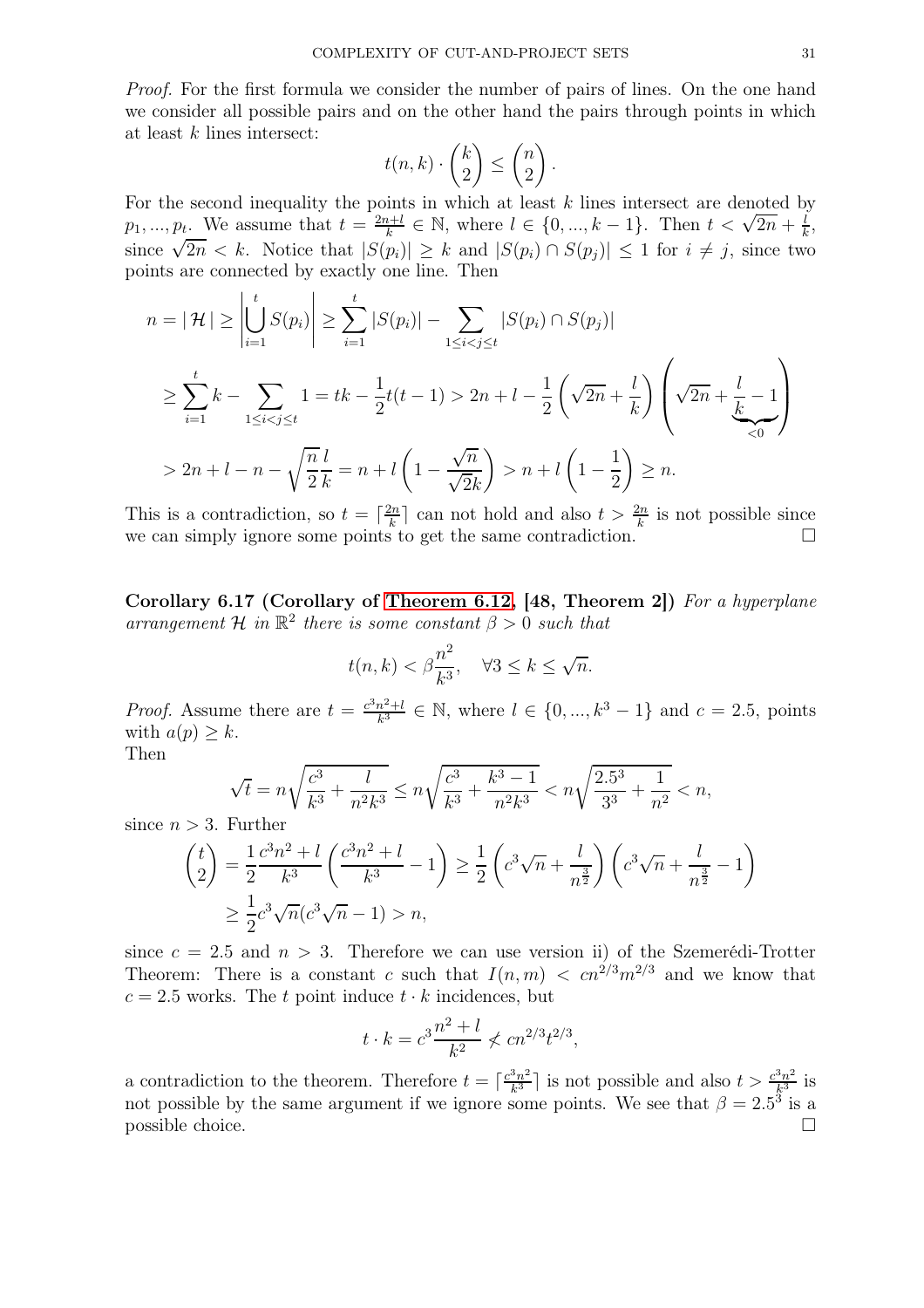Theorem 6.18 (Local dual of Becks Theorem) There exists a constant  $c_2$  such that for a hyperplane arrangement  $\mathcal H$  in  $\mathbb R^2$  and  $B \subset \mathbb R^2$  convex. Where  $\mathcal H$  consist of two disjoint families  $F_1$  and  $F_2$  of hyperplanes with  $|F_1| = |F_2| = \frac{n}{2}$  $\frac{n}{2}$  and such that for all  $(f,g) \in F_1 \times F_2$  we have  $B \cap f \cap g = \{p\}$ , for some point  $p \in B$  depending on f and g. Then one of the following two cases holds:

- (a) There is a point  $p \in B$  such that  $a(p) \geq \frac{n}{100}$ .
- (b) The number of intersection points in B exceeds  $c_2 \cdot n^2$ , i.e.  $|F_{0,B}(\mathcal{H})| \geq c \cdot n^2$ .

Proof. We count the number of pairs of lines, we get

$$
\binom{n}{2} \ge \sum_{p \in F_{0,B}(\mathcal{H})} \binom{a(p)}{2} \ge |F_1| \cdot |F_2| = \frac{1}{4}n^2.
$$

On the left side we counted all the possible options, in the middle we counted the pairs which intersect inside  $B$  and on the right we counted the pairs of lines from the two families, since we know that they intersect in  $B$ . We will split the sum into three parts:

$$
S_1 := \sum_{\substack{p \in F_{0,B}(\mathcal{H}) \\ 2^k \le a(p) < \sqrt{n} \\ \sqrt{n} \le a(p) < \frac{n}{100} \\ S_3 := \sum_{\substack{p \in F_{0,B}(\mathcal{H}) \\ 2^k \le a(p) < \frac{n}{100} \\ 2^k \le a(p) < 2^k}} \binom{a(p)}{2} + \sum_{\substack{p \in F_{0,B}(\mathcal{H}) \\ 2^k \le a(p) < 2^k}} \binom{a(p)}{2},
$$

where  $k = 10$  is constant. Now we will bound  $S_1$  and  $S_2$ . We start with  $S_1$  using [Corollary 6.17:](#page-30-0)

$$
S_1 = \sum_{l \ge k} \sum_{\substack{p \in F_{0,B}(\mathcal{H}) \\ 2^{l} \le a(p) < 2^{l+1} \\ a(p) < \sqrt{n}}} \binom{a(p)}{2} \le \sum_{\substack{l \ge k \\ 2^{l+1} < \sqrt{n} \\ \text{if } l \ge k}} t^*(n, 2^l) \binom{2^{l+1}}{2}
$$
\n
$$
= \sum_{\substack{l \ge k \\ 2^{l+1} < \sqrt{n} \\ \text{if } l \ge k}} t^*(n, 2^l) 2^l (2^{l+1} - 1) \le \sum_{\substack{l \ge k \\ 2^{l+1} < \sqrt{n} \\ \text{if } l \ge k}} \beta \frac{n^2}{2^{3l}} 2^l (2^{l+1} - 1)
$$
\n
$$
\le 2\beta n^2 \sum_{l \ge k} \frac{1}{2^l} = \frac{4\beta}{2^k} n^2 \le \frac{1}{8} \binom{n}{2},
$$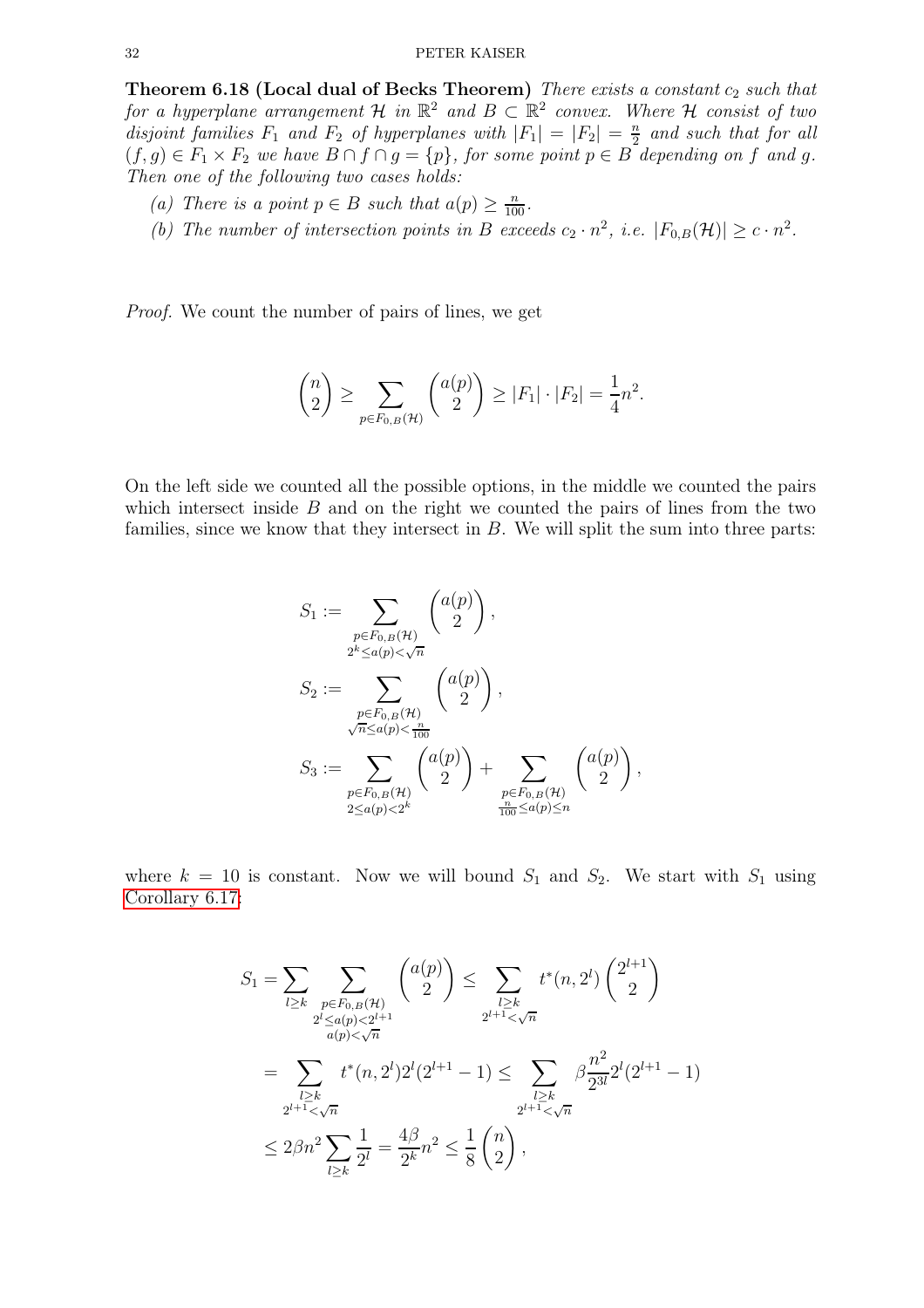Since  $\beta = 2.5^3$ ,  $k = 10$  and  $n \ge 2$ . For the next sum we use [Lemma 6.16](#page-29-1) and [Corollary 6.17:](#page-30-0)

$$
S_2 = \sum_{l\geq 0} \sum_{\substack{p\in F_{0,B}(\mathcal{H})\\ \alpha(p) < \frac{2^l\sqrt{n} \leq a(p) < 2^{l+1}\sqrt{n} \\ a(p) < \frac{n}{100}}} \binom{a(p)}{2} \leq \sum_{\substack{l\geq 0\\ 2^l\sqrt{n} < \frac{n}{100}}} t(n, 2^l\sqrt{n}) \binom{2^{l+1}\sqrt{n}}{2}
$$
\n
$$
= t(n, \sqrt{n}) \binom{2\sqrt{n}}{2} + \sum_{\substack{l\geq 1\\ 2^l\sqrt{n} < \frac{n}{100}}} t(n, 2^l\sqrt{n}) \binom{2^{l+1}\sqrt{n}}{2}
$$
\n
$$
< \beta \frac{n^2}{n^{3/2}} \sqrt{n} (2\sqrt{n} - 1) + \sum_{\substack{l\geq 1\\ 2^l\sqrt{n} < \frac{n}{100}}} \frac{2n}{2^l\sqrt{n}} 2^l \sqrt{n} (2^{l+1}\sqrt{n} - 1)
$$
\n
$$
< 2\beta n^{3/2} + 4n^{3/2} \sum_{\substack{l\geq 1\\ 2^l < \frac{\sqrt{n}}{100}}} 2^l = 2\beta n^{3/2} + 4n^{3/2} \left(\frac{\sqrt{n}}{50} - 2\right)
$$
\n
$$
= \frac{2}{25}n^2 + (2\beta - 8)n^{3/2} \leq \frac{1}{4} \binom{n}{2}.
$$

Combining the two results we get a lower bound for  $S_3$ 

$$
S_3 \ge |F_1| \cdot |F_2| - \frac{1}{4} {n \choose 2} - \frac{1}{8} {n \choose 2} \ge \frac{1}{16}n^2.
$$

So now assume that condition (a) of the theorem does not hold, then

$$
|F_{0,B}(\mathcal{H})| \ge \sum_{\substack{p \in F_{0,B} \\ 2 \le a(p) < 2^k}} 1 \ge \binom{2^k}{2}^{-1} \sum_{\substack{p \in F_{0,B} \\ 2 \le a(p) < 2^k}} \binom{a(p)}{2} \ge \binom{2^k}{2}^{-1} \frac{1}{16} n^2.
$$

Since we have seen that  $k = 10$  is a possible choice the constant would be  $c = \frac{1}{8380416}$ .  $\Box$ 

**Remark 6.19** In condition (a) the constant  $\frac{1}{100}$  is by no means optimal, but since for us the constant plays an insignificant role we stick to the original constant used by Beck. Further notice that we have even proved a stronger theorem, namely that

$$
\left| \{ p \in F_{0,B}(\mathcal{H}) \mid 2 \le a(p) \le 2^k \} \right| \ge c \cdot n^2,
$$

if condition (a) does not hold.

*Proof of [Theorem 6.1.](#page-26-1)* The idea of the proof is that for a family  $F_i$  of hyperplanes, the other families induce a hyperplane arrangement in all  $H \in F_i$ , thus we can conclude by induction. The case  $d = 2$  is already completed by [Theorem 6.18,](#page-30-1) where we even proved the stronger statement that

$$
|\{p \in F_{0,B}(\mathcal{H}) \mid 2 \le a(p) < 2^k\}| \ge c_2 \cdot n^2
$$

if for all  $p \in B$  we have  $a(p) < \frac{n}{100}$ . That  $a(p) < \frac{1}{100}n$  is guaranteed by the assumption that at most  $c \cdot |F_i|$  hyperplanes from  $F_i$  can intersect in one point and  $c < \frac{1}{100}$ . So the initial case of the induction holds.

Now consider the family  $F_1$ , we are interested in the  $d-1$  dimensional arrangement which is induced on the hyperplanes  $H \in F_1$ . Notice that for  $H_i \in F_i$ ,  $H_j \in F_j$  and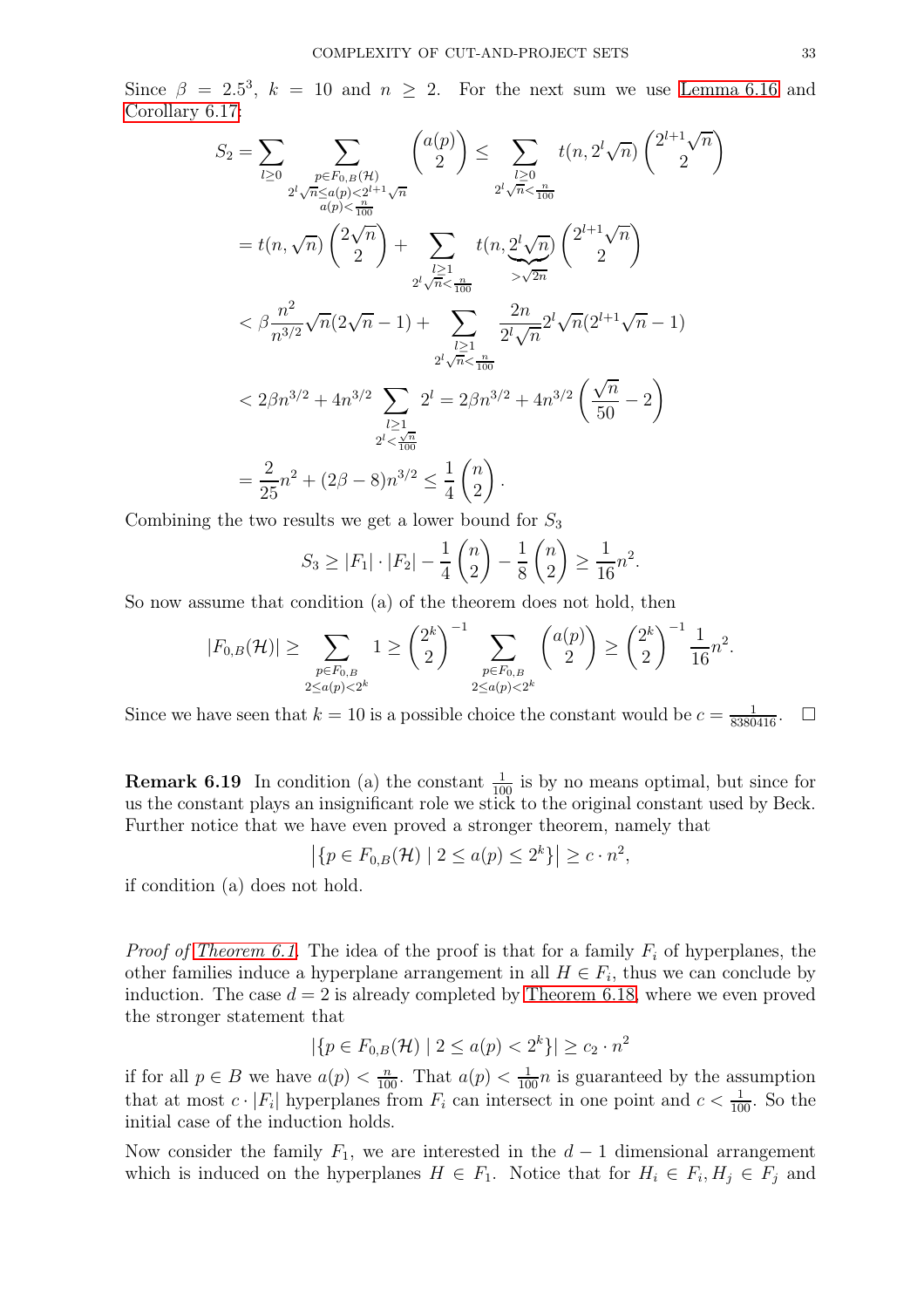$H_k \in F_k$ ,  $i \neq j \neq k$ , we have  $H_i \cap H_j \neq H_i \cap H_k$  since otherwise we get a contradiction to the assumption that  $B \cap \bigcap_{i=1}^d f_i = \{p\}$  for all  $(f_1, ..., f_d) \in F_1 \times ... \times F_d$ . So the different families induce different  $(d-2)$ -hyperplanes on the hyperplanes of  $F_1$ . Set

$$
\mathcal{H}^{H*} := \{ H \cap f \mid f \in F_2 \cup \ldots \cup F_d \},
$$

here  $H \cap f \neq \emptyset$  holds for all f by the assumption on the intersection behaviour. Now we prove the following claim, which gives us the induction hypothesis:

**Claim:**  $|\mathcal{H}^{H*}| > \delta \cdot n$ , for some constant  $\delta$ , and at least  $\varepsilon \cdot \frac{n}{d}$  $\frac{n}{d}$  hyperplanes  $H \in F_1$ , for some constant  $\varepsilon > 0$ .

We proof the claim: We do this by considering two families and show that the one induces enough planes on the second one. To do so let  $P$  be a generic 2-dimensional plane in  $\mathbb{R}^d$ , i.e.  $P \cap H$  is one dimensional for all  $H \in F_1 \cup F_2$  and they are all distinct for different H. And  $P \cap f$  is a point for all  $f = H \cap K$  with  $H \in F_1, K \in F_2$  which are also distinct if the  $K \cap H$  are distinct. So each hyperplane corresponds to a line and each  $d-2$  dimensional flat corresponds to a point. The intersection behaviour for the lines clearly fulfils the assumptions in [Theorem 6.18.](#page-30-1) So we can apply the theorem and get  $c \cdot \left(\frac{n}{d}\right)$  $\left(\frac{n}{d}\right)^2$  intersections points and therefore  $c \cdot \left(\frac{n}{d}\right)$  $\left(\frac{n}{d}\right)^2$  induced flats. Since each hyperplane can carry at most  $\frac{n}{d}$  induced flats we see that the flats have to spread out such that the claim holds.

Denote the set of hyperplanes from  $F_1$  for which the claim holds by  $\tilde{F}_1$ . It is clear that the intersection behaviour of the different families also holds in the  $d-1$  dimensional arrangement induced on the hyperplanes in  $\tilde{F}_1$ . Also assume that the stronger statement

$$
|\{p \in F_{0,B}(\mathcal{H}) \mid l \le a(p) < l^k\}| \ge c_l \cdot n^l
$$

is proved for all dimensions l up to  $d-1$ , where k is a constant.

Now we can do the induction step. We get the following inequality

$$
|F_{0,B}(\mathcal{H})| \cdot \binom{d^k}{d} > \sum_{\substack{p \in F_{0,B}(\mathcal{H}) \\ d \le a(p) < d^k}} \binom{a(p)}{d} \ge \sum_{H \in F_1} \sum_{\substack{p \in F_{0,B}(\mathcal{H}^{H*}) \\ d-1 \le a_{\mathcal{H}} H^*(p) < (d-1)^k}} \binom{a_{\mathcal{H}^{H*}}(p)}{d-1}.
$$

For the last inequality notice that  $a_{\mathcal{H}^{H*}}(p)$  now only counts the hyperplanes in  $\mathcal{H}^{H*}$  and we only have to take  $d-1$  out of them since we fixed the choice  $H \in F_1$ . Now further by the induction assumption

$$
\sum_{H \in F_1} \sum_{\substack{p \in F_{0,B}(\mathcal{H}^{H*}) \\ d-1 \le a(p) < (d-1)^k}} \binom{a(p)}{d-1} \ge \sum_{H \in \tilde{F}_1} \sum_{\substack{p \in F_{0,B}(\mathcal{H}^{H*}) \\ d-1 \le a(p) < (d-1)^k}} \binom{a(p)}{d-1} \\ \ge \sum_{H \in \tilde{F}_1} |\{p \in F_{0,B}(\mathcal{H}^{H*}) \mid d-1 \le a(p) < (d-1)^k\}| \\ \ge \sum_{H \in \tilde{F}_1} c_{d-1} \cdot \delta^{d-1} n^{d-1} \ge \varepsilon \frac{n}{d} c_{d-1} \delta^{d-1} n^{d-1} = \frac{\varepsilon c_{d-1}}{d} \cdot \delta^{d-1} n^d
$$

This finally yields

$$
\left| \{ F_{0,B}(\mathcal{H}) \mid d \le a(p) < d^k \} \right| \ge \binom{d^k}{d}^{-1} \frac{\varepsilon c_{d-1}}{d} \cdot \delta^{d-1} n^d =: c_d n^d.
$$

.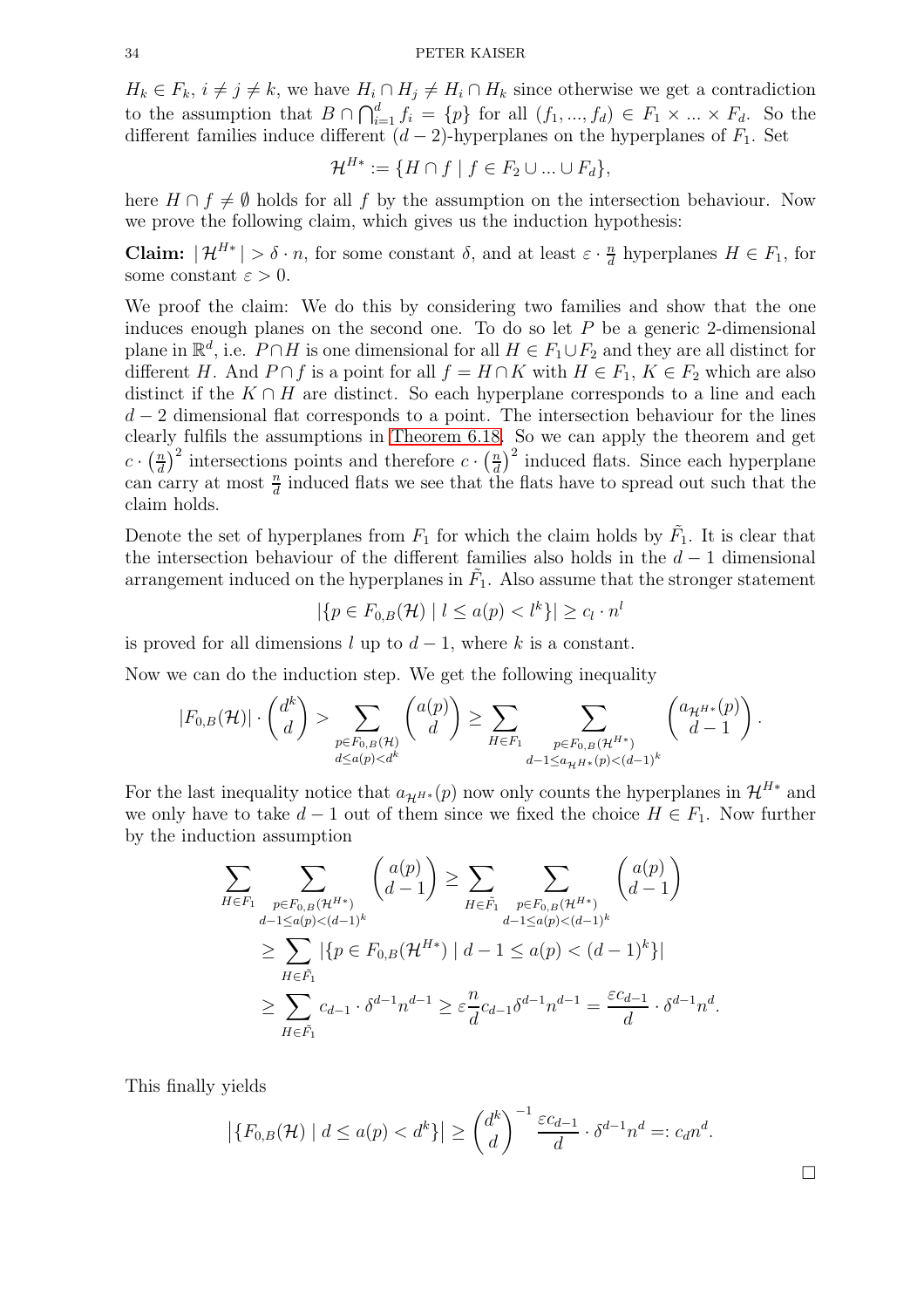#### Appendix Appendix A FLC in non-abelian lcsc groups

This appendix is dedicated to give some more information on sets with finite local complexity for lcsc groups and we will show that all model sets have FLC.

<span id="page-34-0"></span>A locally finite subset  $\Lambda \subset G$  which fulfils one and therefore all of the conditions in the following lemma has finite local complexity as defined in [Definition 2.1.](#page-6-4) In the lemma we only need that  $\Lambda$  is locally finite, so we could also define the term of finite local complexity for this type of sets.

**Lemma A.1 (Finite local complexity)** Let G be a lcsc group and  $\Lambda \subset G$  a locally finite set, i.e. for all bounded  $B \subset G$  we have that  $B \cap \Lambda$  is finite. Then the following are equivalent:

i) For all  $B \subset G$  bounded there exists a finite  $F_B \subset G$  such that

 $\forall g \in G \,\exists h \in \Lambda^{-1}\Lambda \,\exists f \in F_B : (Bg^{-1} \cap \Lambda)h = Bf^{-1} \cap \Lambda.$ 

ii) For all  $B \subset G$  bounded there exists a finite  $F_B \subset G$  such that

 $\forall g \in G \,\exists h \in G \,\exists f \in F_B : (Bg^{-1} \cap \Lambda)h = Bf^{-1} \cap \Lambda.$ 

- iii)  $\Lambda \Lambda^{-1}$  is locally finite.
- iv) For all  $B \subset G$  bounded:

$$
\left|\{B \cap \Lambda\lambda^{-1} \mid \lambda \in \Lambda\}\right| < \infty.
$$

v) The complexity function  $p(r)$  is finite for all  $r \geq 0$ .

*Proof.* First we will show the equivalence of i, ii) and iii). Afterwards we will show the equivalence of *iii*) and *iv*). Finally the will show the equivalence of *iv*) and *v*).  $i) \Rightarrow ii)$ : This step is obvious, since  $\Lambda^{-1}\Lambda \subset G$ .

 $ii) \Rightarrow iii$ : Without loss of generality we can assume that B is compact and contains the identity, otherwise we just simply expand B and notice that this would just increase the number of elements in the intersection. For this B we choose  $F_B$  such that ii) holds. Since  $F_B$  is finite and B is bounded we see that  $B' := BF_B^{-1}$  is also bounded, further we see, since  $\Lambda$  is locally finite, that  $F := B' \cap \Lambda$  is finite.

Now let  $\lambda_1, \lambda_2 \in \Lambda$  be arbitrary with  $\lambda_1 \lambda_2^{-1} \in B$ . We get  $\lambda_1 \in B\lambda_2 \cap \Lambda$  and since we assumed  $e \in B$  we also get  $\lambda_2 \in B\lambda_2 \cap \Lambda$ . With our assumption we get that  $h_1 \in G$  and  $f_1 \in F_B$  exist with

$$
(B\lambda_2 \cap \Lambda)h_1 = Bf_1^{-1} \cap \Lambda.
$$

Putting the pieces together we obtain

$$
\{\lambda_1, \lambda_2\} h_1 \subseteq (B\lambda_2 \cap \Lambda) h_1 = Bf_1^{-1} \cap \Lambda \subset BF_B^{-1} \cap \Lambda = B' \cap \Lambda = F.
$$

So  $\lambda_1 \lambda_2^{-1} = (\lambda_1 h_1^{-1})(\lambda_2 h_1^{-1})^{-1} \in FF^{-1}$  and we get that  $\Lambda \Lambda^{-1} \cap B \subset FF^{-1}$  is finite.

 $iii) \Rightarrow i$ : Let  $B \subset G$  be bounded. Without loss of generality we can assume B to be symmetric, i.e.  $B = B^{-1}$ . Since B is bounded  $B^2$  is also bounded and  $B^2 \cap \Lambda \Lambda^{-1}$  is finite by assumption. Then

$$
BB \cap \Lambda \Lambda^{-1} = \bigcup_{b \in B} \bigcup_{\lambda \in \Lambda} Bb \cap \Lambda \lambda^{-1},
$$

and since we know that this is finite we conclude that  $Bb \cap \Lambda \lambda^{-1}$  can only have finitely many different forms. So we find  $b_1, ..., b_s \in B$  and  $\lambda_1, ..., \lambda_t \in \Lambda$  such that for arbitrary  $b \in B$  and  $\lambda \in \Lambda$  there exists a  $n \in \{1, ..., s\}$  and a  $m \in \{1, ..., t\}$  with

$$
Bb \cap \Lambda \lambda^{-1} = Bb_n \cap \Lambda \lambda_m^{-1}.
$$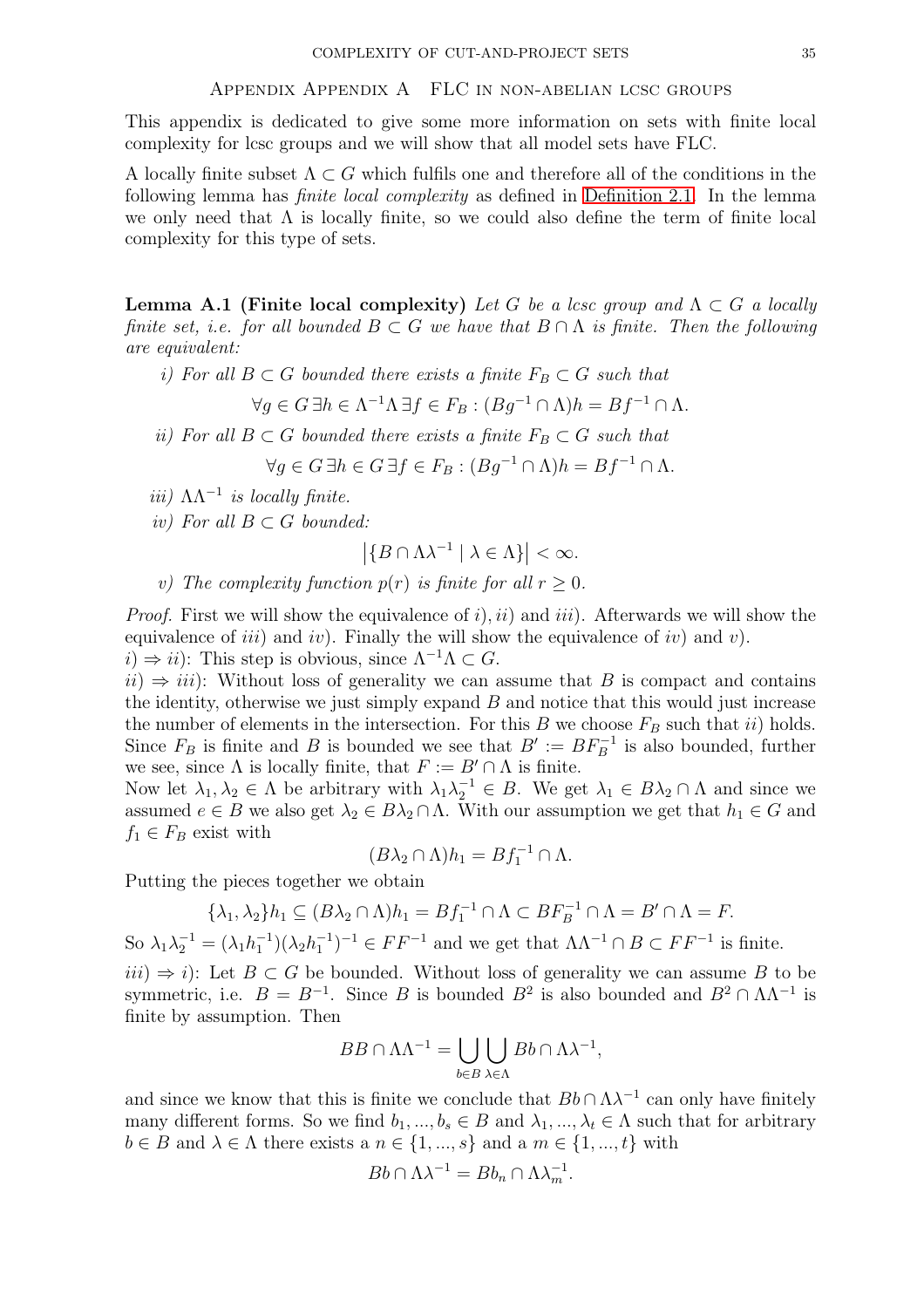Let  $g \in G$  be arbitrary. Then the two following cases can appear:

**Case 1**:  $Bg^{-1} \cap \Lambda = \emptyset$ , to deal with this case we simply set  $f_0 = g$ , for one such g.

**Case 2:**  $Bg^{-1} \cap \Lambda \neq \emptyset$ , then there exists a  $b' \in B$  such that  $b'g^{-1} = \lambda$ . Set  $b := b'^{-1}$ , then  $g^{-1} = b\lambda$  and, since B is symmetric,  $b \in B$ . Now choose n and m such that  $Bb \cap \Lambda \lambda^{-1} = Bb_n \cap \Lambda \lambda_n^{-1}$  and set  $h := \lambda^{-1} \lambda_n \in \Lambda^{-1} \Lambda$ . Now we get

$$
(Bg^{-1} \cap \Lambda)h = (Bb\lambda \cap \Lambda)\lambda^{-1}\lambda_m = (Bb \cap \Lambda\lambda^{-1})\lambda_m
$$

$$
= (Bb_n \cap \Lambda\lambda_m^{-1})\lambda_m = Bb_n\lambda_m \cap \Lambda
$$

Finally we set  $F'_B := \left\{ \lambda_m^{-1} b_n^{-1} \mid n \in \{1, ..., s\}, m \in \{1, ..., t\} \right\}$ , which is finite.

To combine both cases define  $F_B := F'_B \cup f_0$ .

 $iv)$  ⇒  $iii$ ): Let  $B \subset G$  be bounded. For  $\{B \cap \Lambda\lambda^{-1} \mid \lambda \in \Lambda\}$  we use our assumption to find finitely many representatives  $\lambda_1, ..., \lambda_k$  such that

$$
\{B \cap \Lambda \lambda^{-1} \mid \lambda \in \Lambda\} = \bigcup_{l=1}^{k} \{B \cap \Lambda \lambda_l^{-1}\}.
$$

We get

$$
B \cap \Lambda \Lambda^{-1} = \bigcup_{\lambda \in \Lambda} B \cap \Lambda \lambda^{-1} = \bigcup_{l=1}^{k} B \cap \Lambda \lambda_l^{-1}
$$

.

The sets  $B \cap \Lambda \lambda_l^{-1} = (B \lambda_l \cap \Lambda) \lambda_l^{-1}$  are finite, since  $\Lambda$  is locally finite.

 $iii) \Rightarrow iv$ : Let  $B \subset G$  be bounded, then by our assumption  $B \cap \Lambda \Lambda^{-1}$  is finite. Further

$$
B \cap \Lambda \Lambda^{-1} = \bigcup_{\lambda \in \Lambda} B \cap \Lambda \lambda^{-1}.
$$

Since the left hand side is finite this also holds for the right hand side. But this means that there can only be finitely many combinations for the sets  $B \cap \Lambda \lambda^{-1}$ . So we get

$$
|\{B \cap \Lambda \lambda^{-1} \mid \lambda \in \Lambda\}| < \infty.
$$

 $iv)$  ⇔ v): This is obvious since each ball  $B_r(e)$  is a bounded set and on the other hand<br>for every bounded set B we can find a  $r > 0$  such that  $B \subset B_r(e)$  holds for every bounded set B we can find a  $r > 0$  such that  $B \subset B_r(e)$  holds.

<span id="page-35-0"></span>The following proposition justifies our restriction to precompact windows with nonempty interior.

**Proposition A.2** Let  $(G, H, \Gamma)$  be a CPS,  $W \subset H$  a subset and  $\Lambda := \pi_G((G \times W) \cap \Gamma)$ .

- i) If  $W^{\circ} \neq \emptyset$ , then  $\Lambda$  is relatively dense,
- ii) if W is relatively compact, then  $\Lambda$  is uniformly discrete,
- *iii*) *if* W is relatively compact and  $W^\circ \neq \emptyset$ , then  $\Lambda$  has FLC.

*Proof.* i) We are using [Proposition 3.2.](#page-9-2) Since  $W^{\circ} \neq \emptyset$  this also holds for the inverse  $(W^{-1})^{\circ} \neq \emptyset$  and we can choose an open subset  $\emptyset \neq U \subset W^{-1}$ . By the [Proposition 3.2](#page-9-2) we find a compact set K such that  $G \times H = (K \times U)\Gamma$ . Let  $g \in G$  be arbitrary, we can find  $u \in U, k \in K$  and  $\gamma \in \Gamma$  such that

$$
(g, e_H) = (k, u)(\gamma_G, \gamma_H).
$$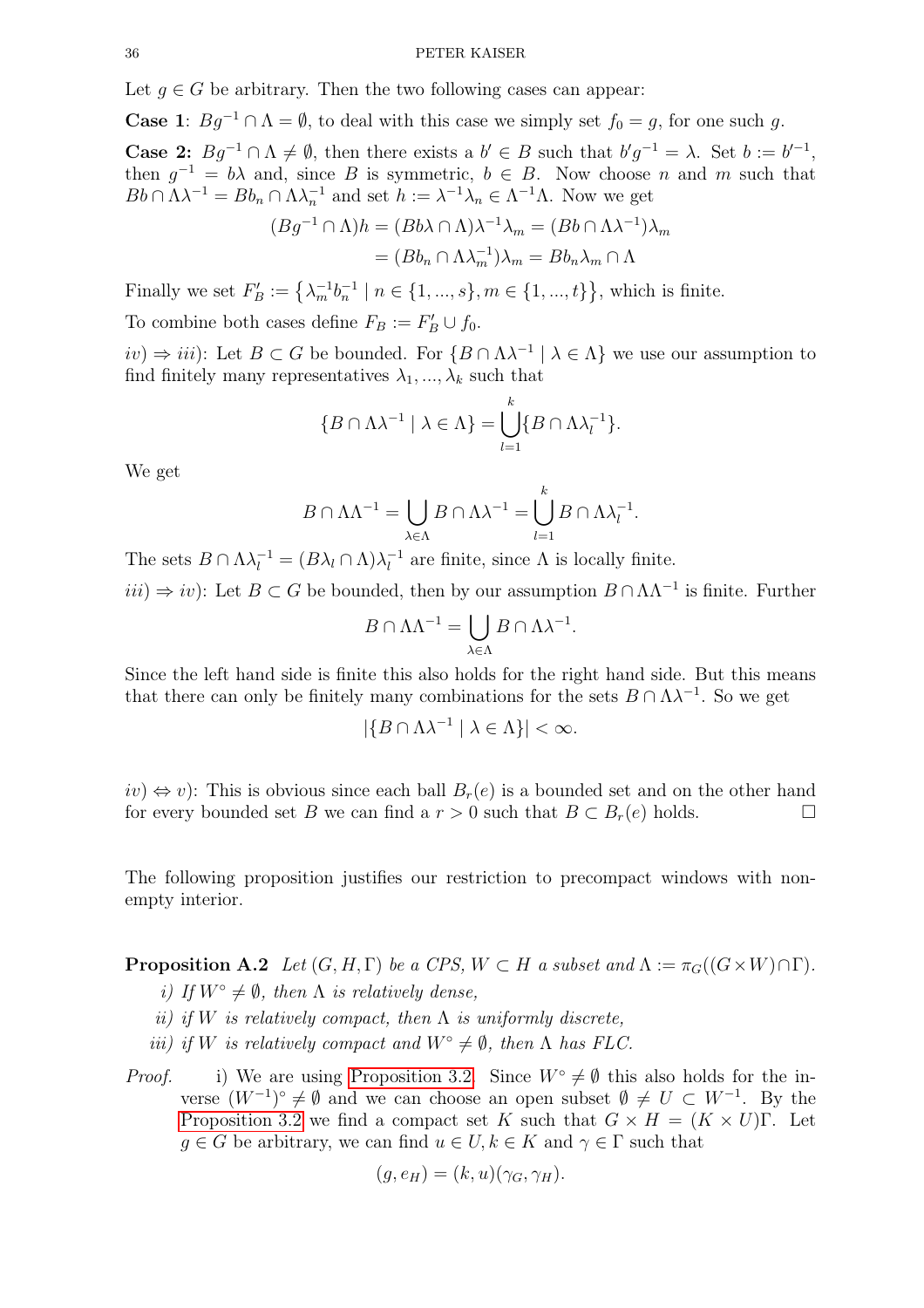This tells us that  $u\gamma_H = e_H$  and therefore  $\gamma_H = u^{-1} \in (W^{-1})^{-1} = W$ , so  $\gamma_G \in \Lambda$ . Therefore  $g = k\gamma_G \in K\Lambda$ . This shows the claim.

ii) Let us assume  $\Lambda$  is not uniformly discrete, then for all  $r > 0$  there exists  $x, y \in \Lambda$  such that  $d(x, y) < r$ . By the right-invariance of d this is equivalent to  $d(e, yx^{-1}) < r$ . We can lift x and y to elements in the product and get

$$
\pi_G|_{\Gamma}^{-1}(x) =: (x_G, x_H), \pi_G|_{\Gamma}^{-1}(y) =: (y_G, y_H) \in \Gamma \cap (G \times W).
$$

Since  $\Gamma$  and  $G$  are groups we can deduce

$$
(y_G, y_H)(x_G^{-1}, x_H^{-1}) \in \Gamma \cap (G \times WW^{-1}).
$$

Since we know that  $yx^{-1} \in B_r(x)$  we get

$$
(y_G, y_H)(x_G^{-1}, x_H^{-1}) \in \Gamma \cap (B_r(e_G) \times WW^{-1}).
$$

Since W is relatively compact,  $WW^{-1}$  is also relatively compact and therefore bounded. Moreover  $B_r(e_G)$  is bounded so the product  $B_r(e_G) \times WW^{-1}$  is bounded. Thus, since  $\Gamma$  is a lattice, we get that  $\Gamma \cap (B_r(e_G) \times WW^{-1})$  is finite. By the injectivity of  $\pi_G$  we know that  $d(a_G, b_G) \neq 0$  for  $a \neq b \in \Gamma$  so we get that  $d(a_G, b_G) > 0$  for  $a, b \in \Gamma \cap (B_r(e_G) \times WW^{-1})$  and by finiteness there is a minimal distance  $\tilde{d}$ . Now set  $\tilde{r} < \tilde{d}$  and conclude  $\Gamma \cap (B_{\tilde{r}}(e_G) \times WW^{-1}) = \{(e_G, e_H)\}.$ This is a contradiction to the assumption, since we do not find two elements, which are this close together. Therefore  $\Lambda$  has to be uniformly discrete for  $\tilde{r}$ .

iii) By i) and ii) we know that  $\Lambda$  is a Delone set and therefore locally finite. We want to use the characterisation iii) of [Lemma A.1,](#page-34-0) so we show that  $B \cap \Lambda \Lambda^{-1}$  is finite for a bounded set  $B \subset H$ . It is enough to show that the preimage of this set is finite. Since taking the preimage and intersecting commutes we get

$$
\pi_G^{-1}(B \cap \Lambda \Lambda^{-1}) = \pi_G^{-1}(B) \cap \pi_G^{-1}(\Lambda \Lambda^{-1}).
$$

Now we can consider the two parts separately and then intersect them, so the preimage of B is obviously  $\pi_G^{-1}(B) = B \times H$ .

For the second part we need to remember the definition of  $\Lambda$ , this was given by  $\Lambda = \pi_G((G \times W) \cap \Gamma)$ , so

$$
\pi_G^{-1}(\Lambda \Lambda^{-1}) = \pi_G^{-1}(\pi_G((G \times W) \cap \Gamma) \pi_G((G \times W) \cap \Gamma)^{-1}).
$$

We want to show that this is a subset of  $\Gamma \cap (G \times WW^{-1})$ . So let  $\lambda_1, \lambda_2 \in \Lambda$ then they are both in  $\Gamma_G$  and therefore  $\lambda_1 \lambda_2^{-1} \in \Gamma_G$  and there exists a unique preimage inside  $\Gamma$  which we name  $(\lambda_1 \lambda_2^{-1}, x)$ . On the other hand the preimage of  $\lambda_i, i \in \{1, 2\}$ , is  $(\lambda_i, w_i) \in \Gamma \cap (G \times W)$ . And

$$
(\lambda_1, w_1)(\lambda_2, w_2)^{-1} = (\lambda_1, w_1)(\lambda_2^{-1}, w_2^{-1}) = (\lambda_1 \lambda_2^{-1}, w_1 w_2^{-1}) \in \Gamma \cap (G \times WW^{-1}).
$$

Since the preimage was unique and we see that

$$
\pi_G(\lambda_1 \lambda_2^{-1}, w_1 w_2^{-1}) = \lambda_1 \lambda_2^{-1}
$$

we get that  $\pi_G^{-1}(\lambda_1 \lambda_2^{-1}) \in \Gamma \cap (G \times WW^{-1}).$ Combining the two arguments we get

$$
\pi_G^{-1}(B \cap \Lambda \Lambda^{-1}) = (B \times H) \cap \Gamma \cap (G \times WW^{-1}) = \Gamma \cap (B \times WW^{-1}).
$$

Since W is relatively compact we get that  $\overline{W}$  is compact. Since  $W \subset \overline{W}$  we see  $W \subset H$  is bounded. Hence there exists a  $r > 0$  such that  $r > d(w_1, w_2)$ for all  $w_1, w_2 \in W$ . And once more by right-invariance of the metric we get  $r > d(w_1w_2^{-1}, e)$ . This tells us that  $WW^{-1} \subset B_r(e)$  and therefore it is bounded. Further  $B \subset G$  was a bounded set. We see that  $B \times WW^{-1} \subset G \times H$  is bounded in the product. Since  $\Gamma$  is a lattice it has FLC and therefore  $(B \times WW^{-1}) \cap \Gamma$ is finite.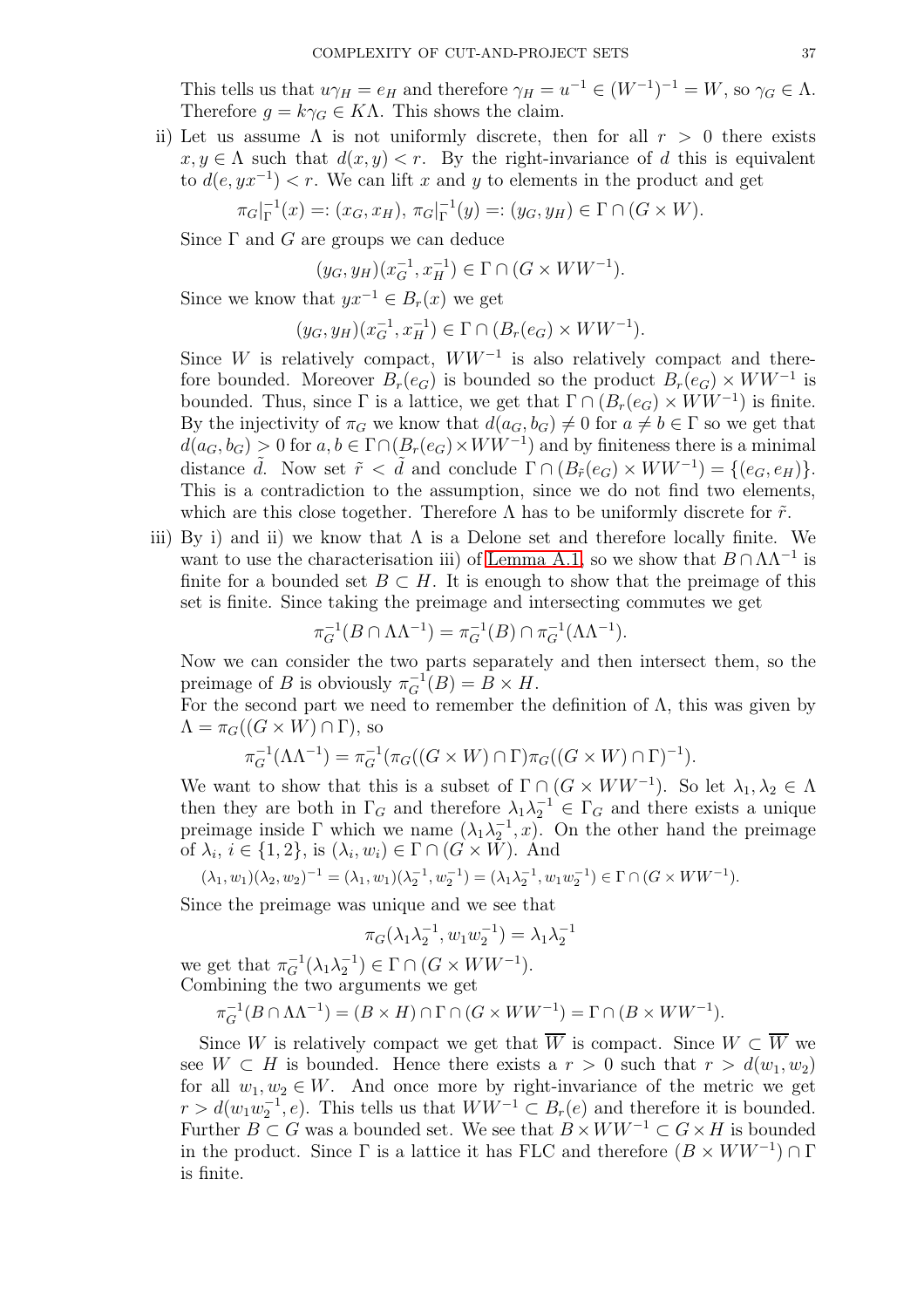# Appendix Appendix B Homogenous Lie groups

<span id="page-37-0"></span>In the first part of this appendix we are concerned with the proof of [Theorem 4.14.](#page-14-0)

Proposition B.1 Every locally two-step nilpotent homogeneous Lie group is noncrooked.

Proof. This follows directly by considering the BCH-formula and noticing that by using the assumption on locally two-step nilpotent Lie groups that for all  $X, Y \in \mathfrak{g}$ 

$$
X * Y = X + Y + \frac{1}{2}[X, Y].
$$

So for a hyperplane  $H = v_0 + \sum_{i=1}^d t_i v_i$ , with  $t_i \in \mathbb{R}$ ,  $v_i \in \mathbb{R}^d$  and d the dimension of the Lie group. We get for all  $X \in \mathfrak{g}$ 

$$
X * H = X + H + \frac{1}{2}[X, H] = v_0 + X + \sum_{i=1}^{d} t_i v_i + \frac{1}{2}[X, v_0] + \frac{1}{2} \sum_{i=1}^{d} t_i[X, v_i]
$$
  
=  $v_0 + X + \frac{1}{2}[X, v_0] + \sum_{i=1}^{d} t_i(v_i + [X, v_i]) =: \tilde{v_0} + \sum_{i=1}^{d} t_i \tilde{v_i}.$ 

And this is again a hyperplane.

At first sight the condition of locally two-step nilpotent seems weaker than the condition of being two-step nilpotent, but in fact the two are equivalent by the following proposition.

**Proposition B.2** Let G be a Lie group. If G is locally two-step nilpotent then G is two-step nilpotent or abelian. If G is two-step nilpotent it is locally two-step nilpotent.

Proof. The conclusion from two-step nilpotent to locally two-step nilpotent is trivial, so two-step nilpotent Lie groups are locally two-step nilpotent Lie groups.

So now assume that we have a locally two-step nilpotent Lie group and arbitrary  $X, Y, Z \in \mathfrak{g}$ , then

$$
0 = [X + Y, [X + Y, Z] = [X, [X, Z]] + [X, [Y, Z]] + [Y, [X, Z]] + [Y, [Y, Z]]
$$
  
= [X, [Y, Z]] + [Y, [X, Z]].

This means that  $[X, [Y, Z]] = -[Y, [X, Z]] = [Y, [Z, X]]$ . By using Jacobi's identity we have

$$
0 = [X, [Y, Z]] + [Y, [Z, X]] + [Z, [X, Y]].
$$

And therefore by using the equality we found before we have  $2[Y, [Z, X]] = [Z, [Y, X]]$ . Since X, Y and Z are arbitrary, we can switch the roles of Y and Z. Thus  $2[Z, [Y, X]] = [Y, [Z, X]]$ . So in total this means

$$
[Z, [Y, X]] = 2[Y, [Z, X]] = 4[Z, [Y, X]],
$$

and therefore  $[Z, [Y, X]] = 0$ . So G is two-step nilpotent or abelian.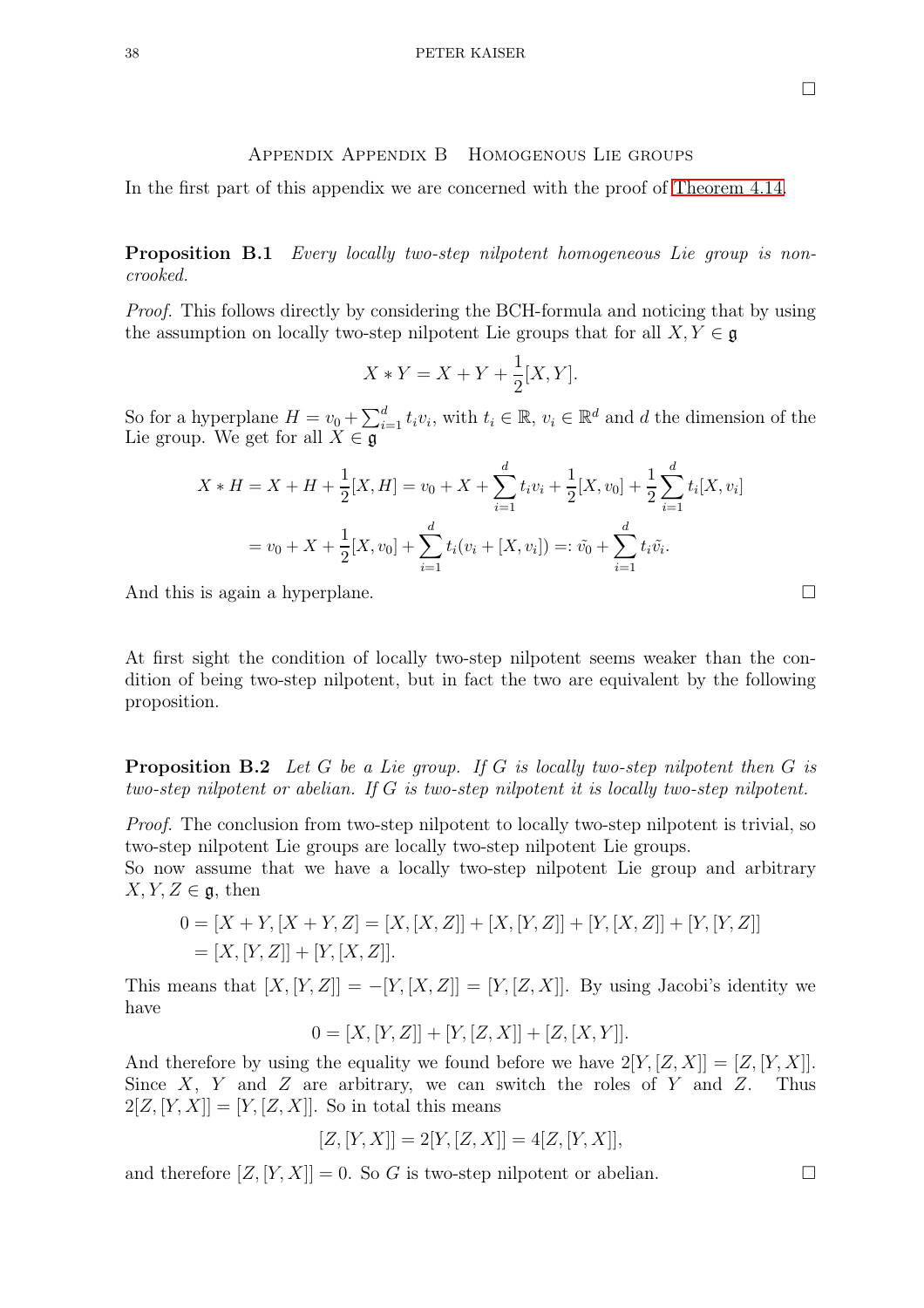We have seen that the class of non-crooked homogeneous Lie groups contains the abelian and the two-step nilpotent homogeneous Lie groups. We will now see that a higher nilpotency degree always implies crookedness.

Proposition B.3 A three-step homogeneous Lie group is crooked.

*Proof.* Let H be a hyperplane given by  $H = v_0 + \sum_{i=1}^n t_i v_i$ , with  $t_i \in \mathbb{R}$ ,  $v_i \in \mathbb{R}^d$  and d the dimension of the Lie group. We get for all  $X \in \mathfrak{g}$ 

$$
X * H = X + H + \frac{1}{2}[X, H] + \frac{1}{12}([X, [X, H]] - [H, [X, H]])
$$
  
=  $X + v_0 + \frac{1}{2}[X, v_0] + \frac{1}{12}([X, X, v_0] + [v_0, [X, v_0]])$   
+  $\sum_{i=1}^{n} t_i \cdot (v_i + \frac{1}{2}[X, v_i] + \frac{1}{12}([X, [X, v_i]] - [v_0, [X, v_i]] - [v_i, [X, v_0]])$   
-  $\frac{1}{12} \sum_{i=1}^{n} \sum_{j=1}^{n} t_i t_j[v_i, [X, v_j]].$ 

So for this to be non-crooked the last sum has to disappear, i.e.

$$
\sum_{i=1}^{n} \sum_{j=1}^{n} t_i t_j [v_i, [X, v_j]] = 0.
$$

But since the  $t_i$ ,  $t_j$  are parameters we can only compare the summands with the same coefficients, so for all  $i, j \in \{1, ..., n\}, i \neq j$ 

$$
[v_i, [X, v_j]] + [v_j, [X, v_i]] = 0
$$

and for the diagonal, i.e.  $i = j$ 

$$
[v_i, [X, v_i]] = 0.
$$

But this last conditions is the locally two-step nilpotency condition, which as we have seen implies two-step nilpotency.

Corollary B.4 All nilpotent homogeneous Lie groups, with nilpotency degree greater than two, are crooked.

#### <span id="page-38-0"></span>B.1 Form of the polynomial action

We can find some restrictions on the form of the polynomials in the group law. Since we have a dilation structure we get

$$
(r^{\nu_1}P_1(x, y),...,r^{\nu_n}P_n(x, y)) = D_r(P_1(x, y),...,P_n(x, y)) = D_r(xy)
$$
  
=  $D_r(x)D_r(y) = (P_1(D_r(x), D_r(y)),...,P_n(D_r(x), D_r(y))).$ 

This means for the polynomials we have

$$
P_i(D_r(x), D_r(y)) = r^{\nu_i} P_i(x, y).
$$

This gives us a restriction on the form of the  $P_i$  namely if

$$
P_i(x,y) = \sum_{\alpha_1,\dots,\alpha_n,\beta_1,\dots,\beta_n \in \mathbb{N}} c_{(\alpha_1,\dots,\alpha_n,\beta_1,\dots,\beta_n)} x_1^{\alpha_1} \dots x_n^{\alpha_n} y_1^{\beta_1} \dots y_n^{\beta_n}
$$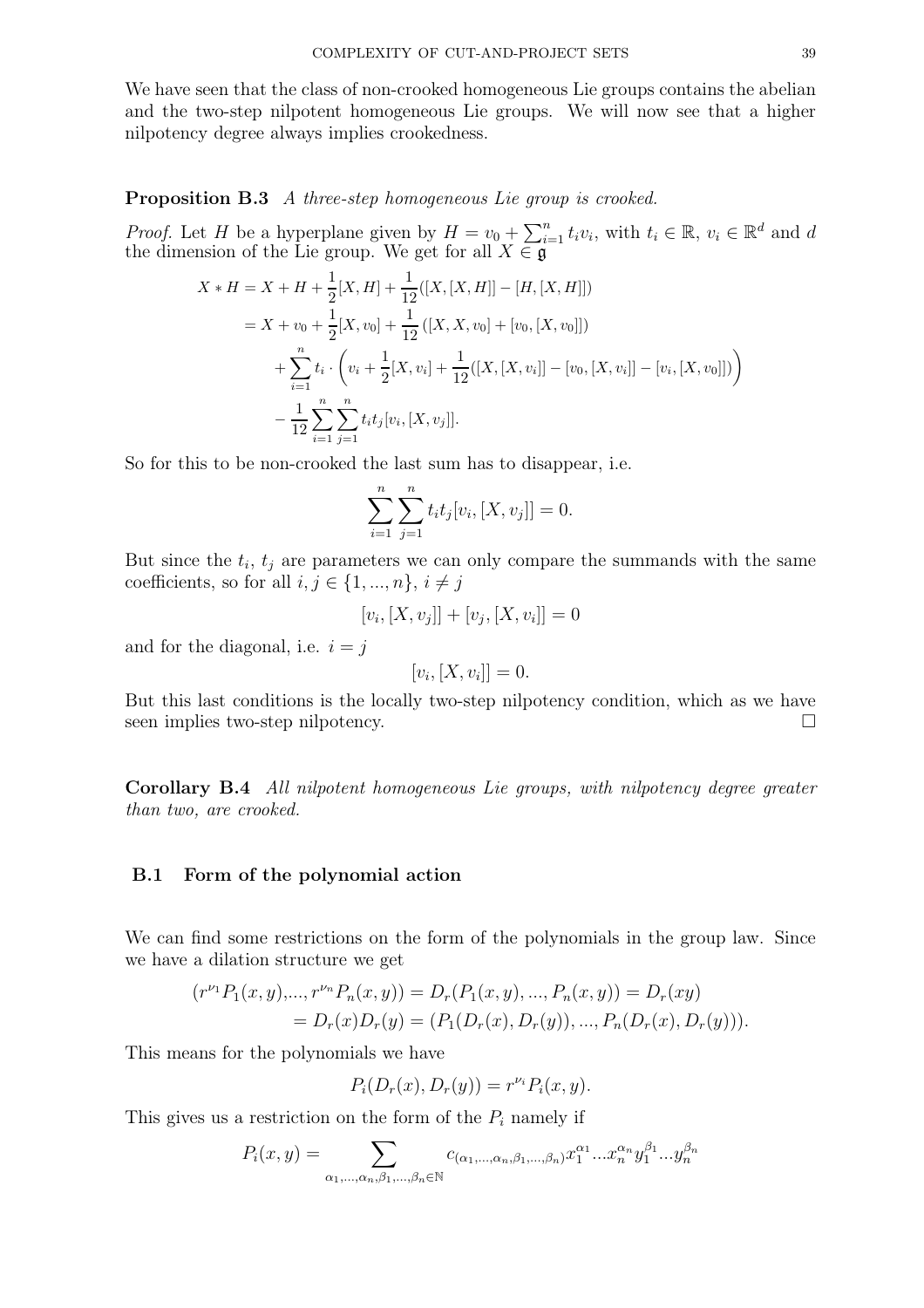then for all summands with  $c \neq 0$  it is  $\nu_i = \nu_1 \alpha_1 + ... + \nu_n \alpha_n + \nu_1 \beta_1 + ... + \nu_n \beta_n$ . Since we sorted the  $\nu_i$  by their size we see that in the *i*-th entry all  $\alpha_j$  and  $\beta_j$  have to be zero if  $\nu_j > \nu_i$ . This means that for the Polynomial  $P_i$  we have that it is only dependent on the first i entries of both  $x$  and  $y$ .

Another restriction which can be seen from the BCH formula is that the polynomials are of a certain form, namely

$$
P_i(x, y) = x_i + y_i + \sum_{\substack{\alpha_1, \dots, \alpha_n, \beta_1, \dots, \beta_n \in \mathbb{N} \\ \sum_i \alpha_i \neq 0, \sum_i \beta_i \neq 0}} c_{(\alpha_1, \dots, \alpha_n, \beta_1, \dots, \beta_n)} x_1^{\alpha_1} \dots x_{i-1}^{\alpha_{i-1}} y_1^{\beta_1} \dots y_{i-1}^{\beta_{i-1}}
$$

.

This means that in the polynomial all summands except the two in front have entries from  $x$  and  $y$ .

Notice that in the non-crooked case there can be no product of the  $t_i$ , this means that we have either one of the  $\beta_j$  is one and all the overs are zero or all  $\beta_j$  are zero.

To finish this appendix we give one example of such a group. Consider the Heisenberg group H of upper triangular matrices with ones on the diagonal. The entries of the second diagonal have weight 1 and the third diagonal has weight 2. For two elements

$$
\begin{pmatrix} 1 & a & c \\ 0 & 1 & b \\ 0 & 0 & 1 \end{pmatrix}, \begin{pmatrix} 1 & x & z \\ 0 & 1 & y \\ 0 & 0 & 1 \end{pmatrix}
$$

the polynomials then are given by

$$
P_1((a, b, c), (x, y, z)) = a + x,
$$
  
\n
$$
P_2((a, b, c), (x, y, z)) = b + y,
$$
  
\n
$$
P_3((a, b, c), (x, y, z)) = c + z + ay.
$$

And we see that  $\mathbb H$  is 2-step nilpotent and therefore non-crooked.

#### **REFERENCES**

- [1] Pierre Arnoux et al. "Complexity of sequences defined by billiard in the cube". In: Bull. Soc. Math. France 122.1 (1994), pp. 1–12. issn: 0037-9484.
- [2] Michael Baake and Uwe Grimm. Aperiodic order. Vol. 1. Vol. 149. Encyclopedia of Mathematics and its Applications. A mathematical invitation, With a foreword by Roger Penrose. Cambridge University Press, Cambridge, 2013, pp. xvi+531. isbn: 978-0-521-86991-1.
- [3] Michael Baake, Christian Huck, and Nicolae Strungaru. "On weak model sets of extremal density". In: Indag. Math. (N.S.) 28.1 (2017), pp. 3–31. issn: 0019-3577.
- [4] Michael Baake and Daniel Lenz. "Dynamical systems on translation bounded measures: pure point dynamical and diffraction spectra". In: *Ergodic Theory Dynam.* Systems 24.6 (2004), pp. 1867–1893. issn: 0143-3857.
- [5] Yu. Baryshnikov. "Complexity of trajectories in rectangular billiards". In: Comm. Math. Phys. 174.1 (1995), pp. 43–56. issn: 0010-3616.
- [6] József Beck. "On the lattice property of the plane and some problems of Dirac, Motzkin and Erdős in combinatorial geometry". In: Combinatorica 3.3-4 (1983), pp. 281–297. issn: 0209-9683.
- [7] Siegfried Beckus, Tobias Hartnick, and Felix Pogorzelski. Linear repetitivity beyond abelian groups. 2020.
- [8] Michael Björklund and Tobias Hartnick. "Approximate lattices". In: Duke Math. J. 167.15 (2018), pp. 2903–2964. issn: 0012-7094.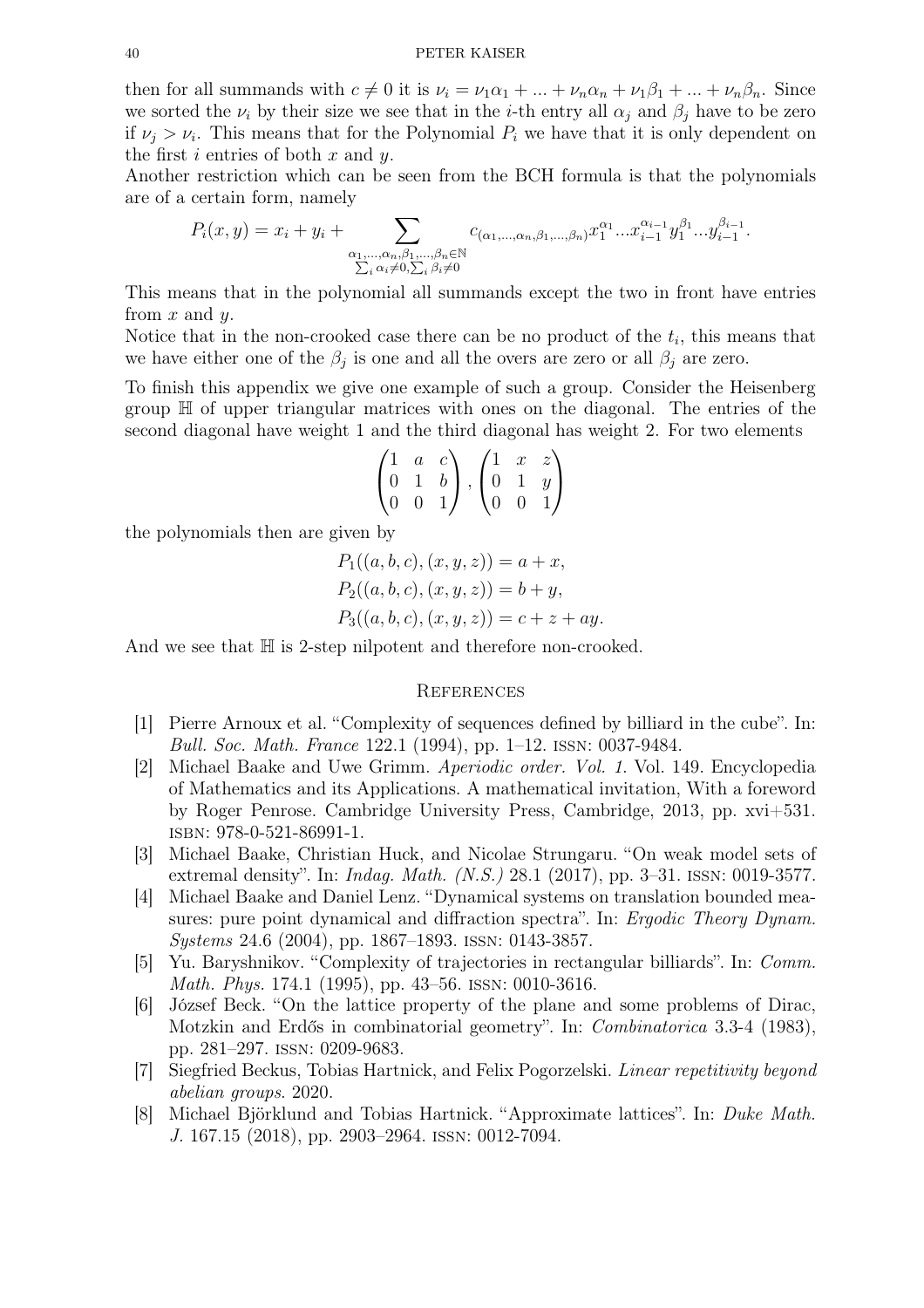- [9] Michael Björklund, Tobias Hartnick, and Felix Pogorzelski. "Aperiodic order and spherical diffraction, I: Auto-correlation of regular model sets". In: Proc. Lond. Math. Soc. (3) 116.4 (2018), pp. 957–996. ISSN: 0024-6115.
- [10] Michael Björklund, Tobias Hartnick, and Felix Pogorzelski. "Aperiodic order and spherical diffraction, II: translation bounded measures on homogeneous spaces". In: Math. Z. 300.2 (2022), pp. 1157–1201. issn: 0025-5874.
- [11] Yves Cornulier and Pierre de la Harpe. Metric geometry of locally compact groups. Vol. 25. EMS Tracts in Mathematics. Winner of the 2016 EMS Monograph Award. European Mathematical Society (EMS), Zürich, 2016, pp. viii+235. isbn: 978-3- 03719-166-8.
- [12] Alexandru Dimca. Hyperplane arrangements. Universitext. An introduction. Springer, Cham, 2017, pp. xii+200. isbn: 978-3-319-56220-9; 978-3-319-56221-6.
- [13] Steven Dworkin. "Spectral theory and x-ray diffraction". In: J. Math. Phys. 34.7 (1993), pp. 2965–2967. issn: 0022-2488.
- [14] Veronique Fischer and Michael Ruzhansky. Quantization on nilpotent Lie groups. Vol. 314. Progress in Mathematics. Birkhäuser/Springer, [Cham], 2016, pp. xiii+557. isbn: 978-3-319-29557-2; 978-3-319-29558-9.
- [15] Eli Glasner. Ergodic theory via joinings. Vol. 101. Mathematical Surveys and Monographs. American Mathematical Society, Providence, RI, 2003, pp. xii+384. isbn: 0-8218-3372-3.
- [16] Alexander Gorodnik and Amos Nevo. "Counting lattice points". In: J. Reine Angew. Math. 663 (2012), pp. 127–176. issn: 0075-4102.
- [17] Alexander Gorodnik and Amos Nevo. The ergodic theory of lattice subgroups. Vol. 172. Annals of Mathematics Studies. Princeton University Press, Princeton, NJ, 2010, pp. xiv+121. isbn: 978-0-691-14185-5.
- [18] Branko Grünbaum. Arrangements and spreads. Conference Board of the Mathematical Sciences Regional Conference Series in Mathematics, No. 10. American Mathematical Society, Providence, R. I., 1972, pp. iv+114.
- [19] Branko Grünbaum. "Arrangements of hyperplanes". In: Proceedings of the Second Louisiana Conference on Combinatorics, Graph Theory and Computing (Louisiana State Univ., Baton Rouge, La., 1971). 1971, pp. 41–106.
- [20] Branko Grünbaum. Convex polytopes. Second. Vol. 221. Graduate Texts in Mathematics. Prepared and with a preface by Volker Kaibel, Victor Klee and Günter M. Ziegler. Springer-Verlag, New York, 2003, pp. xvi+468. isbn: 0-387-00424-6; 0-387-40409-0.
- [21] Alan Haynes, Henna Koivusalo, and James Walton. "A characterization of linearly repetitive cut and project sets". In: Nonlinearity 31.2 (2018), pp. 515–539. issn: 0951-7715.
- [22] A. Hof. "Diffraction by aperiodic structures at high temperatures". In: J. Phys. A 28.1 (1995), pp. 57–62. issn: 0305-4470.
- [23] A. Hof. "On diffraction by aperiodic structures". In: Comm. Math. Phys. 169.1 (1995), pp. 25–43. issn: 0010-3616.
- [24] A. Hof. "Uniform distribution and the projection method". In: Quasicrystals and discrete geometry (Toronto, ON, 1995). Vol. 10. Fields Inst. Monogr. Amer. Math. Soc., Providence, RI, 1998, pp. 201–206.
- [25] Tal Horesh and Yakov Karasik. "A practical guide to well roundedness". Preprint on webpage at <https://arxiv.org/abs/2011.12204>. 2020. eprint: 2011.12204.
- [26] Antoine Julien. "Complexity and cohomology for cut-and-projection tilings". In: Ergodic Theory Dynam. Systems 30.2 (2010), pp. 489–523. issn: 0143-3857.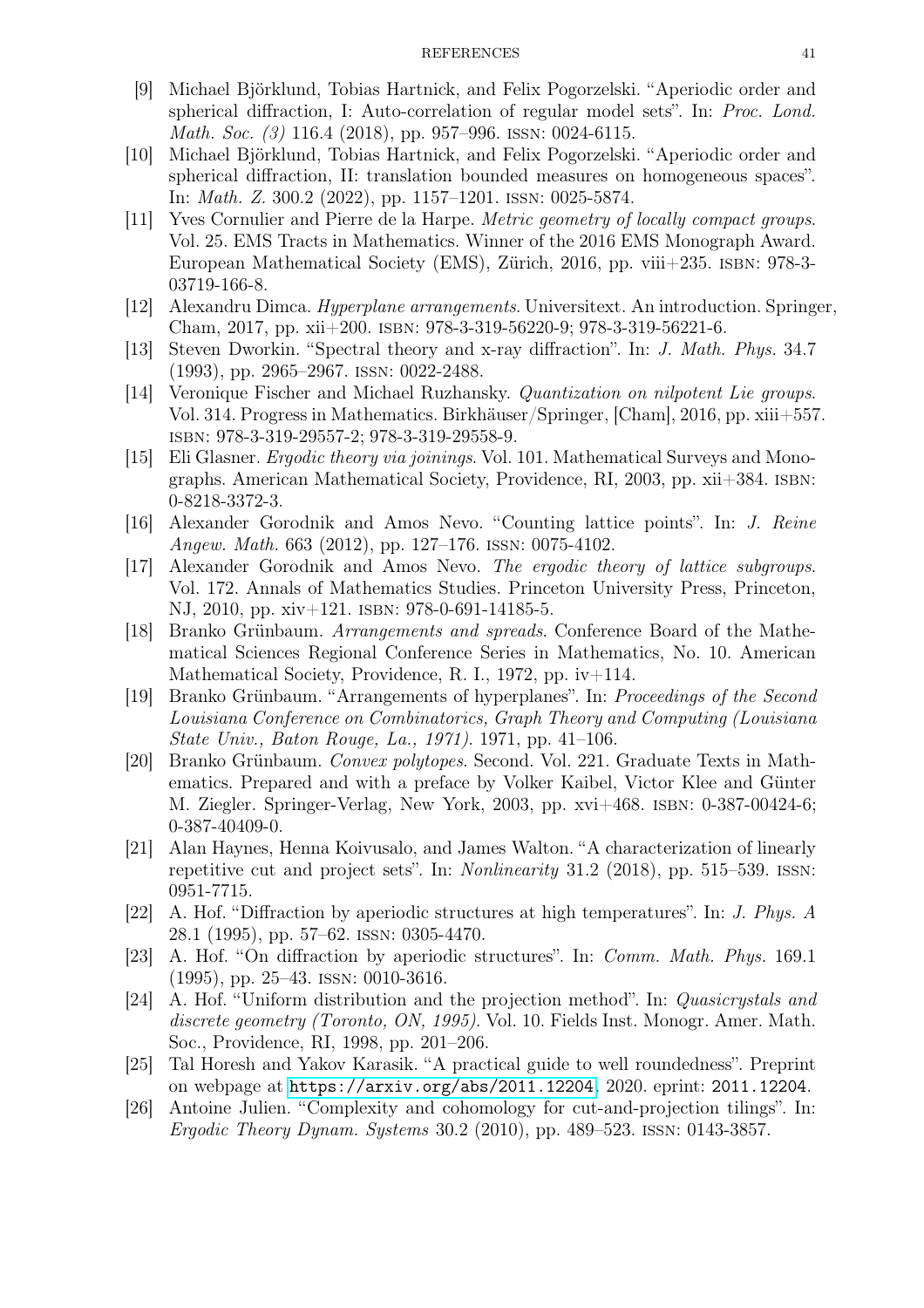#### 42 REFERENCES

- [27] Henna Koivusalo and James J. Walton. "Cut and project sets with polytopal window I: Complexity". In: Ergodic Theory Dynam. Systems 41.5 (2021), pp. 1431– 1463. issn: 0143-3857.
- [28] J. C. Lagarias. "Geometric models for quasicrystals I. Delone sets of finite type". In: Discrete Comput. Geom. 21.2 (1999), pp. 161–191. issn: 0179-5376.
- [29] J. C. Lagarias. "Meyer's concept of quasicrystal and quasiregular sets". In: Comm. Math. Phys. 179.2 (1996), pp. 365–376. issn: 0010-3616.
- [30] Jeffrey C. Lagarias. "Mathematical quasicrystals and the problem of diffraction". In: Directions in mathematical quasicrystals. Vol. 13. CRM Monogr. Ser. Amer. Math. Soc., Providence, RI, 2000, pp. 61–93.
- [31] Jeffrey C. Lagarias and Peter A. B. Pleasants. "Local complexity of Delone sets and crystallinity". In: vol. 45. 4. Dedicated to Robert V. Moody. 2002, pp. 634–652.
- [32] Daniel Lenz and Nicolae Strungaru. "Pure point spectrum for measure dynamical systems on locally compact abelian groups". In: *J. Math. Pures Appl.* (9) 92.4 (2009), pp. 323–341. issn: 0021-7824.
- [33] Yves Meyer. "À propos de la formule de Poisson". In: Séminaire d'Analyse Harmonique (année 1968/1969), Exp. No. 2. 1969, p. 14.
- [34] Yves Meyer. Algebraic numbers and harmonic analysis. North-Holland Mathematical Library, Vol. 2. North-Holland Publishing Co., Amsterdam-London; American Elsevier Publishing Co., Inc., New York, 1972, pp. x+274.
- [35] Yves Meyer. Nombres de Pisot, nombres de Salem et analyse harmonique. Lecture Notes in Mathematics, Vol. 117. Cours Peccot donné au Collège de France en avril-mai 1969. Springer-Verlag, Berlin-New York, 1970, p. 63.
- [36] Robert V. Moody. "Meyer sets and their duals". In: The mathematics of longrange aperiodic order (Waterloo, ON, 1995). Vol. 489. NATO Adv. Sci. Inst. Ser. C: Math. Phys. Sci. Kluwer Acad. Publ., Dordrecht, 1997, pp. 403–441.
- [37] Robert V. Moody. "Model Sets: A Survey". In: From Quasicrystals to More Complex Systems. Berlin, Heidelberg: Springer Berlin Heidelberg, 2000, pp. 145–166. isbn: 978-3-662-04253-3.
- [38] Robert V. Moody. "Uniform distribution in model sets". In: Canad. Math. Bull. 45.1 (2002), pp. 123–130. issn: 0008-4395.
- [39] Amos Nevo. "Pointwise ergodic theorems for actions of groups". In: Handbook of dynamical systems. Vol. 1B. Elsevier B. V., Amsterdam, 2006, pp. 871–982.
- [40] L. Schläfli. "Theorie der vielfachen Kontinuität". In: Theorie der vielfachen Kontinuität. Basel: Birkhäuser Basel, 1901, pp. 5–5. isbn: 978-3-0348-5118-3.
- [41] Martin Schlottmann. "Cut-and-project sets in locally compact abelian groups". In: Quasicrystals and discrete geometry (Toronto, ON, 1995). Vol. 10. Fields Inst. Monogr. Amer. Math. Soc., Providence, RI, 1998, pp. 247–264.
- [42] Martin Schlottmann. "Generalized model sets and dynamical systems". In: Directions in mathematical quasicrystals. Vol. 13. CRM Monogr. Ser. Amer. Math. Soc., Providence, RI, 2000, pp. 143–159.
- [43] Marjorie Senechal. Quasicrystals and geometry. Cambridge University Press, Cambridge, 1995, pp. xvi+286. isbn: 0-521-37259-3.
- [44] D. Shechtman et al. "Metalic Phase With Long-Range Orientational Order and No Translational Symmetry". In: Physical Review Letters - PHYS REV LETT 53 (1984), pp. 1951–1953.
- [45] Richard P. Stanley. "An introduction to hyperplane arrangements". In: Geometric combinatorics. Vol. 13. IAS/Park City Math. Ser. Amer. Math. Soc., Providence, RI, 2007, pp. 389–496.